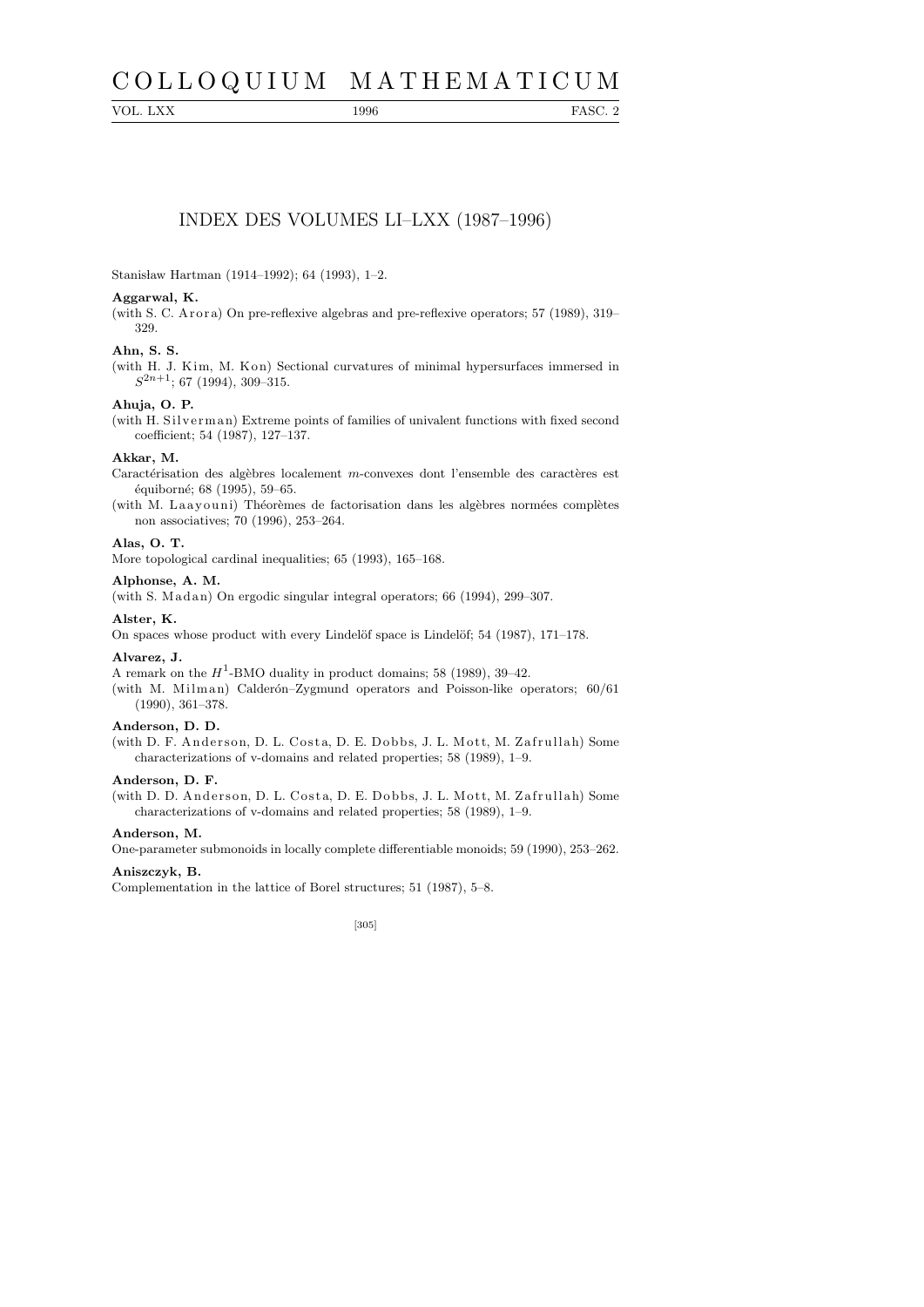(with J. Burzyk, A. Kamiński) Borel and monotone hierarchies and extension of Rényi probability spaces; 51 (1987), 9–25.

Antiatomicity of the lattice of Borel structures and extensions of two-valued measures; 52 (1987), 23–27.

### **Armitage, D. H.**

Radial limits of superharmonic functions in the plane; 67 (1994), 245–252.

## **Arocena, R.**

(with F. Montana) On a general bidimensional extrapolation problem;  $64$  (1993), 3–12.

## **Arora, S. C.**

(with K. Aggarwal) On pre-reflexive algebras and pre-reflexive operators; 57 (1989), 319–329.

## **Artikis, T.**

On certain classes of distributions; 53 (1987), 315–321.

#### **Ash, J. M.**

(with A. E. Gatto, S. Vági) A multidimensional Taylor's theorem with minimal hypothesis; 60/61 (1990), 245–252.

## **Askhabov, S. N.**

Integral equations of convolution type with power nonlinearity; 62 (1991), 49–65.

#### **Asmar, N. H. (= Asmar, N.)**

(with S. Montgomery-Smith) Littlewood–Paley theory on solenoids; 65 (1993), 69–82. (with S. J. Montgomery-Smith) Hahn's Embedding Theorem for orders and harmonic analysis on groups with ordered duals; 70 (1996), 235–252.

#### **Auscher, P.**

(with A. F. M. ter Elst, D. W. Robinson) On positive Rockland operators;  $67$  (1994), 197–216.

## **Aversa, V.**

(with K. P. S. Bhaskara Rao) A remark on E. Green's paper "Completeness of  $L^p$ spaces over finitely additive set functions" [Colloq. Math. 22 (1971), 257–261]; 52 (1987), 247–249.

## **Backlund, U.**

(with A. Fällström) The polynomial hull of unions of convex sets in  $\mathbb{C}^n$ ; 70 (1996), 7-11.

#### **Baggett, L. (= Baggett, Larry)**

On the notion of virtual amenability for groups; 56 (1988), 129–136.

#### **Baggett, L. W. (= Baggett, Lawrence W.)**

Processing a radar signal and representations of the discrete Heisenberg group; 60/61 (1990), 195–203.

## **Baikoussis, C.**

(with T. Koufogiorgos) Ovaloids with prescribed curvature of the second fundamental form; 55 (1988), 245–248.

# **B¸ak, M.**

Remarks on the permeability of submeasures on finite algebras; 56 (1988), 235–239.

## **Balcerzak, M.**

Remarks on products of  $\sigma$ -ideals; 56 (1988), 201–209. On *C*-sets and products of ideals; 62 (1991), 1–6.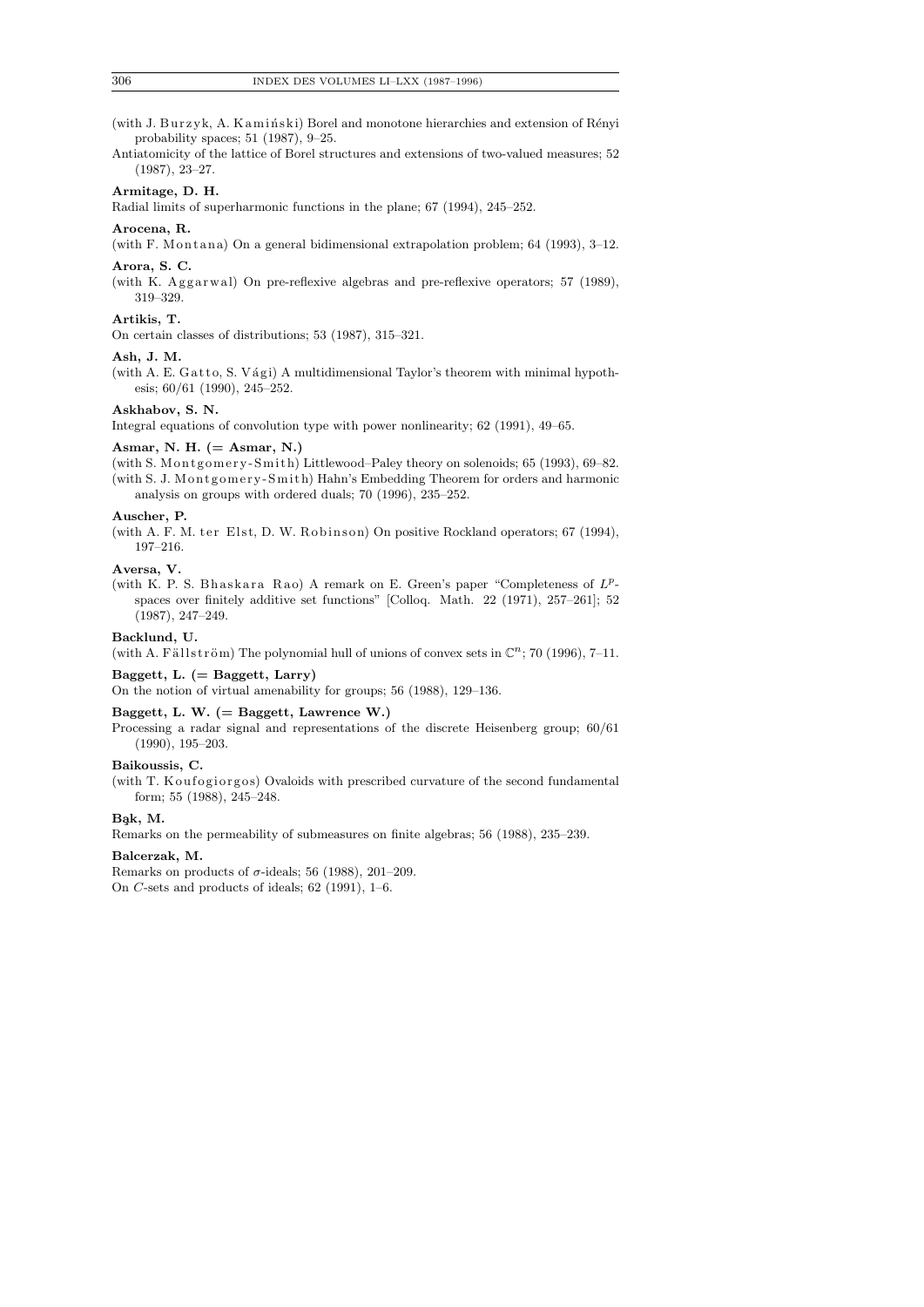## **Balcerzyk, S.**

Coalgebra and algebra structure on representations of general complex linear groups; 51 (1987), 27–34.

# **Balibrea, F.**

The multipliers of a space of almost convergent continuous functions; 55 (1988), 277–284.

#### **Banaszczyk, W.**

On the existence of commutative Banach–Lie groups which do not admit continuous unitary representations; 52 (1987), 113–118.

On the lattice packing-covering ratio of finite dimensional normed spaces; 59 (1990), 31–33. Countable products of LCA groups: their closed subgroups, quotients and duality properties; 59 (1990), 53–57.

#### **Bandyopadhyaya, P.**

The Mazur Intersection Property for families of closed bounded convex sets in Banach spaces; 63 (1992), 45–56.

## **Barbanel, J. B.**

Game-theoretic algorithms for fair and strongly fair cake division with entitlements; 69 (1995), 59–73.

#### **Barros, M.**

(with F. G. Santos) On the first Chern class of a complex submanifold in an almost Hermitian manifold and the normal connection; 54 (1987), 59–65.

#### **Barrucand, P.**

(with S. Louboutin) Minoration au point 1 des fonctions *L* attachées à des caractères de Dirichlet; 65 (1993), 301–306.

## **Bartoszek, W.**

"Zero-two" law for conservative Markov operators; 52 (1987), 99–103.

On a theorem of H. P. Lotz on quasi-compactness of Markov operators; 52 (1987), 281–284. (with R. Rębowski) On the lattice boundary of Markov operators; 55 (1988), 305–309. (with R. Rębowski) Krengel–Lin decomposition for noncompact groups; 69 (1995), 87–

# 94. Bekollé, D.

(with A. Bonami) Estimates for the Bergman and Szegö projections in two symmetric domains of  $\mathbb{C}^n$ ; 68 (1995), 81-100.

#### **Benabas, M.**

Étude d'un système différentiel non linéaire régissant un phénomène gyroscopique forcé; 70 (1996), 41–58.

## **Benedek, A.**

(with R. Panzone) On the intersection of Sobolev spaces;  $60/61$  (1990), 151-155.

#### **Berger, M. A.**

(with A. Felzenbaum, A. S. Fraenkel) Mycielski-Sierpiński conjecture and Korec-Znám result; 56 (1988), 241-249.

#### **Berkson, E.**

(with T. A. Gillespie) The spectral decomposition of weighted shifts and the  $A_p$  condition; 60/61 (1990), 507–518.

## Bernal González, L.

Omnipresent holomorphic operators and maximal cluster sets; 63 (1992), 315–322.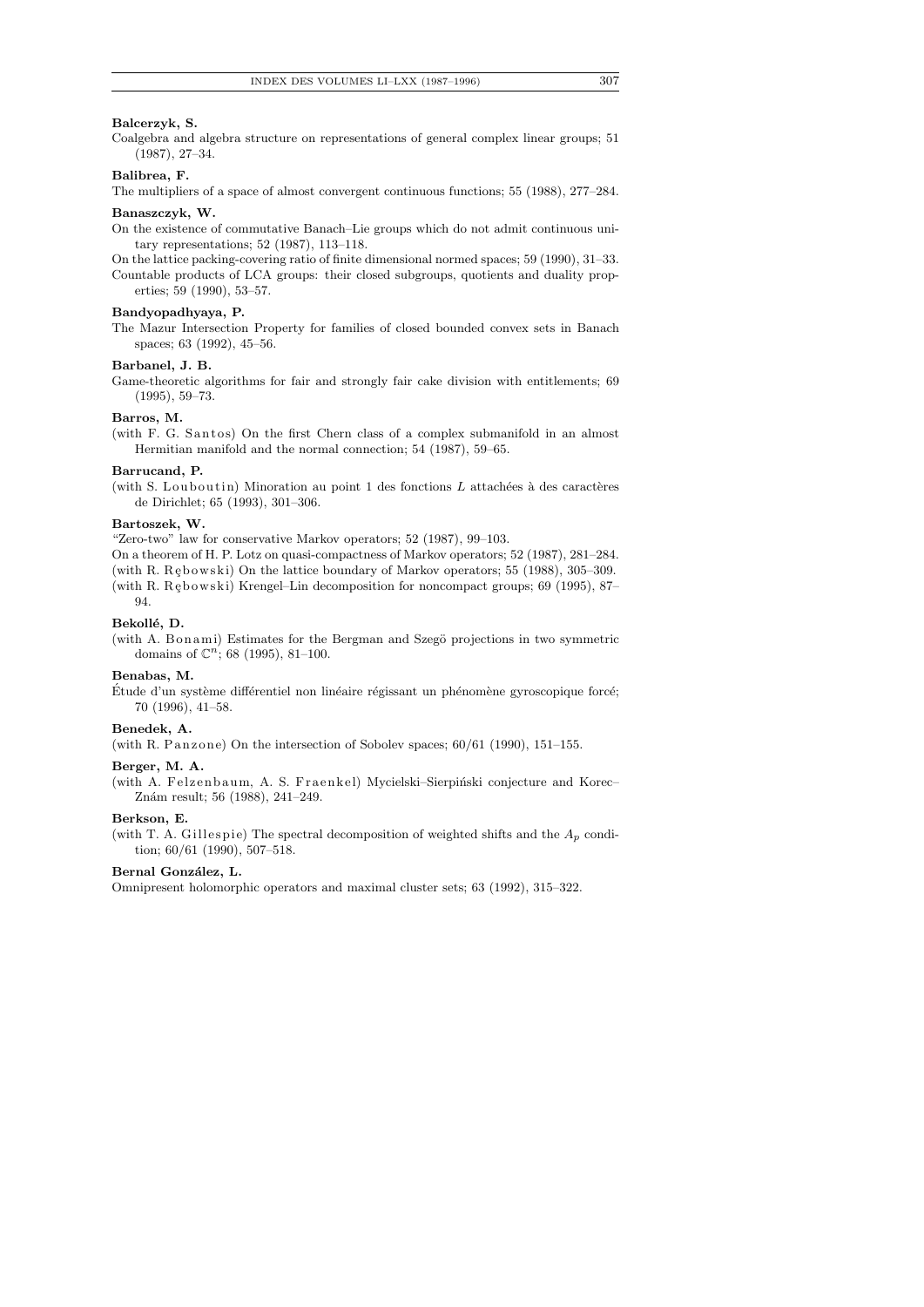# **Bhaskara Rao, K. P. S.**

- (with V. Aversa) A remark on E. Green's paper "Completeness of  $L^p$ -spaces over finitely additive set functions" [Colloq. Math. 22 (1971), 257–261]; 52 (1987), 247–249.
- (with B. V. Rao) On extensions of measures;  $53$  (1987),  $43-47$ .
- (with R. M. Shortt) Common extension of a family of group-valued, finitely additive measures; 63 (1992), 85–88.

## **Bia lynicki-Birula, A.**

(with J. Święcicka) On complete orbit spaces of  $SL(2)$  actions; 55 (1988), 229–243.

(with J. Święcicka) On complete orbit spaces of  $SL(2)$  actions, II; 63 (1992), 9–20.

# **Biler, P.**

On the stationary solutions of Burgers' equation; 52 (1987), 305–312.

Blowup in nonlinear parabolic equations; 58 (1989), 85–110.

(with T. Nadzieja) A class of nonlocal parabolic problems occurring in statistical mechanics; 66 (1993), 131–145.

(with T. Nadzieja) Existence and nonexistence of solutions for a model of gravitational interaction of particles, I; 66 (1994), 319–334.

(with D. Hilhorst, T. Nadzieja) Existence and nonexistence of solutions for a model of gravitational interaction of particles, II; 67 (1994), 297–308.

Existence and nonexistence of solutions for a model of gravitational interaction of particles, III; 68 (1995), 229–239.

## **Binkowska, M.**

An example of a weak Bernoulli process which is not finitary; 59 (1990), 151–156.

#### **Bisbas, A.**

A multifractal analysis of an interesting class of measures; 69 (1995), 37–42.

#### **Blasco, J. L.**

The  $G_{\delta}$ -topology and *K*-analytic spaces without perfect compact sets; 58 (1990), 189–199. (with C. Ivorra) On dyadic spaces and almost Milyutin spaces;  $67$  (1994),  $241-244$ .

#### **Blasco, O.**

On the dual space of  $H_B^{1,\infty}$ ; 55 (1988), 253–259.

#### **Bochkarev, S. V.**

Rearrangements of periodic multiplicative orthogonal series; 60/61 (1990), 291–299.

## **Boichu, D.**

Analyse 2-microlocale et développement en série de chirps d'une fonction de Riemann et de ses généralisations; 67 (1994), 263-280.

#### **Bojanov, B.**

On the total positivity of the truncated power kernel; 60/61 (1990), 593–600.

## **Bonami, A.**

(with D. Bekollé) Estimates for the Bergman and Szegö projections in two symmetric domains of  $\mathbb{C}^n$ ; 68 (1995), 81-100.

## **Borel, J.-P.**

Sur certains sous-groupes de  $\mathbb R$  liés à la suite des factorielles; 62 (1991), 21–30.

## **Borges, C. R.**

Another generalization of the Dugundji extension theorem; 56 (1988), 263–265. Are EC-spaces AE(metrizable)?; 62 (1991), 135–143.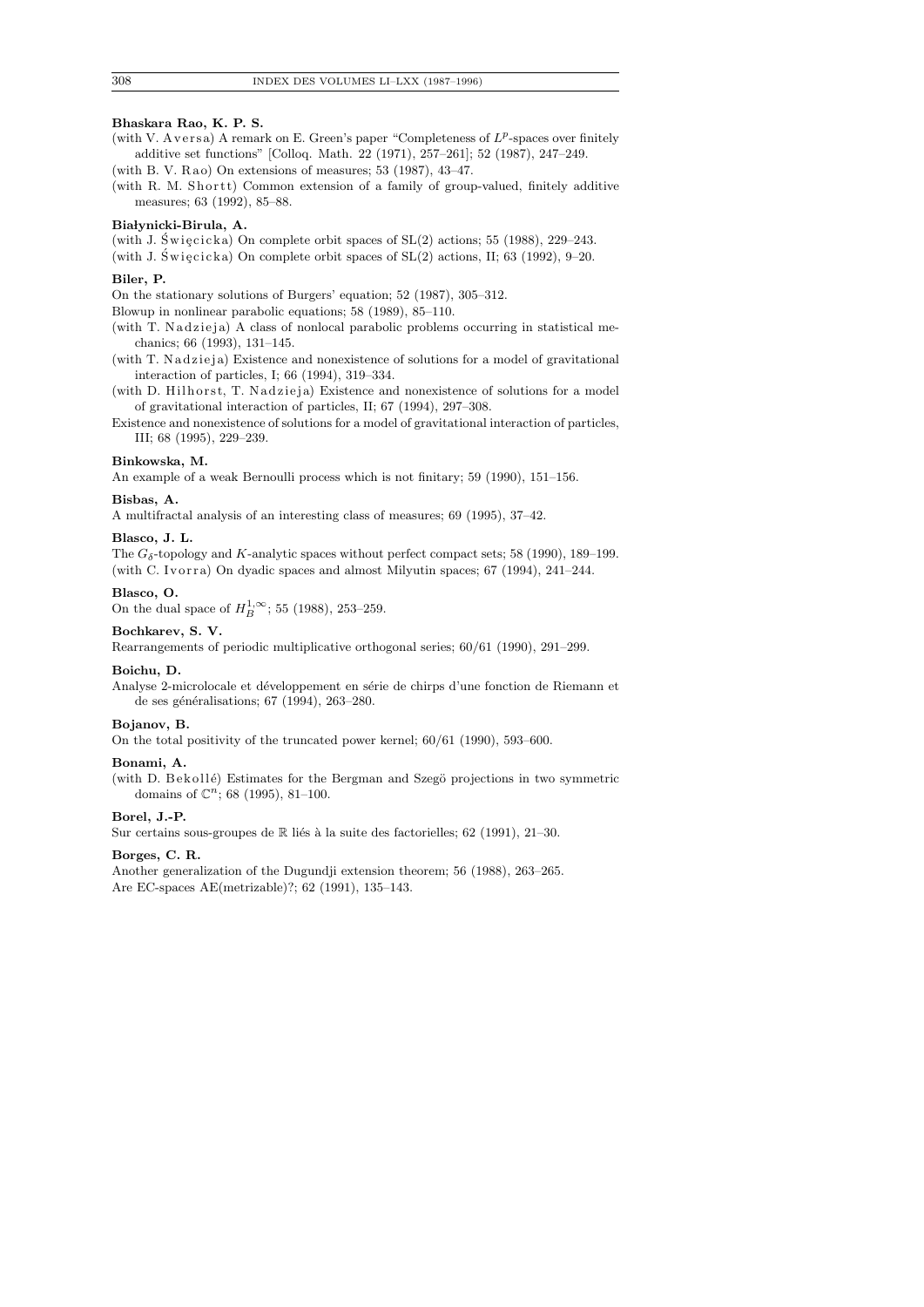# **Bortnik, T.**

On framed links of Peiffer identities; 52 (1987), 67–75.

## **Bourgain, J.**

(with T. Wolff) A remark on gradients of harmonic functions in dimension  $\geq 3$ ; 60/61 (1990), 253–260.

#### **Bo ˙zejko, M.**

Littlewood functions, Hankel multipliers and power bounded operators on a Hilbert space; 51 (1987), 35–42.

#### **Brandolini, L.**

Fourier transform of characteristic functions and Lebesgue constants for multiple Fourier series; 65 (1993), 51–59.

#### **Breˇsar, M.**

(with B. Zalar) On the structure of Jordan <sup>\*</sup>-derivations; 63 (1992), 163–171.

#### **Browkin, J.**

(with A. Schinzel) On integers not of the form  $n - \varphi(n)$ ; 68 (1995), 55–58.

#### **Bruck, R.**

(with T. Kuczumow, S. Reich) Convergence of iterates of asymptotically nonexpansive mappings in Banach spaces with the uniform Opial property; 65 (1993), 169–179.

#### **Burlando, L.**

(with R. Harte) The closure of the invertibles in a von Neumann algebra;  $69$  (1995), 157–165.

## **Burmeister, P.**

(with B. Wojdyło) A category theoretical background for homomorphism theorems;  $57$ (1989), 11–27.

## **Burnecki, M.**

Noncommutative analogs of symmetric polynomials; 66 (1993), 95–107.

#### **Burzyk, J.**

(with B. Aniszczyk, A. Kamiński) Borel and monotone hierarchies and extension of Rényi probability spaces; 51 (1987), 9–25.

## **Bzyl, W.**

On analytic-dense Blackwell sets; 56 (1988), 85–90.

## **Cabrerizo, J. L.**

(with L. M. Fernández, M. Fernández) On normal CR-submanifolds of *S*-manifolds; 64 (1993), 203–214.

#### **Cadek, M. ˇ**

(with J. Vanžura) On 2-distributions in 8-dimensional vector bundles over 8-complexes; 70 (1996), 25–40.

## Całka, A.

Topological semigroups and Kirk's question; 52 (1987), 193–198.

#### **Capursi, M.**

(with S. Dragomir) On manifolds admitting metrics which are locally conformal to cosymplectic metrics: their canonical foliations, Boothby–Wang fiberings, and real homology type; 64 (1993), 29–40.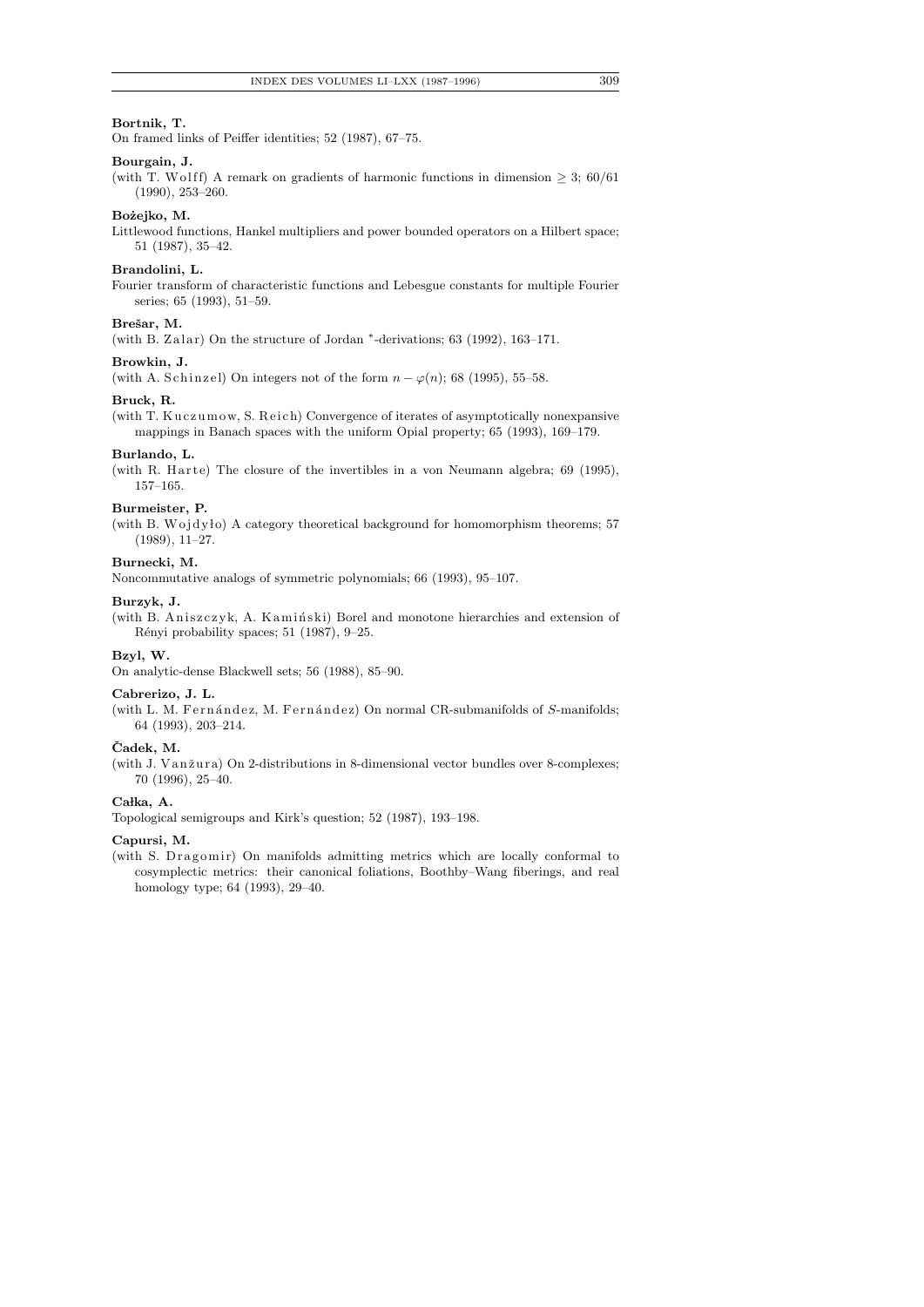# **Caputti, T.**

The plenary hull of the generalized Jacobian matrix and the inverse function theorem in subdifferential calculus; 60/61 (1990), 15–20.

# **Caruth, A.**

On the maximal condition in formal power series rings; 63 (1992), 133–134. A short proof of Krull's intersection theorem; 64 (1993), 153–154.

#### **Castillo, J. M. F.**

On the structure of  $\mathfrak{G}$ -spaces; 62 (1991), 81–90.

## **Cauty, R.**

Sur les ouverts des CW-complexes et les fibrés de Serre; 63 (1992), 1–7. Indépendance linéaire et classification topologique des espaces normés; 66 (1994), 243-255.

#### **Cecchini, C.**

(with D. Petz) Chain rules for canonical state extensions on von Neumann algebras; 64 (1993), 115–119.

## **Chang, D.-C. E.**

(with S. G. Krantz) Holomorphic Lipschitz functions and application to the  $\overline{\partial}$ -problem; 62 (1991), 227–256.

## **Chao, J. A.**

(with M. H. Taibleson) A Hilbert transform for non-homogeneous martingales; 58 (1989), 111–123.

#### **Chapman, S. T.**

(with W. W. Smith) Finite cyclic groups and the *k*-HFD property; 70 (1996), 219–226.

#### **Charatonik, J. J.**

(with W. J. Charatonik) Strongly chaotic dendrites;  $70$  (1996), 181-190.

## **Charatonik, W. J.**

(with J. J. Charatonik) Strongly chaotic dendrites;  $70$  (1996), 181-190.

## **Chen, B. Y.**

(with F. Dillen, H. Z. Song) Quadric hypersurfaces of finite type; 63 (1992), 145-152.

#### **Chen, L. K.**

Singular integrals with highly oscillating kernels on the product domains; 64 (1993), 293– 302.

## **Cheng, Q. M.**

Space-like surfaces in an anti-de Sitter space; 66 (1994), 201–208.

## **Chojnacki, W.**

On some functional equation generalizing Cauchy's and d'Alembert's functional equations; 55 (1988), 169–178.

On some distal functions; 58 (1990), 301–304.

Erratum à l'article "Sur un théorème de Day, un théorème de Mazur-Orlicz et une généralisation de quelques théorèmes de Silverman" (Colloquium Mathematicum 50 (1986), 257–262); 63 (1992), 139.

# **Christ, M.**

A *T*(*b*) theorem with remarks on analytic capacity and the Cauchy integral; 60/61 (1990), 601–628.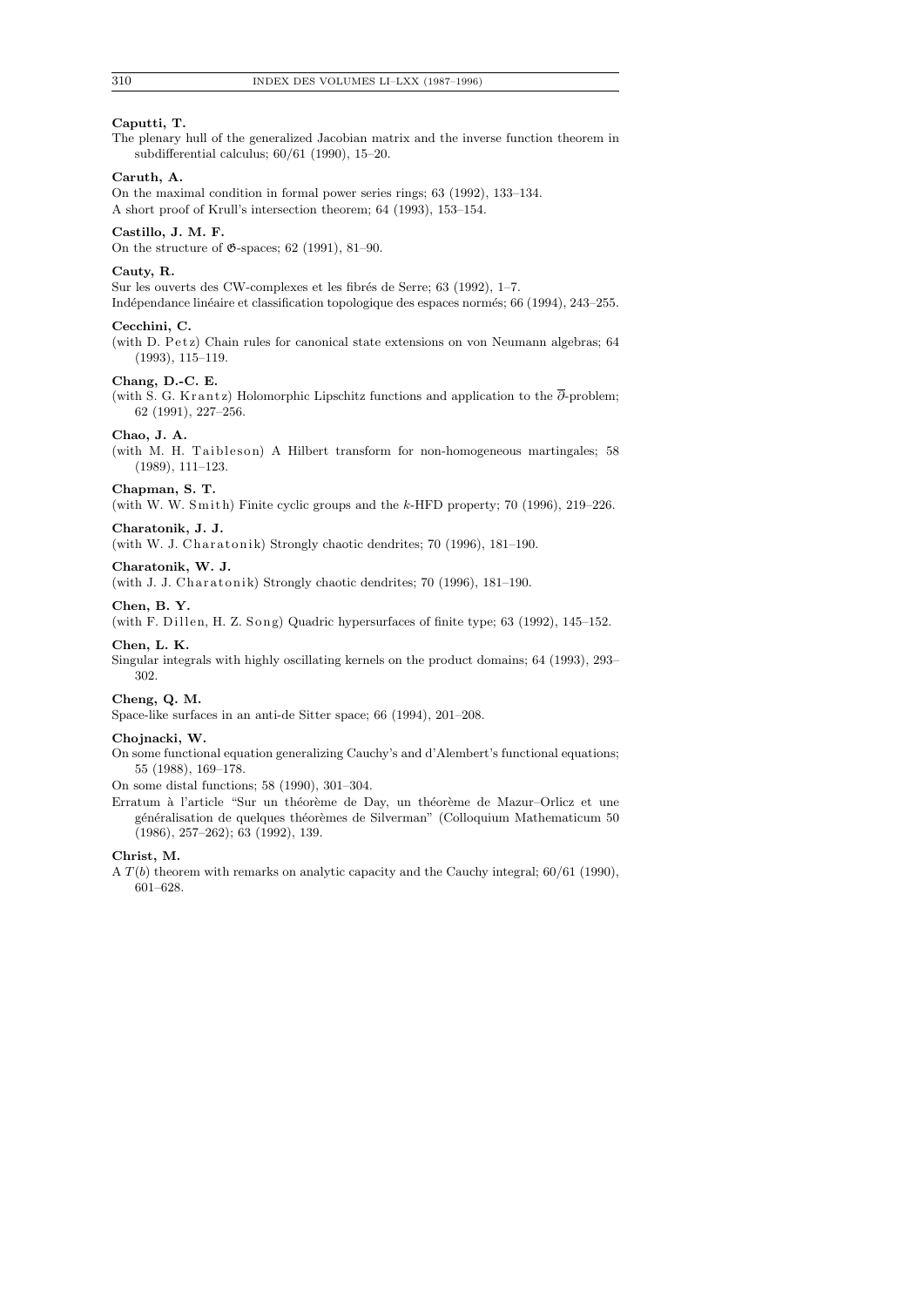# **Ciach, L. J.**

Some remarks on the convergence in measure and on a dominated sequence of operators measurable with respect to a semifinite von Neumann algebra; 55 (1988), 109–121.

## Cichoń, J.

(with A. Szymański, B. Weglorz) On intersections of sets of positive Lebesgue measure; 52 (1987), 173–174.

#### **Ciesielski, Z.**

Numerical integration with weights of convex functions of algebraic polynomials; 60/61 (1990), 671–679.

#### **Cima, J. A.**

(with A. E. Livingston) Nonbasic harmonic maps onto convex wedges; 66 (1993), 9-22.

#### **Cobos, F.**

On a theorem of Ky Fan; 55 (1988), 249–251.

#### **Cochrane, T.**

(with R. E. D $ressler$ ) Strong Riesz sets and polynomials; 58 (1989), 23-27.

#### **Coifman, R. R.**

(with Y. Meyer) Analyse de Fourier adaptée à une partition par des cubes de Whitney; 63 (1992), 111–117.

## **Colzani, L.**

(with G. Travaglini) Hardy–Lorentz spaces and expansions in eigenfunctions of the Laplace–Beltrami operator on compact manifolds; 58 (1990), 305–315.

Hankel transform on Lorentz spaces; 60/61 (1990), 71–76.

(with S. Giulini, G. Travaglini, M. Vignati) Pointwise convergence of Fourier series on compact Lie groups; 60/61 (1990), 379–386.

#### **C. omez, D.**

Linear modulus of a multidimensional semigroup of *L*1-contractions and a differentiation theorem; 57 (1989), 103–115.

#### **Connett, W. C.**

(with A. L. Schwartz) Positive product formulas and hypergroups associated with singular Sturm–Liouville problems on a compact interval; 60/61 (1990), 525–535.

#### **Corvellec, J.-N.**

Quelques remarques sur le problème de Lagrange du calcul des variations; 57 (1989), 345–352.

#### **Corwin, L.**

(with F. P. Greenleaf) Uniform convergence and decay of Fourier series on compact nilmanifolds; 60/61 (1990), 629–636.

(with C. P f e f f e r) On the density of sets in  $(\mathbf{A}/Q)^n$  defined by polynomials; 68 (1995), 1–5.

## **Costa, D. L.**

(with D. D. Anderson, D. F. Anderson, D. E. Dobbs, J. L. Mott, M. Zafrullah) Some characterizations of v-domains and related properties; 58 (1989), 1–9.

## Costé, A.

(with F. Lust-Piquard) Opérateurs sur un espace  $L^1$ ; 51 (1987), 43–66.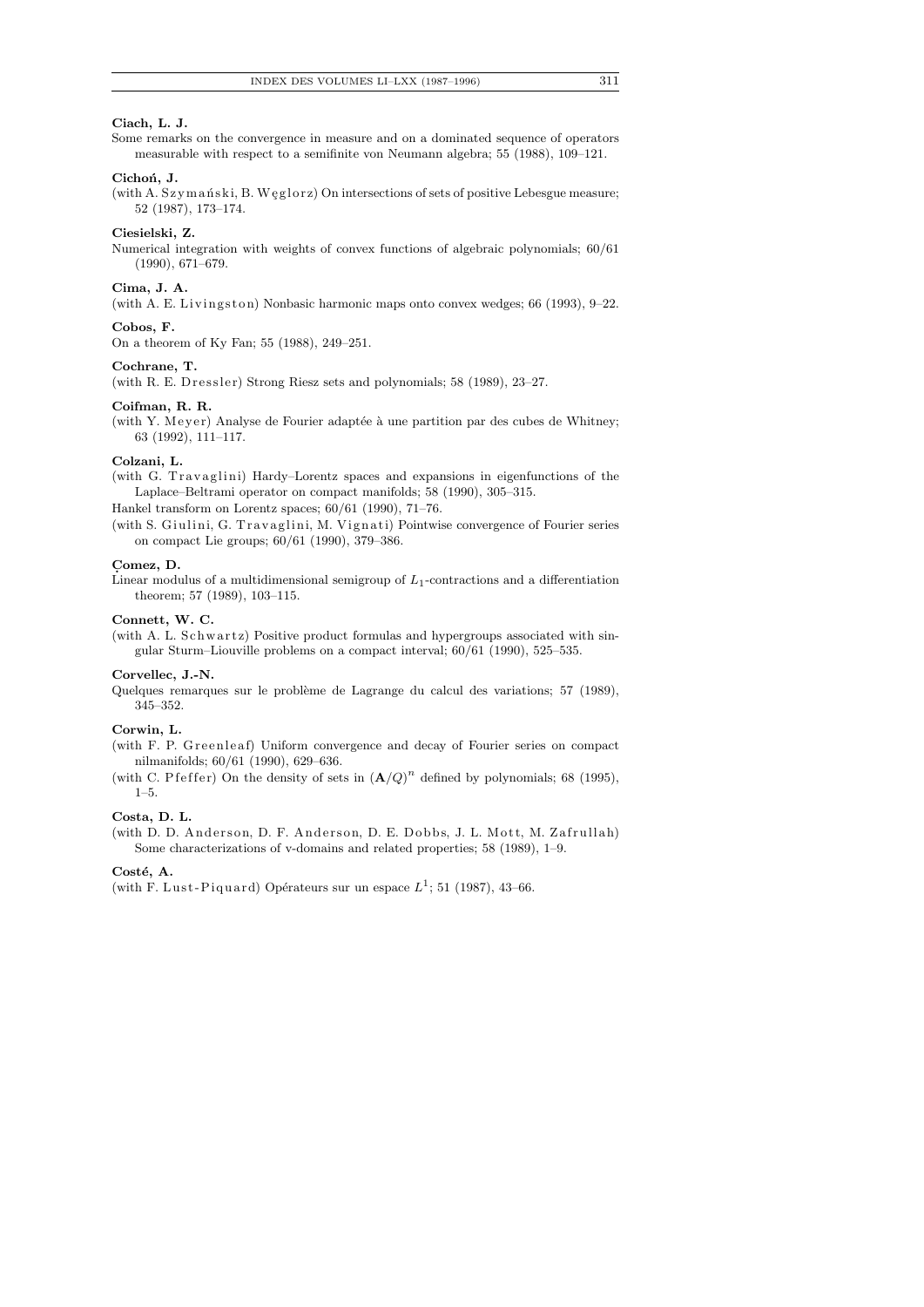## **Cotlar, M.**

(with C. Sadosky) Toeplitz and Hankel forms related to unitary representations of the symplectic plane; 60/61 (1990), 693–708.

# **Daboussi, H.**

(with J. P ey rière) Fonctions arithmétiques multiplicatives et multiplicateurs de Fourier. II; 52 (1987), 159–166.

## **Daci/c, R. M.**

Common fixed points and fixed edges for monotone mappings in posets; 58 (1990), 167– 174.

#### **Damek, E.**

A Poisson kernel on Heisenberg type nilpotent groups; 53 (1987), 239–247.

Curvature of a semi-direct extension of a Heisenberg type nilpotent group; 53 (1987), 249–253.

The geometry of a semi-direct extension of a Heisenberg type nilpotent group; 53 (1987), 255–268.

Convergence of Poisson integrals on semidirect extensions of homogeneous groups; 58 (1989), 43–60. Erratum, 58 (1990), 344.

(with A. Hulanicki) Boundaries and the Fatou theorem for subelliptic second order operators on solvable Lie groups; 68 (1995), 121–140.

## **Darji, U. B.**

A Sierpiński–Zygmund function which has a perfect road at each point; 64 (1993), 159–162. Uniformly completely Ramsey sets; 64 (1993), 163–171.

#### **Daszkiewicz, P.**

A note on tolerance stable dynamical systems; 67 (1994), 69–72.

#### **D¸ebski, W.**

The additivity of the volume and Sperner's lemma; 59 (1990), 117–123.

(with J. Mioduszewski) Simple plane images of the Sierpinski triangular curve are nowhere dense; 59 (1990), 125–140.

(with J. Mioduszewski) Conditions which ensure that a simple map does not raise dimension; 63 (1992), 173–185.

## Déchamps, M.

Densité harmonique et espaces de Banach invariants par translation ne contenant pas  $c_0$ ; 51 (1987), 67–84.

## **Defever, F.**

(with R. Deszcz) A note on geodesic mappings of pseudosymmetric Riemannian manifolds; 62 (1991), 313–319.

# **Delange, H.**

Une remarque sur la dérivée logarithmique de la fonction zêta de Riemann; 53 (1987), 333–335.

## **Deo, S.**

(with S. Muttepawar) On cohomological dimension of a space and its Stone–Čech compactification; 55 (1988), 35–39.

#### **Deszcz, R.**

(with S. Ewert-Krzemieniewski, J. Policht) On totally umbilical submanifolds of conformally birecurrent manifolds; 55 (1988), 79–96.

(with W. Grycak) On manifolds satisfying some curvature conditions;  $57$  (1990),  $89-92$ .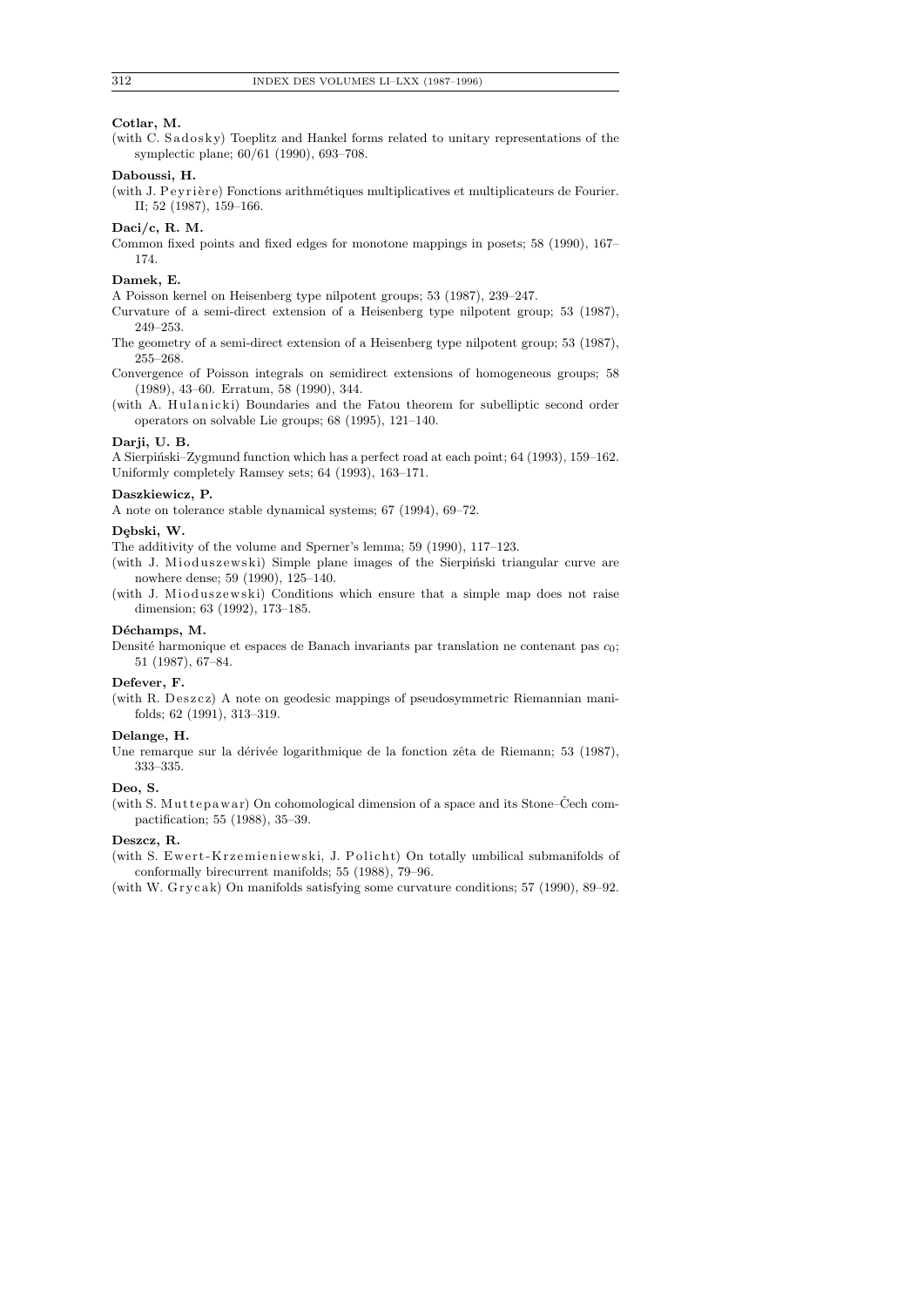(with W. Grycak) On certain curvature conditions on Riemannian manifolds; 58 (1990), 259–268.

On four-dimensional Riemannian warped product manifolds satisfying certain pseudosymmetry curvature conditions; 62 (1991), 103–120.

(with F. Defever) A note on geodesic mappings of pseudosymmetric Riemannian manifolds; 62 (1991), 313–319.

Certain curvature characterizations of affine hypersurfaces; 63 (1992), 21–39.

Curvature properties of certain compact pseudosymmetric manifolds; 65 (1993), 139–147. (with S. Yaprak) Curvature properties of Cartan hypersurfaces;  $67$  (1994), 91–98.

#### Díaz Madrigal, S.

On Schwartz's C-spaces and Orlicz's O-spaces; 64 (1993), 245–251.

## **Dillen, F.**

(with B. Y. Chen, H. Z. Song) Quadric hypersurfaces of finite type;  $63$  (1992),  $145-152$ .

## **Ding, X. P.**

(with K. K. Tan) A minimax inequality with applications to existence of equilibrium point and fixed point theorems; 63 (1992), 233–247.

#### Długosz, J.

 $L^p$ -multipliers for the Laguerre expansions; 54 (1987), 285–293.

## **Dobbs, D. E.**

(with D. D. Anderson, D. F. Anderson, D. L. Costa, J. L. Mott, M. Zafrullah) Some characterizations of v-domains and related properties; 58 (1989), 1–9.

#### **Dobrowolska, W. B.**

Bounds for Chern classes of semistable vector bundles on complex projective spaces; 65 (1993), 277–290.

#### **Dobrowolski, A.**

Coverings of stably parallelizable manifolds; 57 (1989), 55–58.

#### **Dobrowolski, E.**

(with T. Januszkiewicz) Arithmetic of an elliptic curve and circle actions on fourmanifolds; 64 (1993), 13–18.

## Domínguez Benavides, T.

(with G. López Acedo, H. K. Xu) Weak uniform normal structure and iterative fixed points of nonexpansive mappings; 68 (1995), 17–23.

#### **Domitrz, W.**

(with S. Janeczko) Normal forms of symplectic structures on the stratified spaces; 68 (1995), 101–119.

## **Downarowicz, T.**

Some properties of weakly almost periodic mappings on compact spaces; 54 (1987), 241– 252.

Weakly almost periodic mappings on one- and two-manifolds; 54 (1987), 253–259.

- (with A. Iwanik) Multiple recurrence for discrete time Markov processes. II; 55 (1988), 311–316.
- (with J. Kwiatkowski, Y. Lacroix) A criterion for Toeplitz flows to be topologically isomorphic and applications; 68 (1995), 219–228.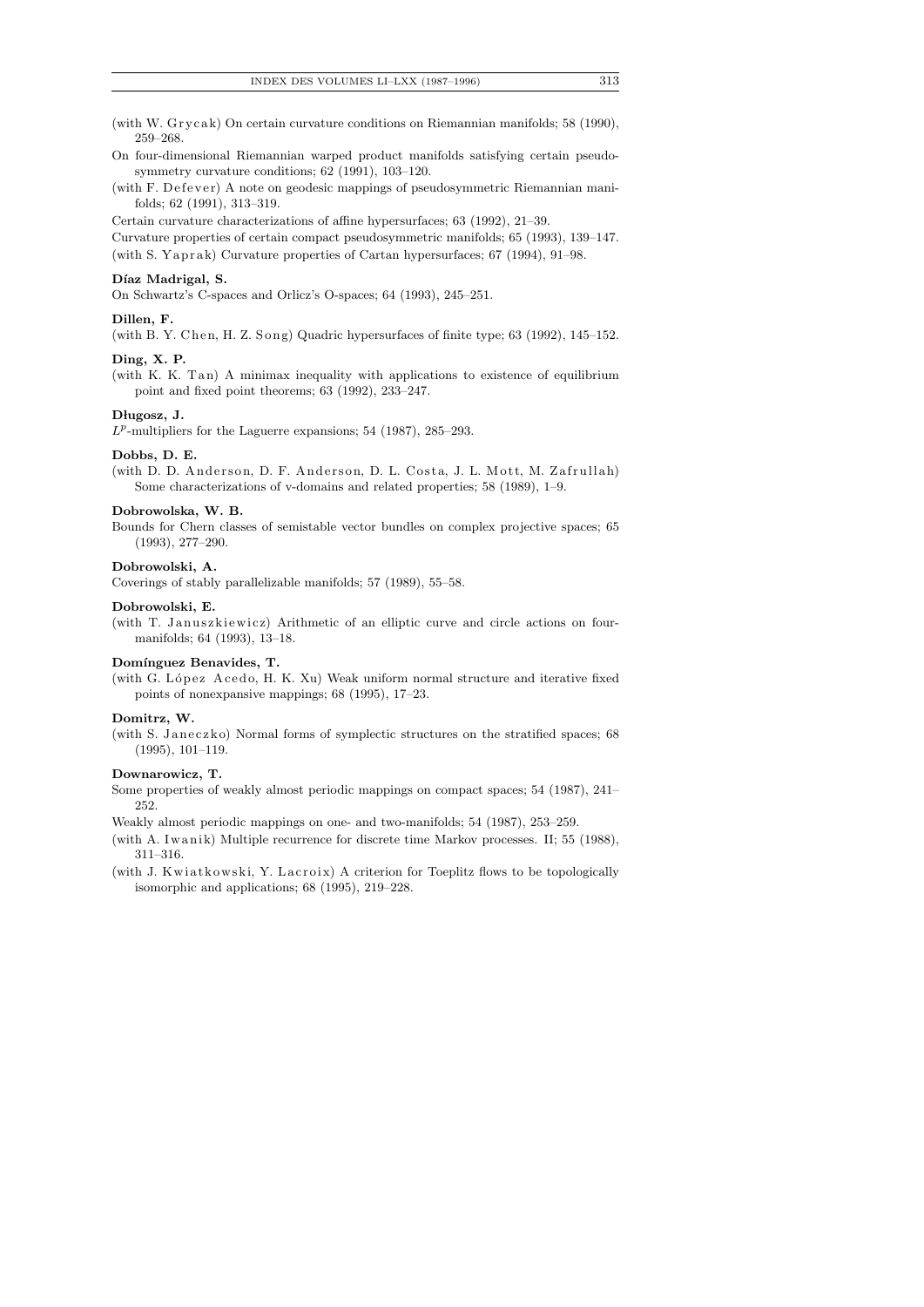## **Dragomir, S.**

(with M. Capursi) On manifolds admitting metrics which are locally conformal to cosymplectic metrics: their canonical foliations, Boothby–Wang fiberings, and real homology type; 64 (1993), 29–40.

## **Dressler, R. E.**

(with T. Cochrane) Strong Riesz sets and polynomials;  $58$  (1989),  $23-27$ .

## **Drewnowski, L.**

On subspaces of locally convex spaces with unconditional Schauder bases; 52 (1987), 239–245.

## **Duda, R.**

Life and work of Bronisław Knaster (1893–1980); 51 (1987), 85–102.

## **Dudek, J.**

A polynomial characterization of nondistributive modular lattices; 55 (1988), 195–212. A characterization of modular lattices; 64 (1993), 193–201.

#### **Dukarm, J. J.**

Morita equivalence of algebraic theories; 55 (1988), 11–17.

#### **Duma, E.**

Algebraic SL(2)-actions: deformations of infinite isotropy subgroups; 58 (1990), 221–231. On SL(2)-actions without 3-dimensional orbits; 58 (1990), 233–241.

#### Dziubański, J.

- A remark on a Marcinkiewicz–Hörmander multiplier theorem for some non-differential convolution operators; 58 (1989), 77–83.
- Schwartz spaces associated with some non-differential convolution operators on homogeneous groups; 63 (1992), 153–161.
- On semigroups generated by subelliptic operators on homogeneous groups; 64 (1993), 215–231.

(with J. Zienkiewicz) Smoothness of densities of semigroups of measures on homogeneous groups; 66 (1994), 227–242.

(with A. Hulanicki, J. Jenkins) A nilpotent Lie algebra and eigenvalue estimates; 68  $(1995), 7-16.$ 

# **Eda, K.**

The Dugundji extension theorem and extension degree; 68 (1995), 25–38.

#### **ter Elst, A. F. M.**

(with P. Auscher, D. W. Robinson) On positive Rockland operators;  $67$  (1994), 197– 216.

#### **Endo, H.**

On invariant submanifolds in almost cosymplectic manifolds; 57 (1989), 69–72.

On *K*-contact Riemannian manifolds with vanishing *E*-contact Bochner curvature tensor; 62 (1991), 293–297.

On an extended contact Bochner curvature tensor on contact metric manifolds; 65 (1993), 33–41.

## **Erd˝os, P.**

(with J.-L. Nicolas, A. Sárközy) On the number of pairs of partitions of  $n$  without common subsums; 63 (1992), 61–83.

(with A.  $Sárközy$ ) Some solved and unsolved problems in combinatorial number theory, II; 65 (1993), 201–211.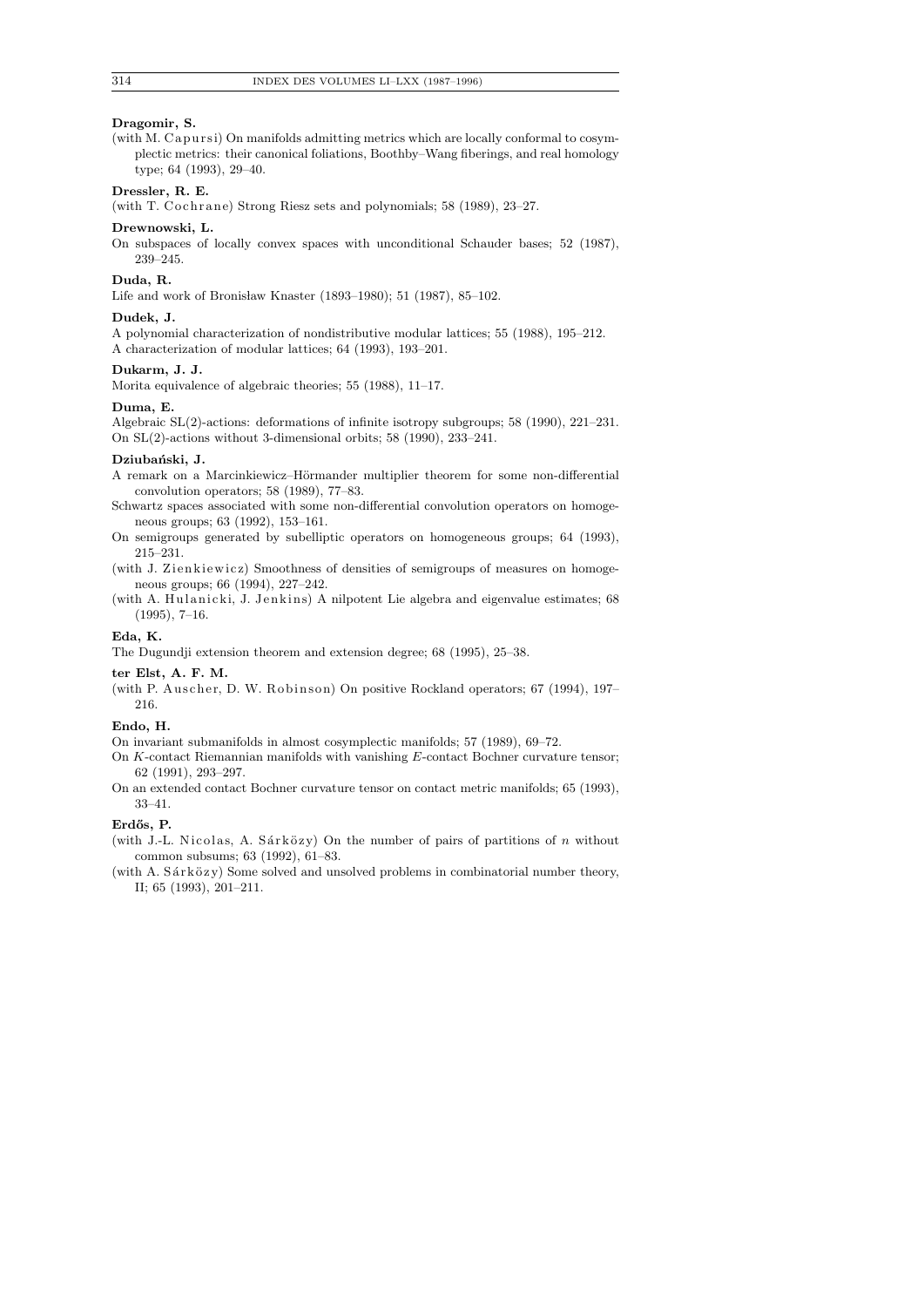## **Evans, M. J.**

Approximate smoothness of continuous functions; 54 (1987), 307–313.

## **Ewert-Krzemieniewski, S.**

(with R. Deszcz, J. Policht) On totally umbilical submanifolds of conformally birecurrent manifolds; 55 (1988), 79–96.

On conformally birecurrent Ricci-recurrent manifolds; 62 (1991), 299–312.

#### **Faber, V.**

(with M. Kuczma, J. Mycielski) Some models of plane geometries and a functional equation; 62 (1991), 279–281.

#### **Fabes, E.**

(with N. Garofalo, S. Salsa) A control on the set where a Green's function vanishes; 60/61 (1990), 637–647.

## **Fajtlowicz, S.**

Graphs of diameter 2 with cyclic defect; 51 (1987), 103–106.

## Fällström, A.

(with U. Backlund) The polynomial hull of unions of convex sets in  $\mathbb{C}^n$ ; 70 (1996), 7-11.

# **Fan, A. H.**

Lacunarité à la Hadamard et équirépartition; 66 (1993), 151–163.

Almost everywhere convergence of Riesz–Raikov series; 68 (1995), 241–248.

## **Fan, P.**

A function-theoretic proof of a theorem of Stampfli; 55 (1988), 97–99.

## **Feggos, L. E.**

(with S. D. Iliadis, S. S. Zafiridou) Planar rational compacta; 68 (1995), 49-54.

#### **Feichtinger, H. G.**

(with M. Leinert) Individual factorization in Banach modules; 51 (1987), 107-117.

#### **Fel'shtyn, A. L.**

The Reidemeister zeta function and the computation of the Nielsen zeta function; 62 (1991), 153–166.

## **Felzenbaum, A.**

(with M. A. Berger, A. S. Fraenkel) Mycielski-Sierpiński conjecture and Korec-Znám result; 56 (1988), 241–249.

## **Fendler, G.**

A uniformly bounded representation associated to a free set in a discrete group; 59 (1990), 223–229.

#### Fernández, L. M.

(with J. L. Cabrerizo, M. Fernández) On normal CR-submanifolds of *S*-manifolds; 64 (1993), 203–214.

#### Fernández, M.

(with J. L. Cabrerizo, L. M. Fernández) On normal CR-submanifolds of *S*-manifolds; 64 (1993), 203–214.

#### **Filaseta, M.**

(with S. W. Graham) An estimate for the number of reducible Bessel polynomials of bounded degree; 65 (1993), 65–68.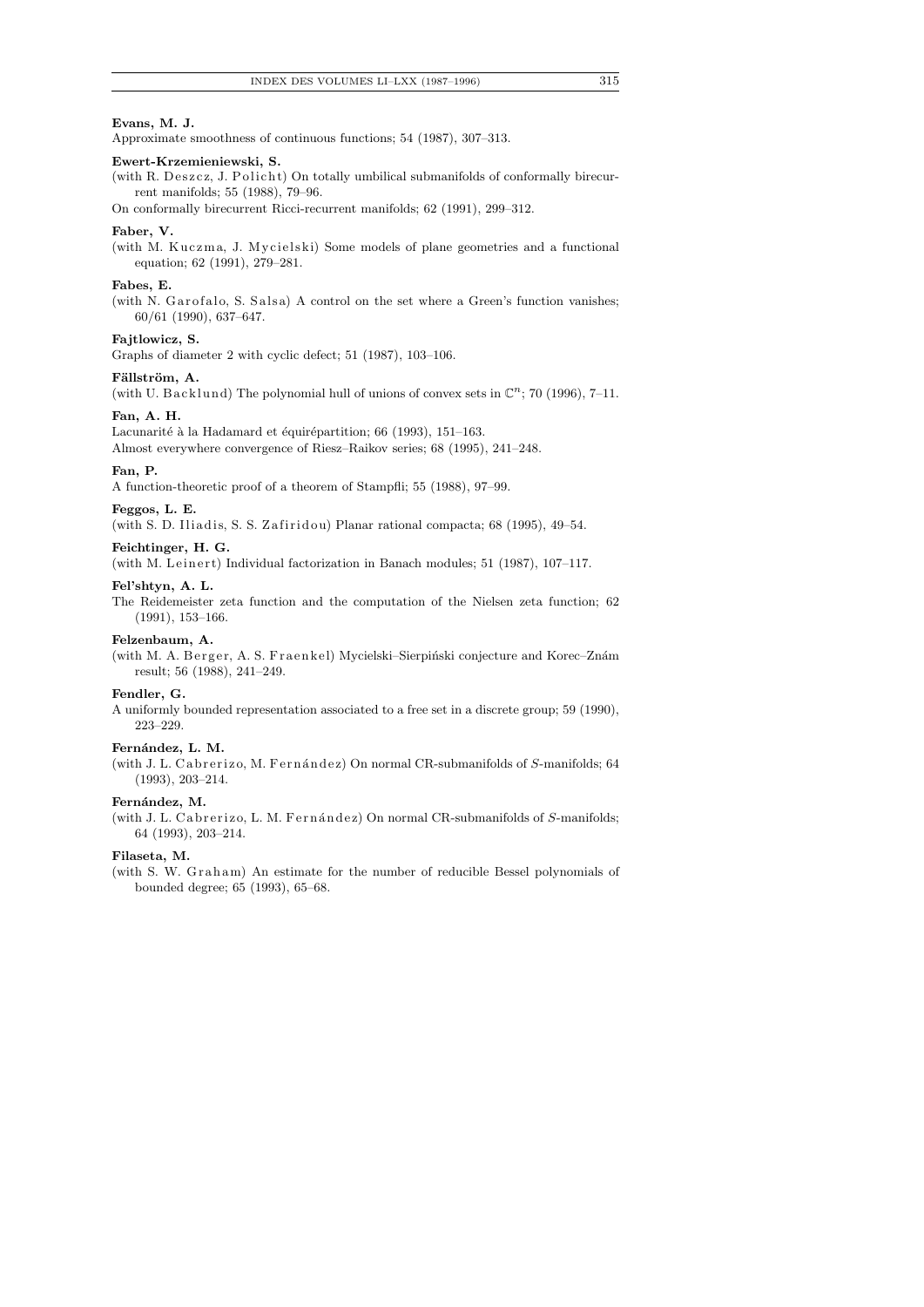## **Filter, W.**

- (with K. Weber) The regular component of a group-valued set function; 56 (1988), 91–97. **Florek, J.**
- Interpolation by the Fourier–Stieltjes transform of a positive compactly supported measure; 54 (1987), 113–120.

Existence of Sidon sets of first kind in LCA groups; 54 (1987), 121–125.

#### **Florkiewicz, B.**

On some integral inequalities of block type; 55 (1988), 179–189.

# **Formella, S.**

On some class of nearly conformally symmetric manifolds; 68 (1995), 149–164.

## **Fournier, J. J. F.**

Uniformizable *Λ*(2) sets and uniform integrability; 51 (1987), 119–129.

## **Fraenkel, A. S.**

(with M. A. Berger, A. Felzenbaum) Mycielski-Sierpiński conjecture and Korec-Znám result; 56 (1988), 241–249.

# **Fremlin, D. H.**

(with J. Jasiński) A note on the intersections of countably generated  $\sigma$ -algebras; 56 (1988), 211–220.

# **Fugarolas, M. A.**

Compactness in approximation spaces; 67 (1994), 253–262.

## **Gadea, P. M.**

(with A. Montesinos, E. Reyes) Connections partially adapted to a metric  $(J^4 = 1)$ structure; 54 (1987), 215–229.

#### **Gajda, Z.**

Difference properties of higher orders for continuity and Riemann integrability; 53 (1987),

275–288.

Weak difference properties of higher orders for the class  $L_p(G)$ ; 56 (1988), 153-167.

# **Gangopadhyay, S.**

On the completeness of  $\mathscr{L}_p$ -spaces over a charge; 58 (1990), 291–300.

## **Garg, U.**

(with S. K. Khanduja) On rank of extensions of valuations;  $59$  (1990),  $25-29$ .

#### **Garofalo, N.**

(with E. F a bes, S. S a ls a) A control on the set where a Green's function vanishes;  $60/61$ (1990), 637–647.

#### **Garyga, H.**

(with A. Hulanicki) Growth of the norms of products of randomly dilated functions from *A*(*T* ); 55 (1988), 317–322.

## **Gatto, A. E.**

(with J. M. Ash, S. Vági) A multidimensional Taylor's theorem with minimal hypothesis; 60/61 (1990), 245–252.

(with  $S. Vági$ ) On the exponential integrability of fractional integrals on spaces of homogeneous type; 64 (1993), 121–127.

#### **Gaudry, G.**

(with T. Qian, S. L. Wang) Boundedness of singular integral operators with holomorphic kernels on star-shaped closed Lipschitz curves; 70 (1996), 133–150.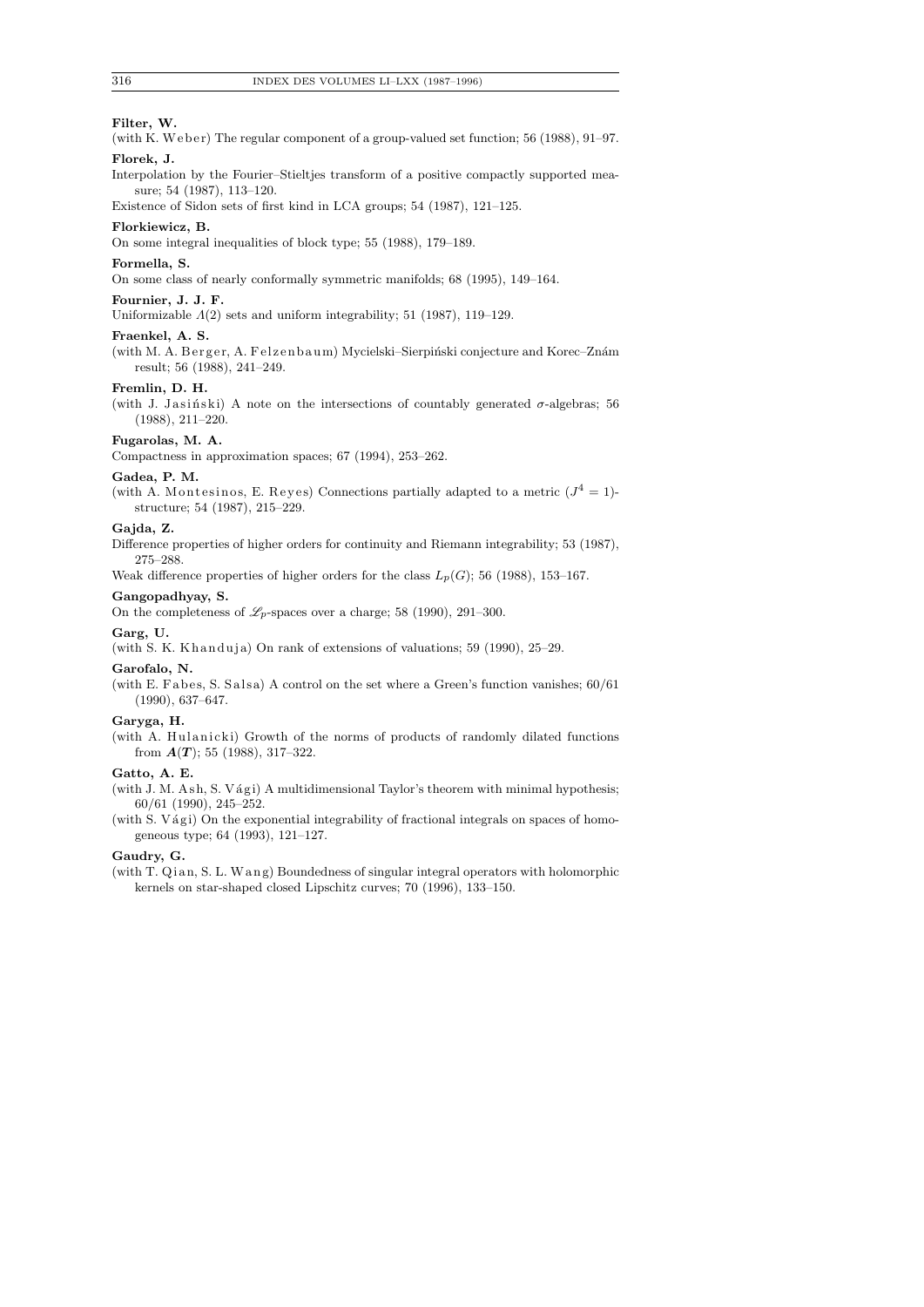## Gebarowski, A.

Doubly warped products with harmonic Weyl conformal curvature tensor; 67 (1994), 73–89.

# **Gewert, M.**

Existence and uniqueness of solutions of multipoint boundary value problems for ordinary differential equations; 64 (1993), 253–264.

## **Gibbon, G. G.**

Functions having stationary constant sets; 56 (1988), 221–229.

## **Gibson, R. G.**

(with F. Roush) Connectivity functions defined on  $I<sup>n</sup>$ ; 55 (1988), 41-44.

#### **Gillespie, T. A.**

(with E. Berkson) The spectral decomposition of weighted shifts and the  $A_p$  condition; 60/61 (1990), 507–518.

## **Gionfriddo, M.**

Partial parallel classes in Steiner systems; 57 (1989), 221–227.

## **Girela, D.**

Radial growth and variation of univalent functions and of Dirichlet finite holomorphic functions; 69 (1995), 19–28.

#### **Giulini, S.**

(with L. Colzani, G. Travaglini, M. Vignati) Pointwise convergence of Fourier series on compact Lie groups; 60/61 (1990), 379–386.

#### Głowacki, P.

(with A. Hulanicki) A semi-group of probability measures with non-smooth differentiable densities on a Lie group; 51 (1987), 131–139.

Lipschitz continuity of densities of stable semigroups of measures; 66 (1993), 29–47.

#### **Godefroy, G.**

(with F. Lust-Piquard) Some applications of geometry of Banach spaces to harmonic analysis; 60/61 (1990), 443–456.

## **Goetgheluck, P.**

Polynomial inequalities on general subsets of  $\mathbb{R}^N$ ; 57 (1989), 127–136.

#### Goldys, B.

On some regularity properties of solutions to stochastic evolution equations in Hilbert spaces; 58 (1990), 327–338.

## González-Dávila, J. C.

(with L. Vanhecke) Geodesic spheres and isometric flows;  $67$  (1994), 223-240.

#### González Vieli, F. J.

Moyennes sphériques et opérateur de Helmholtz itéré; 68 (1995), 207–218.

#### **Goodman, R.**

Whittaker transforms on real-rank one Lie groups; 60/61 (1990), 99–128.

#### **G´ornicki, J.**

A fixed point theorem for asymptotically regular mappings; 64 (1993), 55–57.

#### **Grabowski, J.**

(with W. Wojtyński) Quotient groups of linear topological spaces; 59 (1990), 35–51.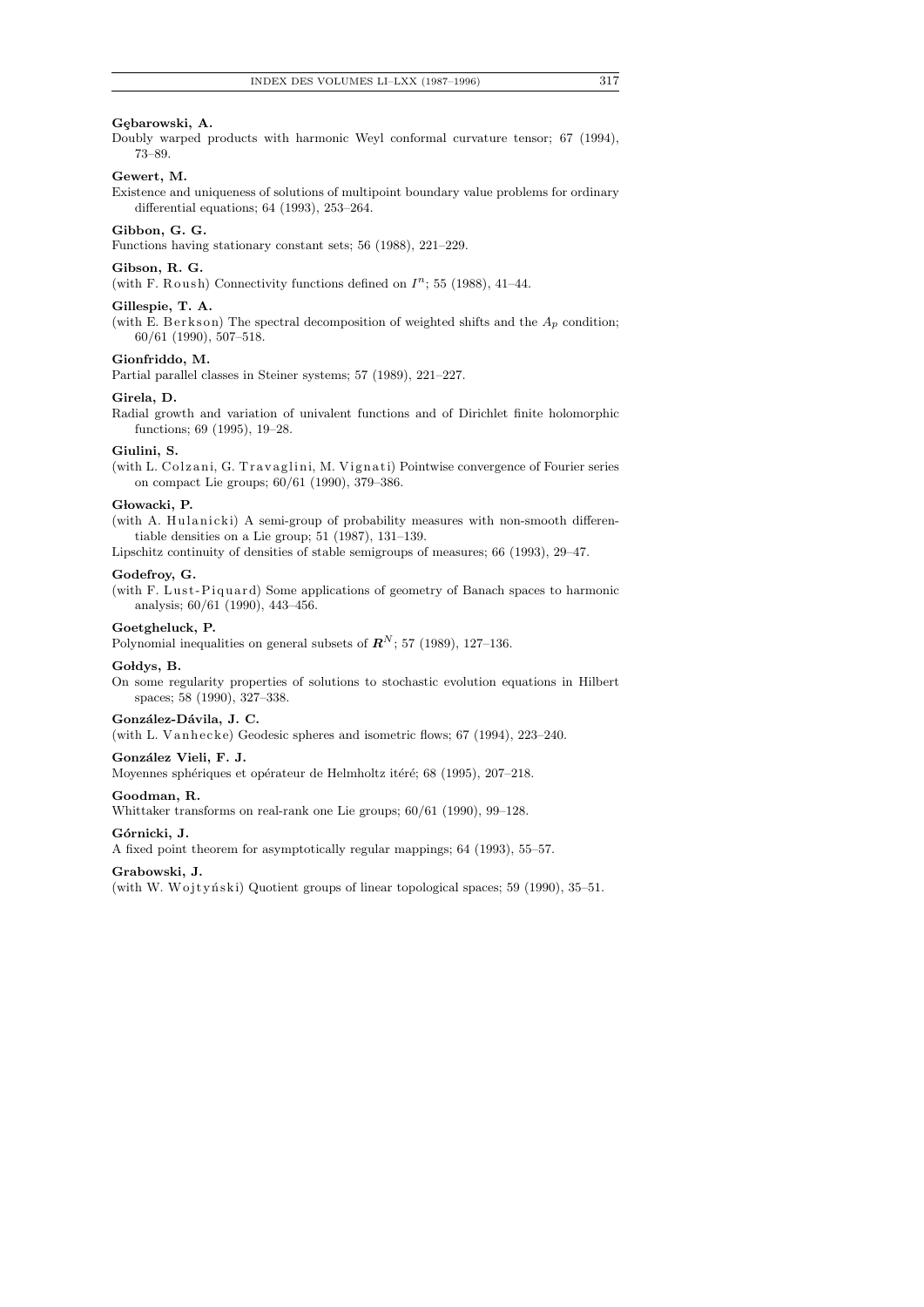## **Grace, E. E.**

(with E. J. Vought) Four mapping problems of Ma/ckowiak;  $69$  (1995), 133-141.

## **Graham, C. C.**

- (with T. Ramsey) Three results on *I*-sets; 51 (1987), 141-147.
- (with B. M. Schreiber) Sets of interpolation for Fourier transforms of bimeasures; 51 (1987), 149–154.
- (with A. T.-M. Lau, M. Leinert) Separable translation-invariant subspaces of  $M(G)$  and other dual spaces on locally compact groups; 55 (1988), 131–145.

## **Graham, S. W.**

(with M. Filaseta) An estimate for the number of reducible Bessel polynomials of bounded degree; 65 (1993), 65–68.

#### **Granas, A.**

(with J. R. Lee, F. C. Liu) Théorème de minimax sans topologie ni convexité; 63 (1992), 141–144.

## **Grande, Z.**

Sur un problème de Ricceri; 53 (1987), 271–273.

## **Granirer, E. E.**

Some results on  $A_p(G)$  submodules of  $PM_p(G)$ ; 51 (1987), 155–163.

On some spaces of linear functionals on the algebras  $A_p(G)$  for locally compact groups; 52 (1987), 119–132.

On convolution operators with small support which are far from being convolution by a bounded measure; 67 (1994), 33–60. Erratum, 69 (1995), 155.

#### Grätzer, G.

(with H. Lakser) Identities for globals (complex algebras) of algebras; 56 (1988), 19–29. (with A. Kisielewicz, B. Wolk) An equational basis in four variables for the threeelement tournament; 63 (1992), 41–44.

#### **Greco, G. H.**

On Raney's theorems for completely distributive complete lattices; 55 (1988), 213–217.

## **Greenleaf, F. P.**

(with L. Corwin) Uniform convergence and decay of Fourier series on compact nilmanifolds; 60/61 (1990), 629–636.

#### **Grochowska, M.**

An axiom system for the class of groups of dilatations in Fano–Pappian affine planes; 53 (1987), 169–175.

## **Grosse-Erdmann, K.-G.**

An extension of the Steinhaus–Weil theorem; 57 (1989), 307–317.

#### **Grow, D. E. (= Grow, D.)**

A class of *I*<sub>0</sub>-sets; 53 (1987), 111–124. A further note on a class of *I*0-sets; 53 (1987), 125–128. Sidon sets and *I*<sub>0</sub>-sets; 53 (1987), 269–270.

(with M. Insall) An extremal set of uniqueness?;  $65$  (1993),  $61-64$ .

## **Grycak, W.**

(with R. Deszcz) On manifolds satisfying some curvature conditions;  $57$  (1989), 89–92.

(with R. Deszcz) On certain curvature conditions on Riemannian manifolds; 58 (1990), 259–268.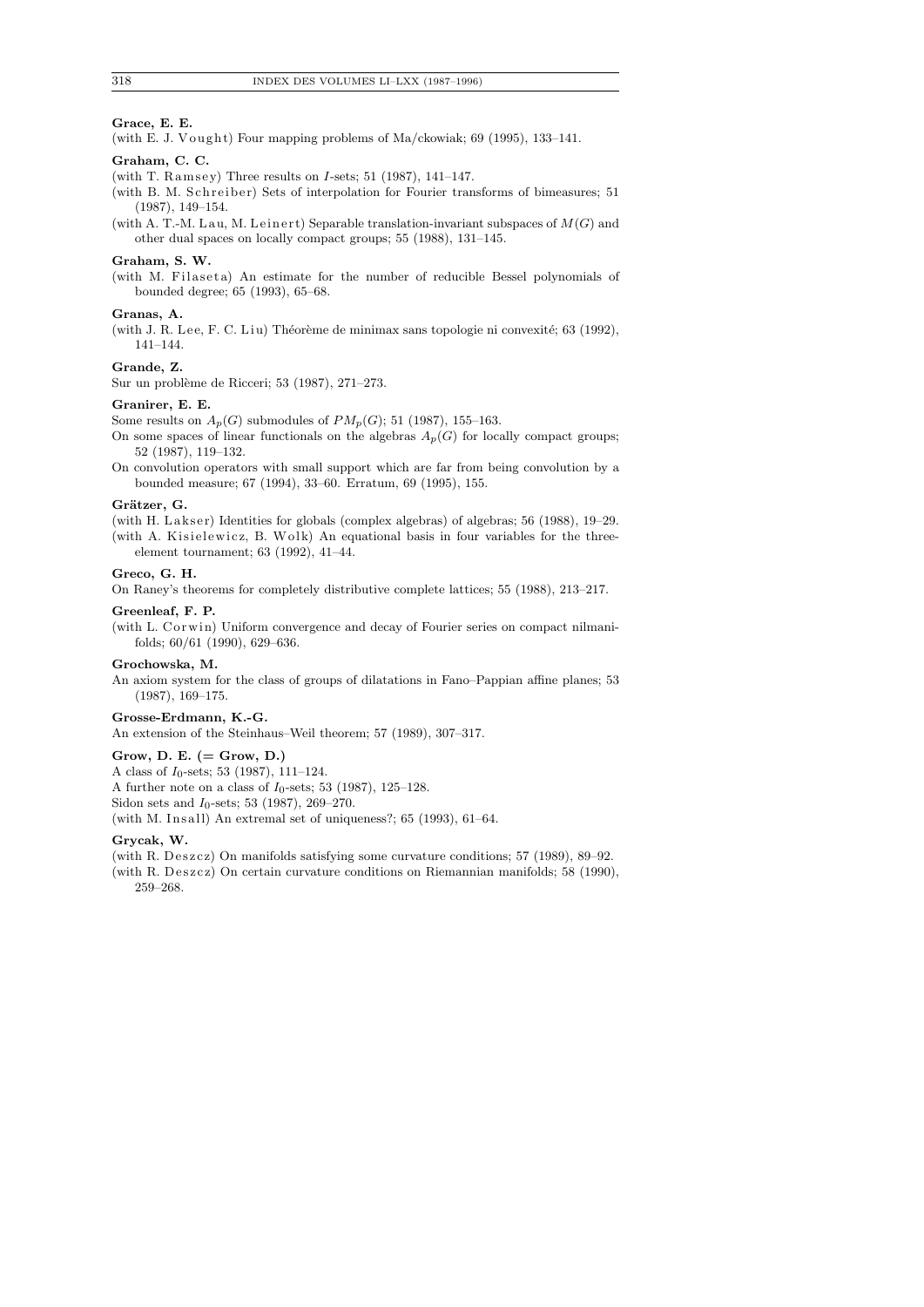## **Grz¸a´slewicz, R.**

On isometric domains of positive operators on  $L^p$ -spaces; 52 (1987), 251–261. Extreme symmetric norms on  $\mathbb{R}^2$ ; 56 (1988), 147-151.

## **Guivarc'h, Y.**

(with J. C. Taylor) The Martin compactification of the polydisc at the bottom of the positive spectrum; 60/61 (1990), 537–546.

## **Guthrie, J. A.**

(with J. E.  $Nymann$ ) The topological structure of the set of subsums of an infinite series; 55 (1988), 323–327.

#### Gutiérrez, C. E.

(with R. L. Wheeden) Mean value and Harnack inequalities for degenerate parabolic equations; 60/61 (1990), 157–194.

## Győry, K.

Some applications of decomposable form equations to resultant equations; 65 (1993), 267–275.

# **Hai, L. M.**

(with N. V. Khue, N. T. Nga) Weak meromorphic extension; 64 (1993), 65-70.

# **Haj lasz, P.**

Change of variables formula under minimal assumptions; 64 (1993), 93–101.

- (with P. Strzelecki) On the differentiability of solutions of quasilinear elliptic equations; 64 (1993), 287–291.
- A Sard type theorem for Borel mappings; 67 (1994), 217–221.

# **Hallenbeck, D. J.**

(with K.  $\mathtt{Samotij})$  Radial growth and variation of Dirichlet finite holomorphic functions in the disk; 58 (1990), 317–325.

## **Halter-Koch, F.**

A generalization of Davenport's constant and its arithmetical applications; 63 (1992), 203–210.

Factorization problems in class number two; 65 (1993), 255–265.

(with P. A. Leonard) Negatively reduced ideals in orders of real quadratic fields: even discriminants; 69 (1995), 147–153.

## **Hamstrom, M.-E.**

Homeotopy groups of 3-manifolds—an isomorphism theorem; 53 (1987), 199–204.

# **Han, Y. S.**

(with B. Jawerth, M. Taibleson, G. Weiss) Littlewood–Paley theory and  $\epsilon$ -families of operators; 60/61 (1990), 321–359.

#### **Hancock, D. L.**

On some generalized Lebesgue functions and transformations; 54 (1987), 295–305.

## **Hanine, E. M.**

Équations diophantiennes modulo  $p^2$ ; 64 (1993), 275–286.

## **Hare, K. E.**

Strict-2-associatedness for thin sets; 56 (1988), 367–381.

The size of  $(L^2, L^p)$  multipliers; 63 (1992), 249–262.

Tame  $L^p$ -multipliers; 64 (1993), 303-314.

The support of a function with thin spectrum; 67 (1994), 147–154.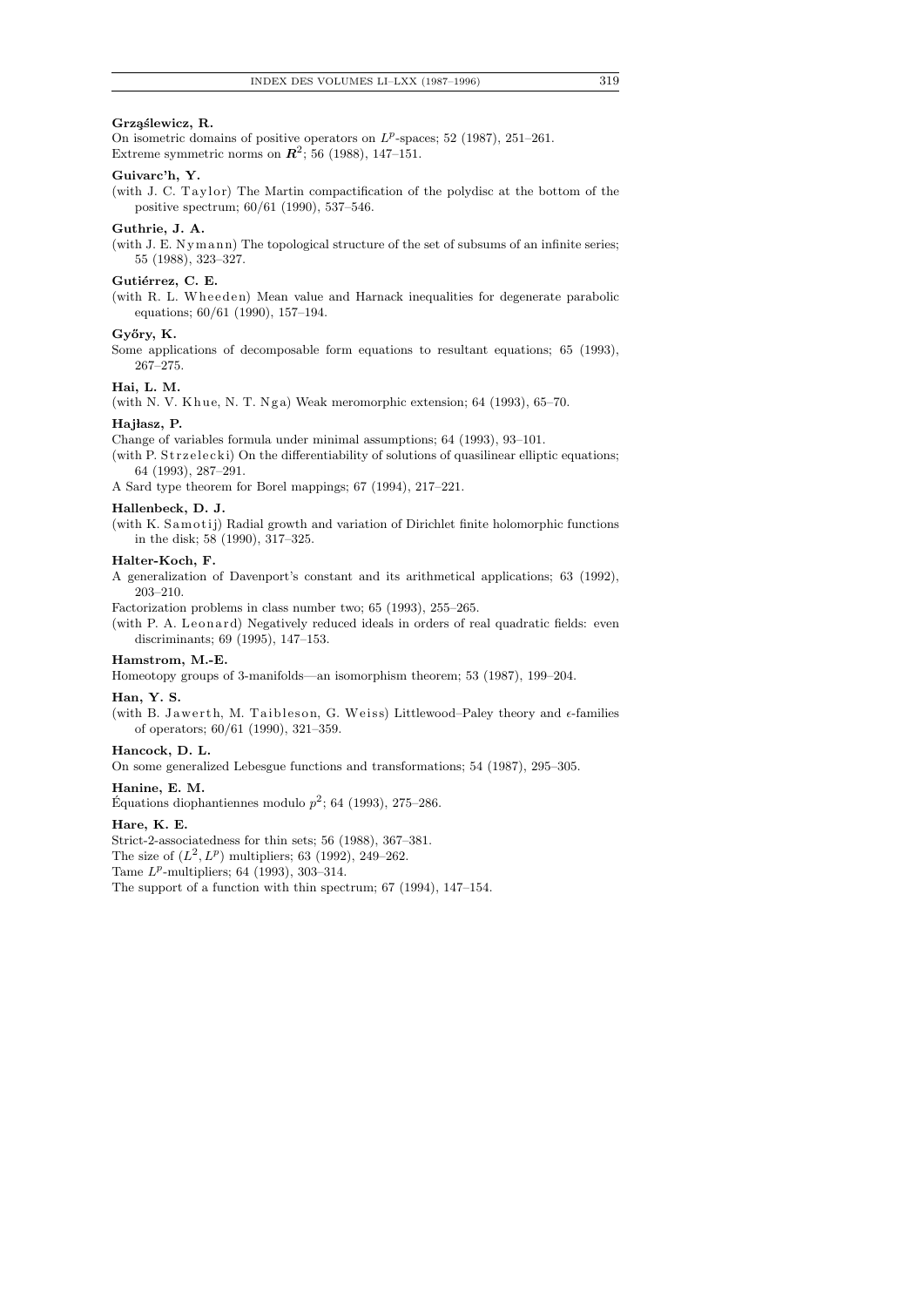## **Harley III, P. W.**

(with G. J. Michaelides) Means on adjunction spaces;  $52$  (1987),  $29-38$ .

## **de la Harpe, P.**

(with A. G. Robertson, A. Valette) On the spectrum of the sum of generators of a finitely generated group, II; 65 (1993), 87–102.

# **Harrison, K. J.**

(with L. T. Ramsey) On partitioning Sidon sets with quasi-independent sets; 69 (1995), 117–131.

## **Hart, K. P.**

Spaces for which the diagonal has a closed neighborhood base; 53 (1987), 49–56.

## **Harte, R.**

(with L. Burlando) The closure of the invertibles in a von Neumann algebra; 69 (1995), 157–165.

# **Hartman, S.**

Some problems and remarks on relative multipliers; 54 (1987), 103–111. Correction, 57 (1989), 189.

## **Haukkanen, P.**

(with J. Rutkowski) On the usual product of rational arithmetic functions; 59 (1990), 191–196.

#### Hébert, M.

Sur le rang et la définissabilité des opérations implicites dans les classes d'algèbres; 58 (1990), 175–188.

## **Hebisch, W.**

A multiplier theorem for Schrödinger operators;  $60/61$  (1990), 659–664.

Multiplier theorem on generalized Heisenberg groups; 65 (1993), 231–239.

(with J. Zienkiewicz) Multiplier theorem on generalized Heisenberg groups II; 69 (1995), 29–36.

## **Heisey, R. E.**

(with J. E. West) Orbit spaces of the hyperspace of a graph which are Hilbert cubes;  $56\,$ (1988), 59–69.

#### **Helson, H.**

Large analytic functions III; 60/61 (1990), 221–223.

#### **Hensz, E.**

(with R. Jajte, A. Paszkiewicz) The unconditional pointwise convergence of orthogonal series in *L*2 over a von Neumann algebra; 69 (1995), 167–178.

#### **Herburt, I.**

(with M. Moszyńska) On metric products;  $62$  (1991), 121-133.

#### **Higgins, P. M.**

Epimorphisms and amalgams; 56 (1988), 1–17.

#### **Hilhorst, D.**

(with P. Biler, T. Nadzieja) Existence and nonexistence of solutions for a model of gravitational interaction of particles, II; 67 (1994), 297–308.

#### **Hinrichsen, J. W.**

(with P. Minc) Concerning irreducible continua with homeomorphic layers; 53 (1987), 185–191.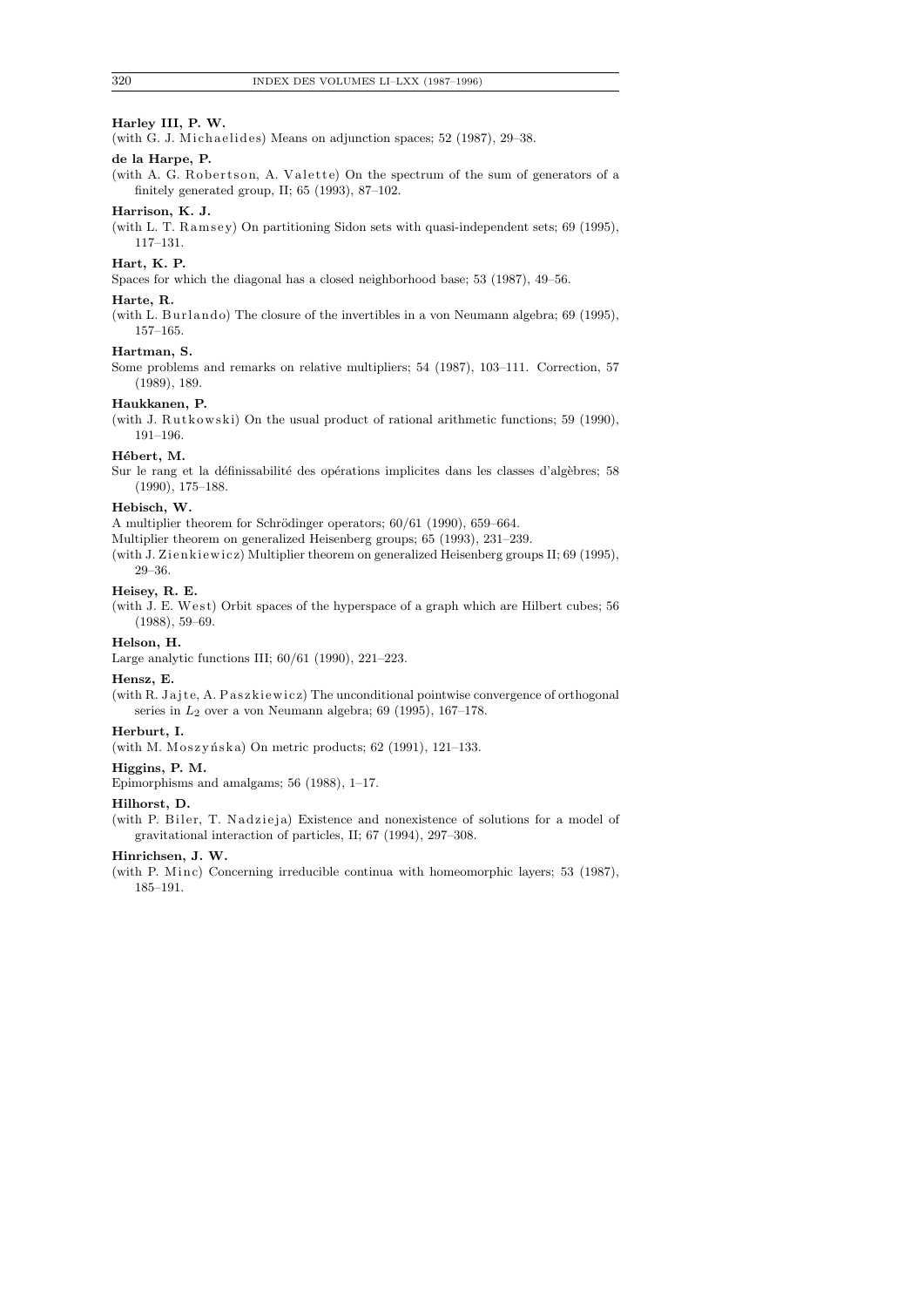- On filling an irreducible continuum with the Cartesian product of 1-dimensional continua; 55 (1988), 19–27.
- On filling an irreducible continuum with the Cartesian product of an arc with a simple triod; 55 (1988), 29–34.

#### **Hofmann, K. H.**

(with S. A. Morris, M. Stroppel) Varieties of topological groups, Lie groups and SINgroups; 70 (1996), 151–163.

## **Holte, S.**

Embedding inverse limits of nearly Markov interval maps as attracting sets of planar diffeomorphisms; 68 (1995), 291–296.

## **Holub, J. R.**

On integral transforms of Haar functions; 59 (1990), 231–239.

## **Horbowicz, J.**

(with H. Niederreiter) Optimal bounds for exponential sums in terms of discrepancy; 55 (1988), 355–366.

# **Host, B.**

(with F. Parreau) The generalized purity law for ergodic measures: a simple proof;  $60/61$ (1990), 205–212.

## **Hotlo´s, M.**

On curvature collineations on simple conformally recurrent manifolds; 57 (1989), 295–306.

## **Hu, Z. J.**

Equivalent characterizations of Bloch functions; 67 (1994), 99–108.

Estimates for the integral means of holomorphic functions on bounded domains in  $\mathbb{C}^n$ ; 69 (1995), 213–238.

## **Hudzik, H.**

(with Z. Zbaszyniak) Smooth points of Musielak–Orlicz sequence spaces equipped with the Luxemburg norm; 65 (1993), 157–164. Erratum, 66 (1994), 335.

#### **Hulanicki, A.**

(with P.  $G$ łow $acki$ ) A semi-group of probability measures with non-smooth differentiable densities on a Lie group; 51 (1987), 131–139.

(with H. Garyga) Growth of the norms of products of randomly dilated functions from *A*(*T* ); 55 (1988), 317–322.

(with J. Dziubański, J. Jenkins) A nilpotent Lie algebra and eigenvalue estimates; 68 (1995), 7–16.

(with E. Damek) Boundaries and the Fatou theorem for subelliptic second order operators on solvable Lie groups; 68 (1995), 121–140.

#### **Iliadis, S. D.**

(with L. E. Feggos, S. S. Zafiridou) Planar rational compacta; 68 (1995), 49-54.

#### **Illanes, A.**

The space of Whitney levels is homeomorphic to  $l_2$ ; 65 (1993), 1–11.

#### **Insall, M.**

(with D. E. Grow) An extremal set of uniqueness?;  $65$  (1993),  $61-64$ .

#### **Iverson, P.**

The number of countable isomorphism types of complete extensions of the theory of Boolean algebras; 62 (1991), 181–187.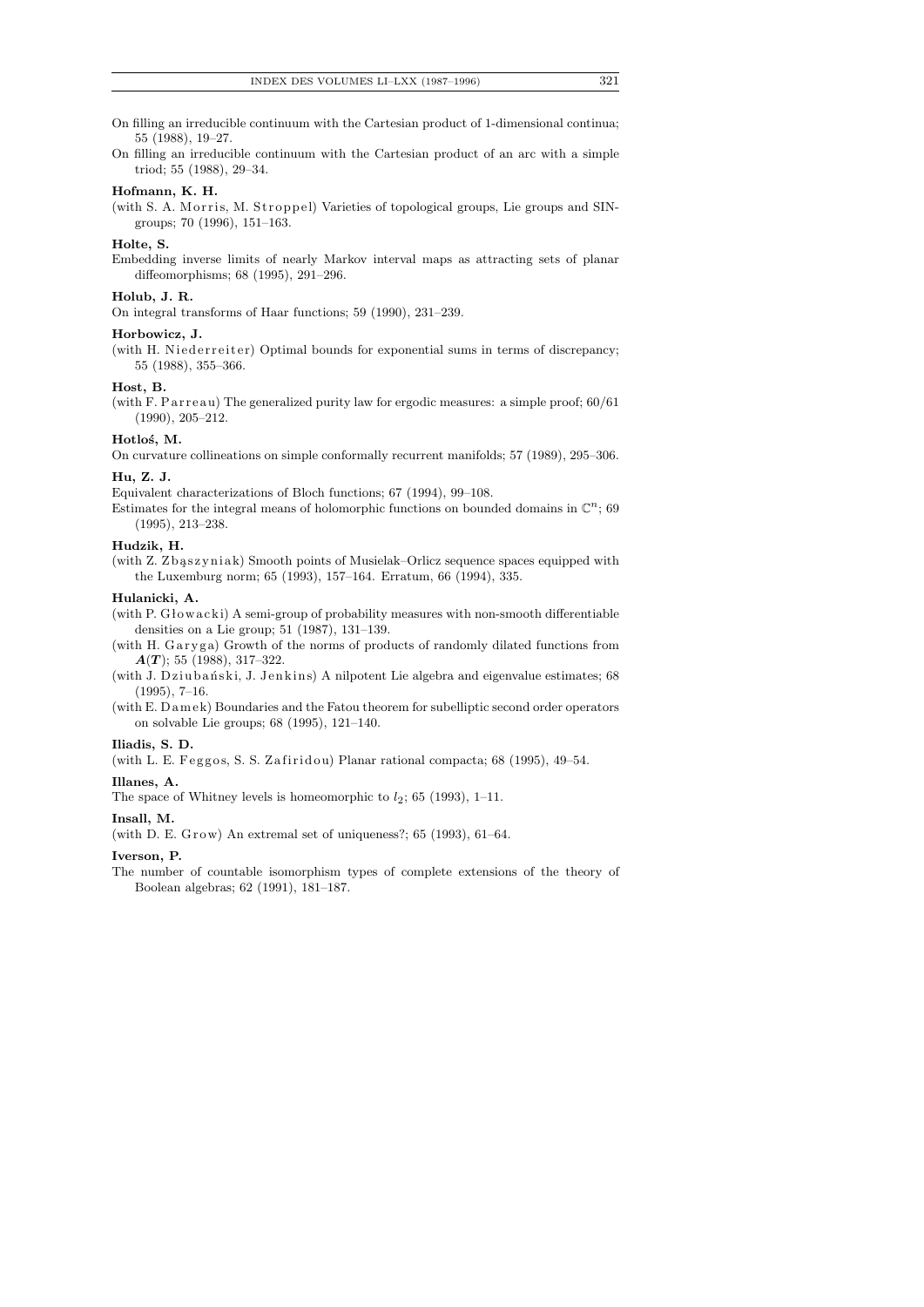## **Ivorra, C.**

(with J. L. Blasco) On dyadic spaces and almost Milyutin spaces;  $67$  (1994),  $241-244$ .

# **Iwanik, A.**

- Multiple recurrence for discrete time Markov processes; 51 (1987), 165–174.
- (with T. Downarowicz) Multiple recurrence for discrete time Markov processes. II; 55 (1988), 311–316.
- Weyl almost periodic points in topological dynamics; 56 (1988), 107–119.
- (with J. Mioduszewski) Independence with respect to families of characters; 56 (1988), 383–392.
- (with J. Serafin) Most monothetic extensions are rank-1; 66 (1993), 63-76.
- Cyclic approximation of analytic cocycles over irrational rotations; 70 (1996), 73–78.

# **Izumiya, S.**

Systems of Clairaut type; 66 (1994), 219–226.

## **Jacob, N.**

Examples of non-local time dependent or parabolic Dirichlet spaces; 65 (1993), 241–253.

# **Jajte, R.**

(with E. Hensz, A. Paszkiewicz) The unconditional pointwise convergence of orthogonal series in *L*2 over a von Neumann algebra; 69 (1995), 167–178.

## **Janas, J.**

Remarks on similarity and quasisimilarity of operators; 55 (1988), 123–129.

#### **Janeczko, S.**

(with W. Domitrz) Normal forms of symplectic structures on the stratified spaces; 68 (1995), 101–119.

## **Januszkiewicz, T.**

(with E. Dobrowolski) Arithmetic of an elliptic curve and circle actions on four-manifolds; 64 (1993), 13–18.

#### Jasiński, J.

A solution to the problem of B. V. Rao on Borel structures; 54 (1987), 167–170.

(with D. H. Fremlin) A note on the intersections of countably generated  $\sigma$ -algebras; 56 (1988), 211–220.

# **Jawerth, B.**

(with Y. S. Han, M. Taibleson, G. Weiss) Littlewood–Paley theory and  $\epsilon$ -families of operators; 60/61 (1990), 321–359.

## **Jayaram, C.**

Quasiregular rings; 59 (1990), 203–211.

#### **Je lowicki, J.**

On extension of the group operation over the Čech–Stone compactification; 66 (1994), 209–217.

## **Jenkins, J.**

(with J. Dziubański, A. Hulanicki) A nilpotent Lie algebra and eigenvalue estimates; 68 (1995), 7–16.

#### **Jerison, D.**

Regularity of the Poisson kernel and free boundary problems; 60/61 (1990), 547–568.

## **Jha, V.**

On Krasner's theorem for the first case of Fermat's last theorem; 67 (1994), 25–31.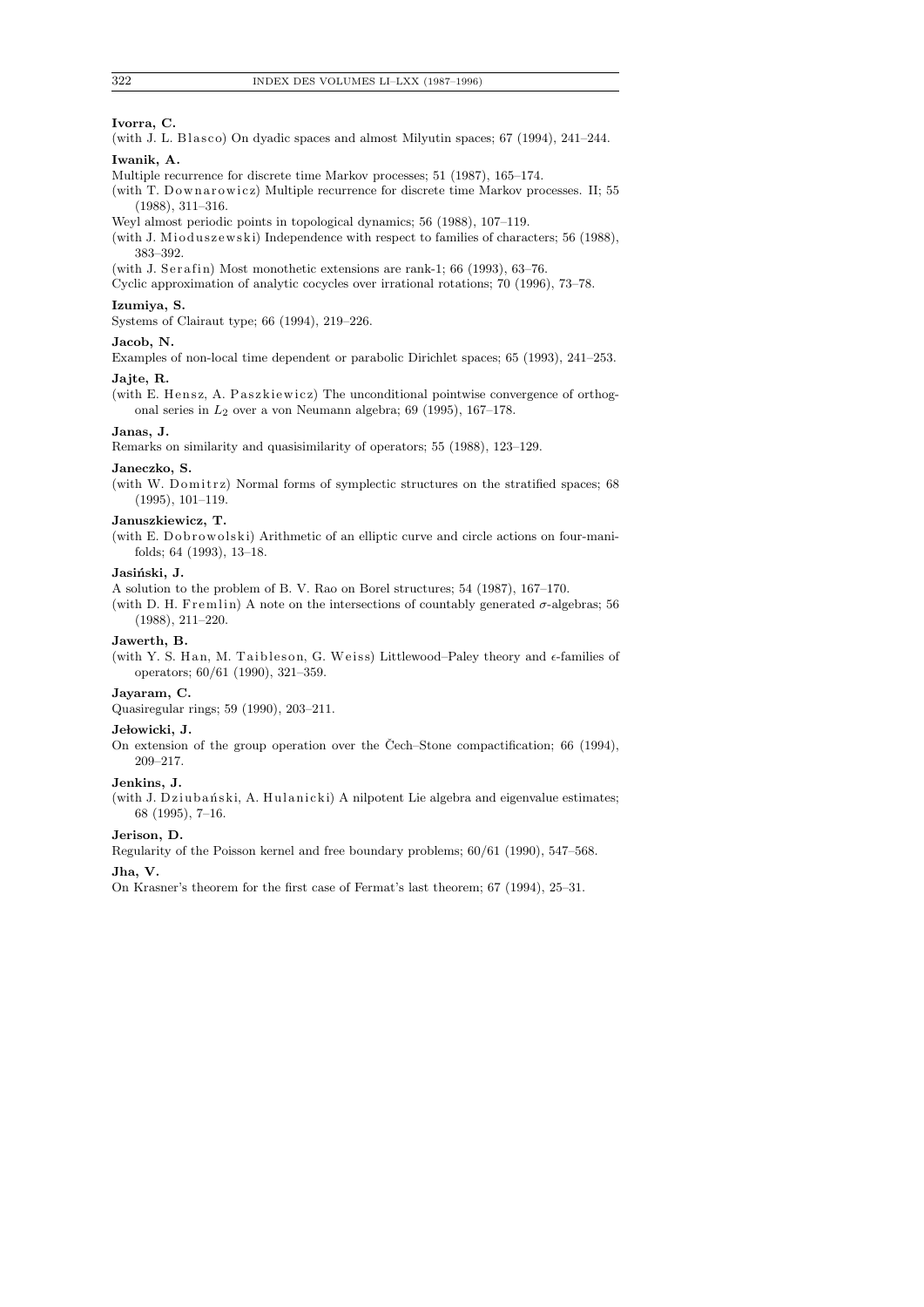#### **Jolissaint, P.**

A characterization of completely bounded multipliers of Fourier algebras; 63 (1992), 311– 313.

# **Jones, P. R.**

Exchange properties and basis properties for closure operators; 57 (1989), 29–33.

#### Juhász, I.

(with P. Nyikos) Omitting cardinals in tame spaces;  $57$  (1989), 193-202.

#### **Jurkiewicz, J.**

A remark on the orbit spaces under multiplicative group actions; 54 (1987), 67–70. Corrections, 57 (1989), 361–362. Correction to "Corrections", 59 (1990), 297.

#### **Kaczorowski, J.**

(with W. Stas) On the number of sign changes in the remainder-term of the prime-ideal theorem; 56 (1988), 185–197.

#### **Kahane, J.-P.**

Distribution des valeurs des fonctions analytiques gaussiennes; 51 (1987), 175–187.

(with Y. Katznelson) Décomposition des mesures selon la dimension; 58 (1990), 269– 279.

Recouvrements aléatoires et théorie du potentiel; 60/61 (1990), 387-411.

## **Kahane, S.**

Finite union of *H*-sets and countable compact sets; 65 (1993), 83–86.

## Kałamajska, A.

Coercive inequalities on weighted Sobolev spaces; 66 (1994), 309–318.

#### **Kalamidas, N.**

(with T. Zachariades) Universal embeddings of  $l^1(\alpha)$  into the space of continuous functions on a product space; 57 (1989), 255–264.

## **Kalfa, C.**

Some decidable theories with finitely many covers which are decidable and algorithmically found; 67 (1994), 61–67.

#### **Kalton, N. J.**

On vector-valued inequalities for Sidon sets and sets of interpolation; 64 (1993), 233–244.

#### Kamiński, A.

(with B. Aniszczyk, J. Burzyk) Borel and monotone hierarchies and extension of Rényi probability spaces; 51 (1987), 9–25.

#### Kamiński, B.

A representation theorem for perfect partitions of  $Z^2$ -actions with finite entropy; 56 (1988), 121–127.

#### **Kamo, S.**

Some remarks about Mycielski ideals; 65 (1993), 291–299.

## **Karakostas, G.**

On a Staffans type inequality for vector Volterra integro-differential equations; 52 (1987), 313–317.

#### **Kato, H.**

On admissible Whitney maps; 56 (1988), 299–309. A note on f.p.p. and f.*<sup>∗</sup>* p.p.; 66 (1993), 147–150.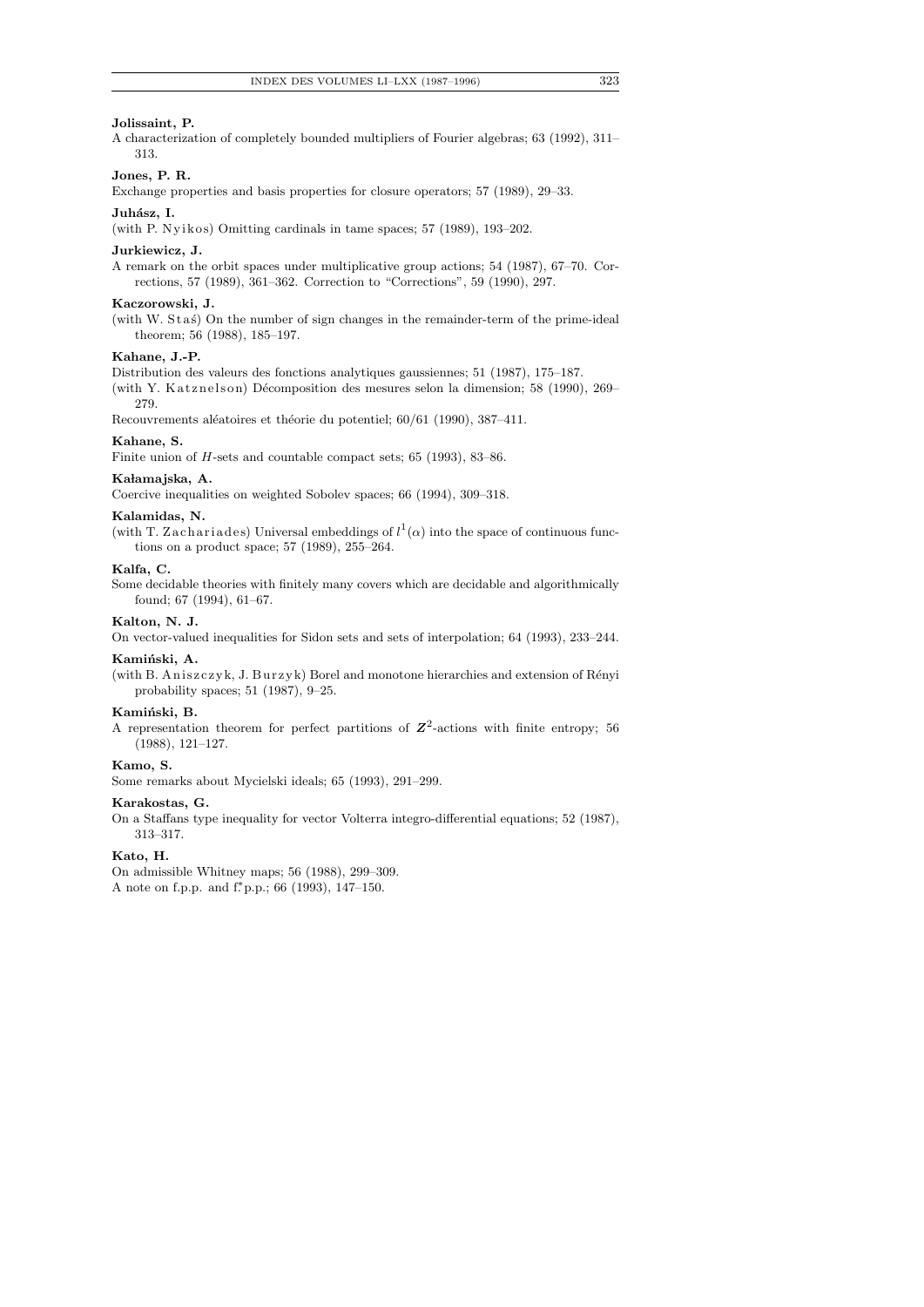## **Katznelson, Y.**

(with J.-P. Kahane) Décomposition des mesures selon la dimension; 58 (1990),  $269-279$ .

# **Kaufman, R.**

Continuous measures and analytic sets; 58 (1989), 17–21.

Bernoulli convolutions—an application of set theory in analysis; 60/61 (1990), 93–98.

## **Kawabe, J.**

Convergence of compound probability measures on topological spaces; 67 (1994), 161–176.

## **Kawamura, K.**

On a compactification of the homeomorphism group of the pseudo-arc; 62 (1991), 325–330.

# **Kechris, A. S.**

(with A. Louveau) Covering theorems for uniqueness and extended uniqueness sets; 59 (1990), 63–79.

#### **Kennedy, J.**

Compactifying the space of homeomorphisms; 56 (1988), 41–58. Some facts about homogeneity properties; 59 (1990), 103–116.

# **Kestenband, B. C.**

A family of complete arcs in finite projective planes; 57 (1989), 59–67.

#### **Khan, M. A.**

On LCA groups each of whose characters is ultimately measurable; 53 (1987), 109–110.

#### **Khanduja, S. K.**

(with U. Garg) On rank of extensions of valuations;  $59$  (1990),  $25-29$ .

#### **Kharazishvili, A. B.**

Some problems in measure theory; 62 (1991), 197–220.

Small sets with respect to certain classes of topologies; 67 (1994), 123–129.

# **Khue, N. V. (= Nguyen Van Khue)**

On locally *m*-convex algebras of type *ES*; 52 (1987), 105–111.

(with L. M. Hai, N. T. Nga) Weak meromorphic extension;  $64$  (1993),  $65-70$ .

## **Ki, U-H.**

(with M. K on) Contact CR-submanifolds with parallel mean curvature vector of a Sasakian space form; 64 (1993), 173–184.

## **Kim, H. J.**

(with S. S. Ahn, M. Kon) Sectional curvatures of minimal hypersurfaces immersed in *S* <sup>2</sup>*n*+1; 67 (1994), 309–315.

#### **Kindler, J.**

Minimax theorems with applications to convex metric spaces; 68 (1995), 179–186.

#### **Kisielewicz, A.**

(with G. Grätzer, B. Wolk) An equational basis in four variables for the three-element tournament; 63 (1992), 41–44.

#### **Kobayashi, M.**

Symmetric twofold  $CR$  submanifolds in a Euclidean space  $R^{4m}$ ; 54 (1987), 231–240.

#### Kolář, I.

Lie derivatives of sectorform fields; 55 (1988), 71–78.

#### **Ko lodziejczyk, K.**

On starshapedness of the union of closed sets in  $\mathbb{R}^n$ ; 53 (1987), 193-197.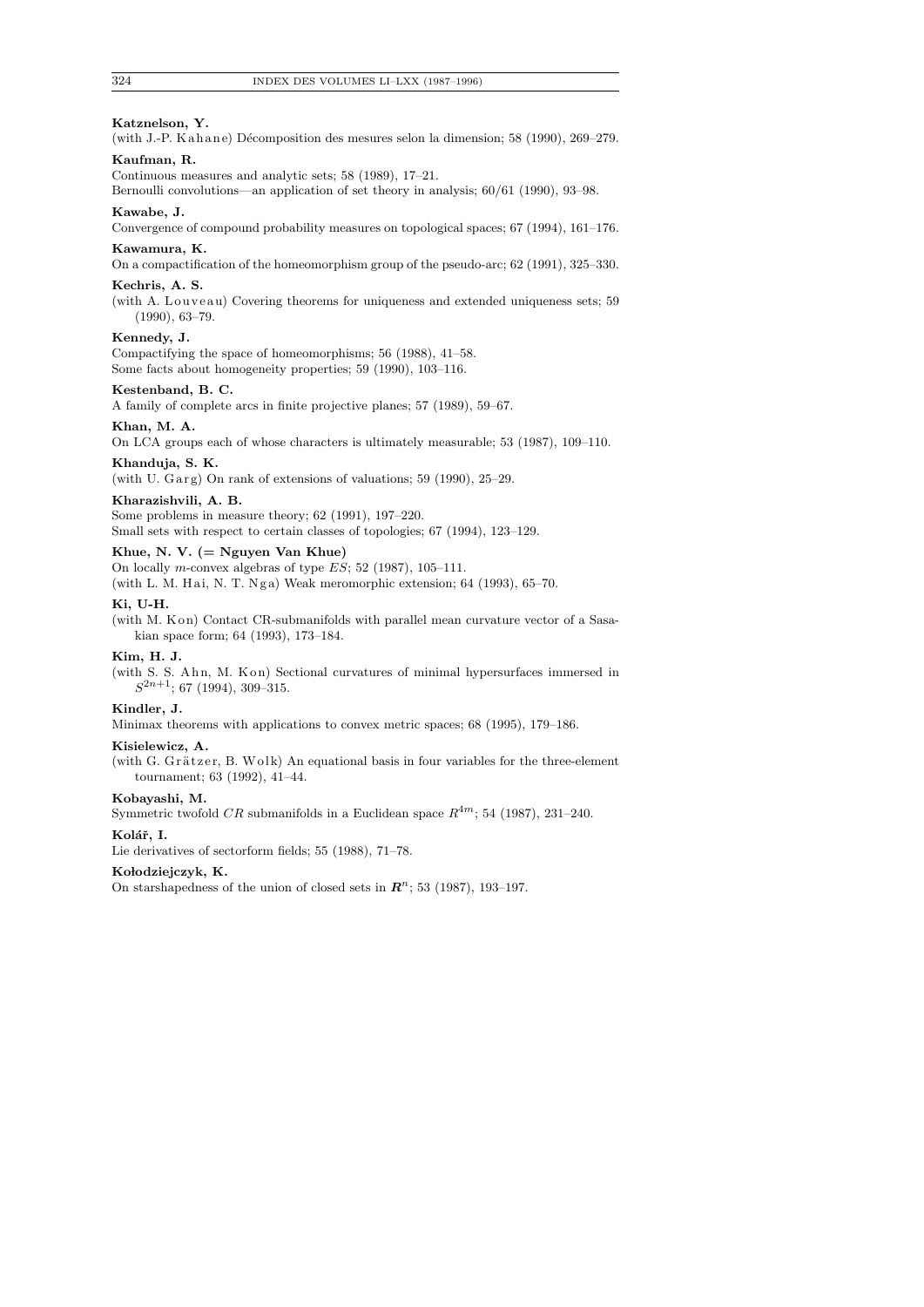# Komjáth, P.

Large small sets; 56 (1988), 231–233.

Vector sets with no repeated differences; 64 (1993), 129–134.

Some remarks on second category sets; 66 (1993), 57–62.

Set mappings on generalized linear continua; 68 (1995), 193–195.

## **Kon, M.**

On some generic minimal submanifolds of an odd dimensional sphere; 56 (1988), 311–317.

(with U-H. Ki) Contact CR-submanifolds with parallel mean curvature vector of a Sasakian space form; 64 (1993), 173–184.

(with S. S. Ahn, H. J. Kim) Sectional curvatures of minimal hypersurfaces immersed in *S* <sup>2</sup>*n*+1; 67 (1994), 309–315.

## Korányi, A.

Transformation properties of the generalized Muirhead operators; 60/61 (1990), 665–669. **Kordecki, W.**

Strictly balanced submatroids in random subsets of projective geometries; 55 (1988), 371–375.

(with T.  $luczak$ ) On random subsets of projective spaces; 62 (1991), 353-356.

#### **Kordos, M.**

On the coexistence of various geometries; 57 (1989), 273–278.

#### Körner, T. W.

Devil's staircases, ramps, humps and roller coasters; 60/61 (1990), 1–14. A Helson set of uniqueness but not of synthesis; 62 (1991), 67–71.

# **Koufogiorgos, T.**

(with C. Baikoussis) Ovaloids with prescribed curvature of the second fundamental form; 55 (1988), 245–248.

# Kozioł, K.

Quadratic form schemes determined by Hermitian forms; 53 (1987), 27–33.

#### **Krantz, S. G.**

(with D.-C. E. Chang) Holomorphic Lipschitz functions and application to the  $\overline{\partial}$ -problem; 62 (1991), 227–256.

#### **Kratko, M.**

On characteristic sets of a system of equivalence relations; 55 (1988), 5–9.

#### **Kravvaritis, D.**

(with N. S. Papageorgiou) A random nonlinear multivalued evolution equation in Hilbert space; 58 (1989), 131–143.

# **Krawczyk, J. (= Krawczyk, Jerzy)**

On some Riemannian manifolds admitting a metric semi-symmetric connection; 55 (1988), 55–59.

Simple conformally symmetric manifolds with metric semi-symmetric connection; 55 (1988), 61–66.

# Krawczyk, J. (= Krawczyk, Jarosław)

Hardy spaces on SU(2); 56 (1988), 137–146.

#### **Krupski, P.**

On the disjoint (0*, n*)-cells property for homogeneous ANR's; 66 (1993), 77–84. (with H. Patkowska) Menger curves in Peano continua; 70 (1996), 79–86.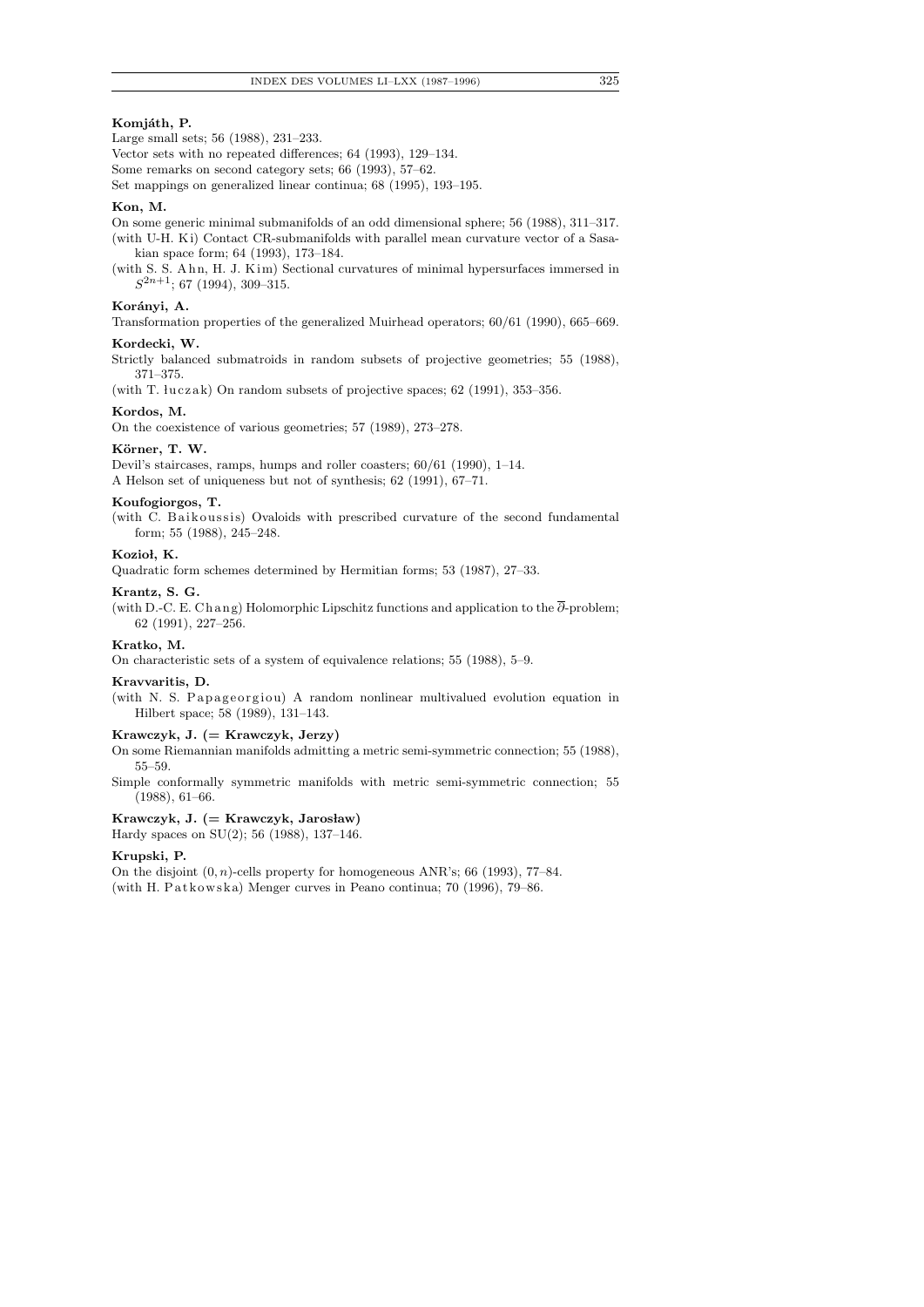# Krzyż, J. G.

Quasiconformal extensions of some special univalent functions; 51 (1987), 189–193.

# **Kubarski, J.**

Exponential mapping for Lie groupoids. Applications; 54 (1987), 39–48.

# **Kubicki, G.**

On a modified game of Sierpiński; 53 (1987), 81-91.

On a game of Sierpiński; 54 (1987), 179-192.

#### **Kubokawa, Y.**

Coverable Radon measures in topological spaces with covering properties; 70 (1996), 13–23.

## **Kucharczak, J.**

Decomposability of point measures in generalized convolution algebras; 55 (1988), 163– 167.

## **Kuczma, M.**

(with V. Faber, J. Mycielski) Some models of plane geometries and a functional equation; 62 (1991), 279–281.

## **Kuczumow, T.**

Fixed points of holomorphic mappings in the Hilbert ball; 55 (1988), 101–107.

(with R. Bruck, S. Reich) Convergence of iterates of asymptotically nonexpansive mappings in Banach spaces with the uniform Opial property; 65 (1993), 169–179.

## **Kulpa, W.**

On a problem of Banach; 56 (1988), 255–261.

Compact minimalization of inverse systems; 57 (1989), 229–234.

Simplicial approximation of antipodal maps; 58 (1990), 213–220.

## **Kuras, J.**

Even equations and Agassiz sums; 53 (1987), 9–16.

# **Kurtz, D. S.**

Pointwise convergence of multiplier operators; 60/61 (1990), 301–304.

#### **Kwiatkowski, J.**

(with T. Downarowicz, Y. Lacroix) A criterion for Toeplitz flows to be topologically isomorphic and applications; 68 (1995), 219–228.

## **Laayouni, M.**

(with M. Akkar) Théorèmes de factorisation dans les algèbres normées complètes non associatives; 70 (1996), 253–264.

## **Lacroix, Y.**

(with T. Downarowicz, J. Kwiatkowski) A criterion for Toeplitz flows to be topologically isomorphic and applications; 68 (1995), 219–228.

## **Laczkovich, M.**

(with A. W. Miller) Measurability of functions with approximately continuous vertical sections and measurable horizontal sections; 69 (1995), 299–308.

#### **Laflamme, C.**

Some possible covers of measure zero sets; 63 (1992), 211–218.

## **Lakser, H.**

(with G. Grätzer) Identities for globals (complex algebras) of algebras; 56 (1988), 19–29.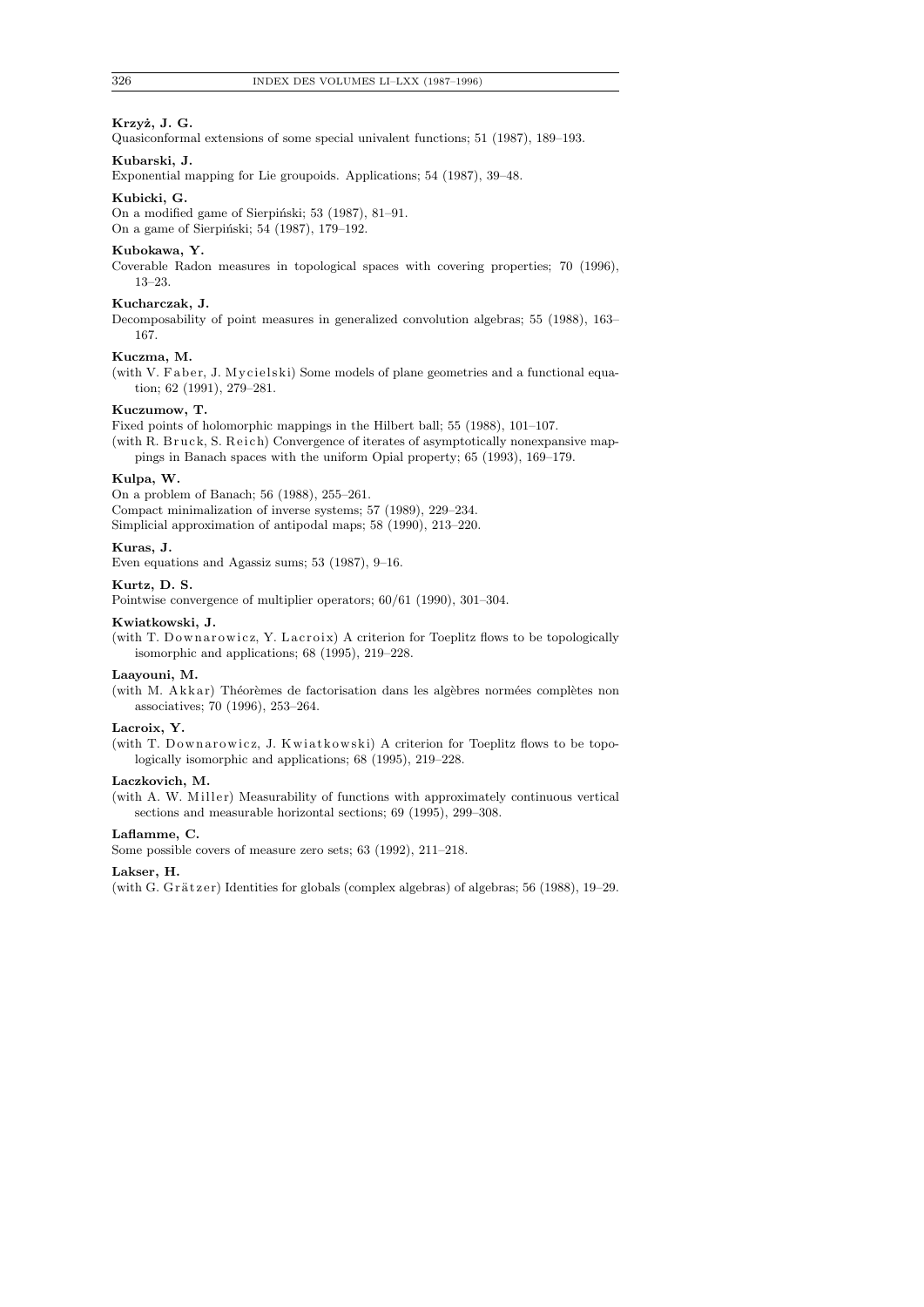## **Lalli, B. S.**

(with B. G. Zhang) Oscillation of difference equations;  $65$  (1993),  $25-32$ .

## **Lampe, W. A.**

(with J. Sichler, V. Trnková) Homomorphisms of unary algebras and of their expansions; 64 (1993), 79–92.

## **Laradji, A.**

(with J. Pawlikowski) On a problem of saturation of certain reduced direct products; 62 (1991), 189–191.

## Latała, R.

(with K. Oleszkiewicz) A note on sums of independent uniformly distributed random variables; 68 (1995), 197–206.

## **Lau, A. T.-M.**

Uniformly continuous functionals on Banach algebras; 51 (1987), 195–205.

(with C. C. Graham, M. Leinert) Separable translation-invariant subspaces of  $M(G)$ and other dual spaces on locally compact groups; 55 (1988), 131–145.

## **Le, M. H.**

A note on primes *p* with  $\sigma(p^m) = z^n$ ; 62 (1991), 193-196.

Lower bounds for the solutions in the second case of Fermat's equation with prime power exponents; 65 (1993), 227–229.

The solvability of the diophantine equation  $D_1x^2 - D_2y^4 = 1$ ; 68 (1995), 165–170. A note on the integer solutions of hyperelliptic equations; 68 (1995), 171–177.

A note on Jesmanowicz' conjecture; 69 (1995), 47-51.

#### **Lee, J. R.**

(with A. Granas, F. C. Liu) Théorème de minimax sans topologie ni convexité; 63 (1992), 141–144.

## **Legut, J.**

A game of fair division with continuum of players; 53 (1987), 323–331.

A game of fair division in the normal form; 56 (1988), 179–184.

## **Leinert, M.**

(with H. G. Feichtinger) Individual factorization in Banach modules; 51 (1987), 107– 117.

## **Le Mau Hai**

(with Thai Thuan Quang) Holomorphic maps of uniform type;  $69$  (1995),  $81-86$ . (with C. C. Graham, A. T.-M. Lau) Separable translation-invariant subspaces of  $M(G)$ and other dual spaces on locally compact groups; 55 (1988), 131–145.

#### **Leonard, P. A.**

(with F. Halter-Koch) Negatively reduced ideals in orders of real quadratic fields: even discriminants; 69 (1995), 147–153.

## **Leptin, H.**

Funktionenalgebren auf Bahnen nilpotenter Gruppen. [Function algebras on orbits of nilpotent groups]; 51 (1987), 207–212.

#### **Lettl, G.**

Characterization of irreducible algebraic integers by their norms; 54 (1987), 325–332. Note on the Galois module structure of quadratic extensions; 67 (1994), 15–19.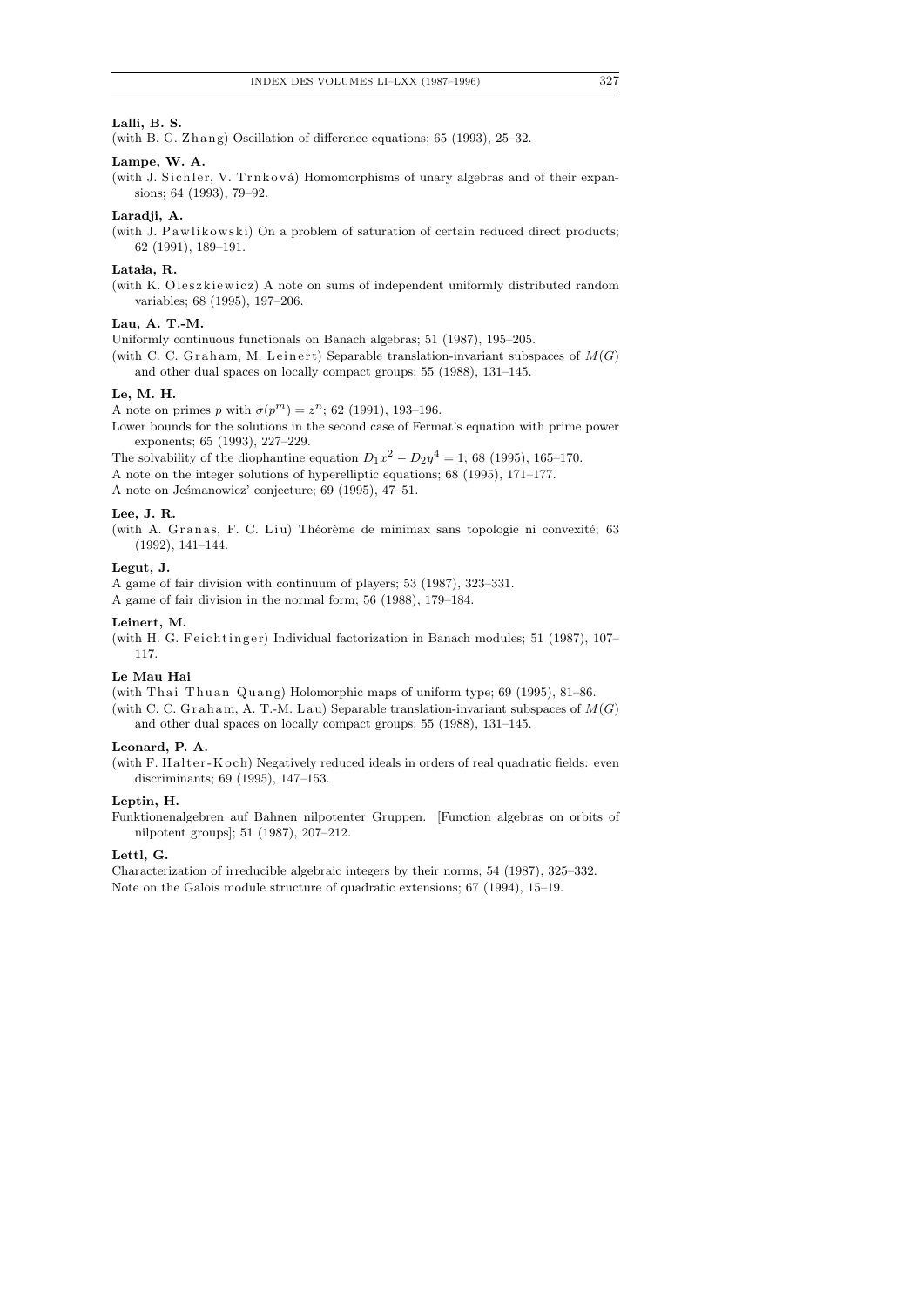# **Levin, G. M.**

On Pommerenke's inequality for the eigenvalues of fixed points; 62 (1991), 167–177.

## **Lewkowicz, R. E.**

Harmonic functions on homogeneous spaces of commutator induced extensions of compact groups; 55 (1988), 285–304.

#### **Le Xuan Binh**

Compacta which are quasi-homeomorphic with a disk; 52 (1987), 175–184.

#### **Li, D.**

On Hilbert sets and  $C_A(G)$ -spaces with no subspace isomorphic to  $c_0$ ; 68 (1995), 67–77. Addendum, 68 (1995), 79.

#### **Li, M. L.**

(with B. X. Wang, T. F. Wang)  $\lambda$ -coefficient of Orlicz sequence spaces; 69 (1995), 179–186.

### **Li, S. Y.**

Characterization of the boundedness for a family of commutators on  $L^p$ ; 70 (1996), 59–71.

# **Libera, R. J.**

(with E. Złotkiewicz) Bounded Montel univalent functions; 56 (1988),  $169-177$ .

#### **Ligocka, E.**

On the injectivity of the generalized Bers projection and its Fréchet derivative; 67 (1994), 181–186.

# **Lin, M.**

(with R. Sine) Contractive projections on the fixed point set of  $L_{\infty}$  contractions; 62 (1991), 91–96.

#### **Lin, Y. F.**

(with J. S. Ratti) A functional equation involving *f* and  $f^{-1}$ ; 60/61 (1990), 519–523.

## **Lipecki, Z.**

Tight extensions of group-valued quasi-measures; 51 (1987), 213–219.

On independent sequences in topological linear spaces; 53 (1987), 93–96.

## **Liu, F. C.**

(with A. Granas, J. R. Lee) Théorème de minimax sans topologie ni convexité; 63 (1992), 141–144.

## **Livingston, A. E.**

(with J. A. Cim a) Nonbasic harmonic maps onto convex wedges; 66 (1993), 9–22.

#### **L´opez Acedo, G.**

(with T. Domínguez Benavides, H. K. Xu) Weak uniform normal structure and iterative fixed points of nonexpansive mappings; 68 (1995), 17–23.

## **Losert, V.**

(with H. Rindler) Conjugation-invariant means; 51 (1987), 221-225.

#### **Louboutin, S.**

(with P. B arrucand) Minoration au point 1 des fonctions *L* attachées à des caractères de Dirichlet; 65 (1993), 301–306.

#### **Louveau, A.**

(with A. S. Kechris) Covering theorems for uniqueness and extended uniqueness sets; 59 (1990), 63–79.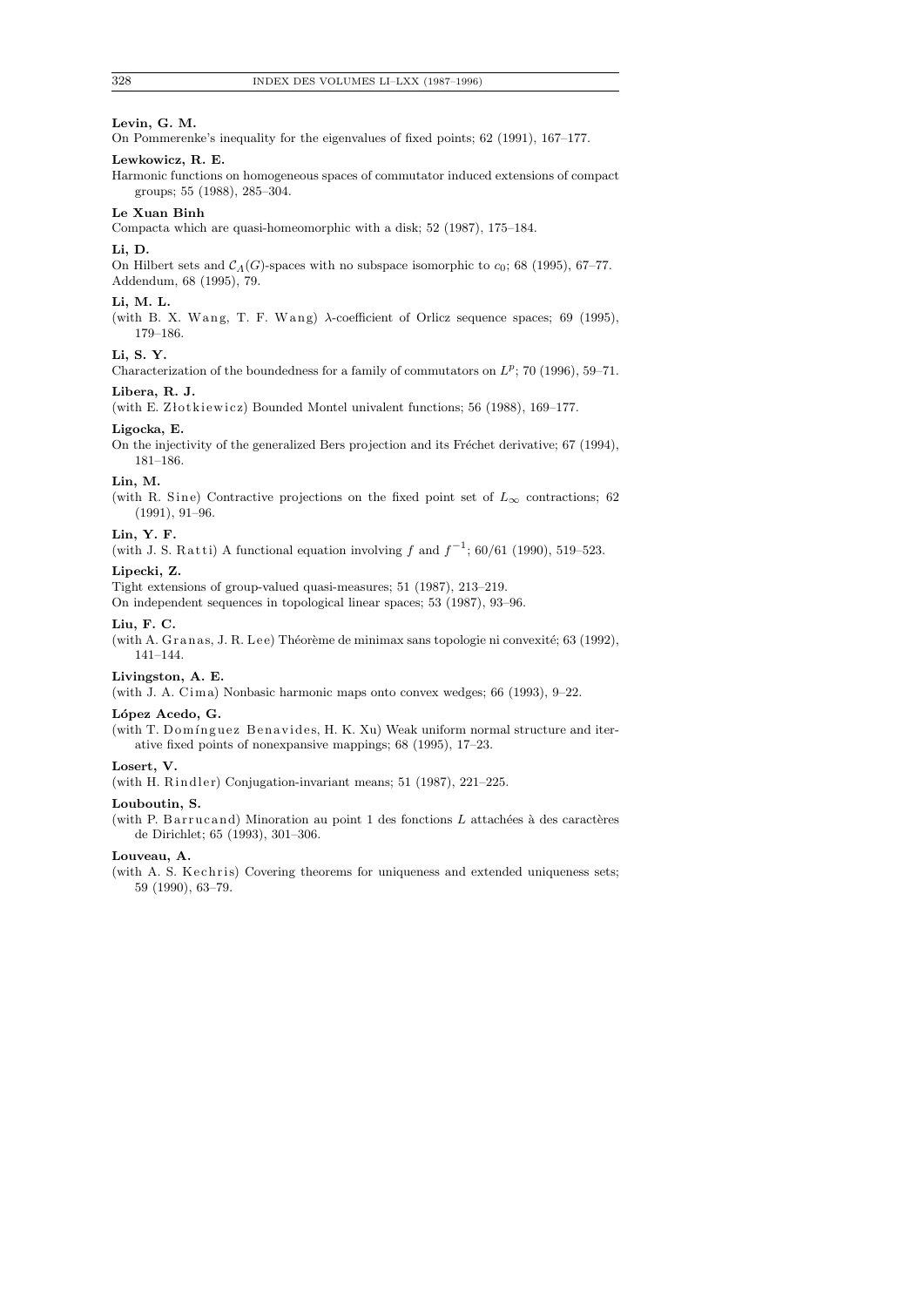# **Lu, S. Z.**

- (with D. C. Y ang) Some new Hardy spaces on locally compact Vilenkin groups;  $65$  (1993), 117–138.
- (with D. C. Yang) Some non-homogeneous Hardy spaces on locally compact Vilenkin groups; 69 (1995), 1–17.

## **luczak, A.**

Corrigenda to "Operator semi-stable probability measures on  $\mathbb{R}^{N}$ " [Colloq. Math. 45] (1981), 287–300]; 52 (1987), 167–169.

## **luczak, T.**

(with W. Kordecki) On random subsets of projective spaces;  $62$  (1991),  $353-356$ .

## **Lust-Piquard, F.**

(with A. Costé) Opérateurs sur un espace  $L^1$ ; 51 (1987), 43–66.

Bohr local properties of *CΛ*(*T* ); 58 (1989), 29–38.

(with G. Godefroy) Some applications of geometry of Banach spaces to harmonic analysis; 60/61 (1990), 443–456.

## **Ma/ckowiak, T.**

(with E. D. Tymchatyn) Some classes of locally connected continua;  $52$  (1987),  $39-52$ . A continuum without the fixed point property which is quasi-homeomorphic with an *AR*-set; 53 (1987), 79–80.

A characterization of finitely irreducible continua; 56 (1988), 71–83.

#### **Madan, S.**

(with A. M. Alphonse) On ergodic singular integral operators;  $66$  (1994), 299-307.

## **M¸adrecki, A.**

Tensor product of stable measures in Banach spaces of stable type; 53 (1987), 301–307.

#### **Maghras, E.**

Restitution des coefficients d'ondelettes des signaux filtrés; 68 (1995), 265-283.

#### Mańka, R.

On uniquely arcwise connected curves; 51 (1987), 227–238. On fixed point theorems for multifunctions in dendroids; 52 (1987), 185–192. Connection between set theory and the fixed point property; 53 (1987), 177–184.

#### **Marko, F.**

Schinzel's conjecture H and divisibility in Abelian linear recurring sequences; 59 (1990), 1–7.

#### **Marsza lek, R.**

Indecomposable  $\mathbb{Z}_p[G]$ -lattices for a class of metabelian groups; 59 (1990), 169–176.

#### Massabò, I.

(with A. Vignoli) On the Théorème fondamental of J. Leray and J. Schauder; 57 (1989), 265–272.

#### **Matheron, E.**

On the complexity of *H* sets of the unit circle; 70 (1996), 1–5.

#### **Matouˇsek, J.**

A typical property of the symmetric differential quotient; 57 (1989), 339–343.

## **Matthews, K. R.**

Some Borel measures associated with the generalized Collatz mapping; 63 (1992), 191–202.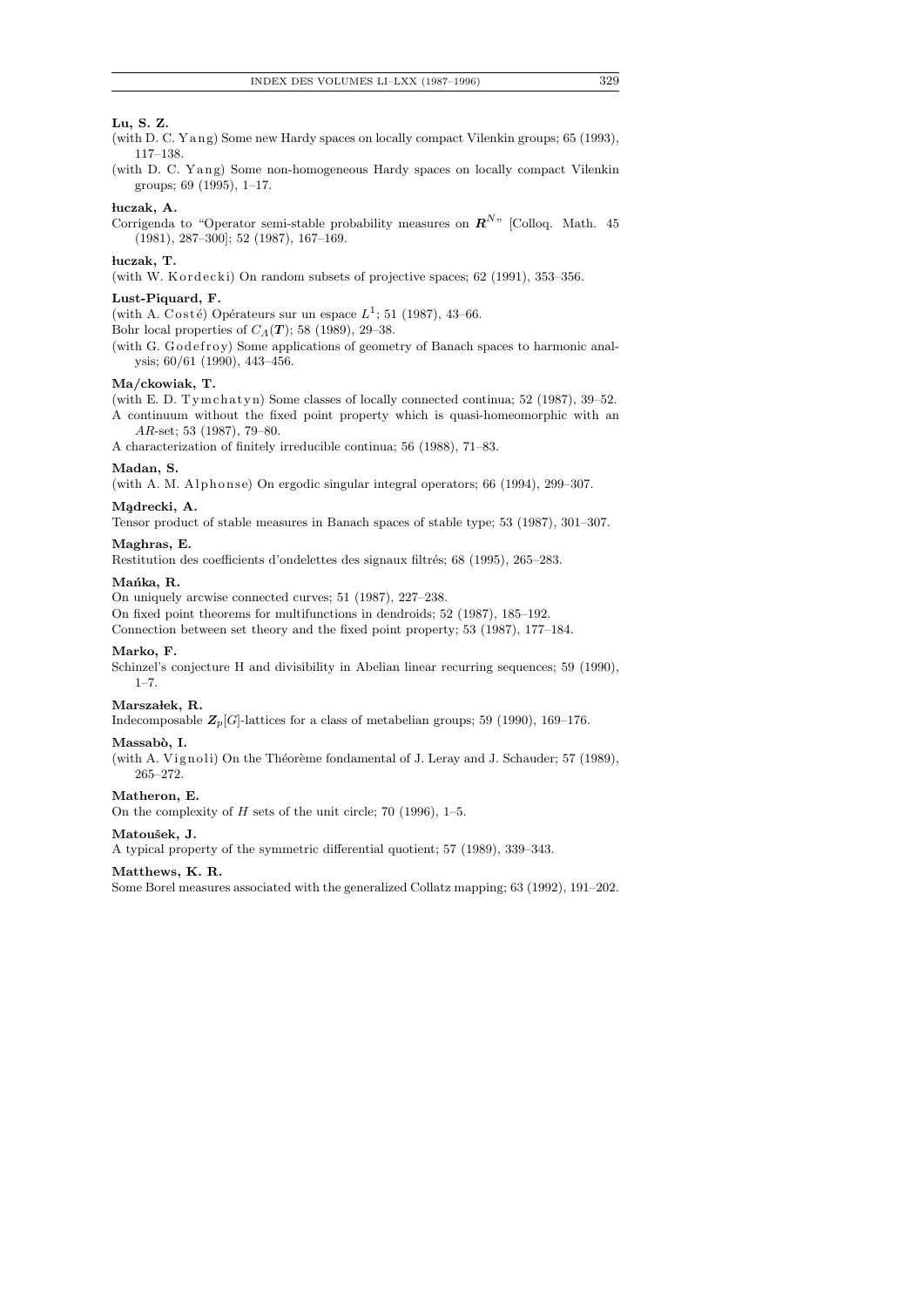#### **Matuszczyk, H.**

(with W. Waliszewski) Stokes' formula for singular chains in a differential space of finite dimension; 53 (1987), 211–218.

# **McCoy, D. C.**

(with C. J. Parry) Lengths of irreducible factorizations in fields with small class number; 59 (1990), 9–24.

## **McDaniel, W. L.**

The existence of solutions of the generalized pseudoprime congruence  $a^{f(n)} \equiv b^{f(n)}$ (mod *n*); 59 (1990), 177–190.

Square Lehmer numbers; 66 (1993), 85–93.

#### **M´ela, J. F.**

Perturbations de suites presque-périodiques de nombres réels et mesures étranges sur la droite; 51 (1987), 239–255.

## **Melas, D.**

(with E. Serrano) Séries de Fourier et séries d'ondelettes; 63 (1992), 57-59.

## Menárguez, M. T.

On boundedness properties of certain maximal operators; 68 (1995), 141–148.

#### **Mercier, A.**

Une représentation pour la série de Dirichlet engendrée par  $f(n^r M)$ , où  $f$  est multiplicative; 57 (1989), 353–359.

# **Merryfield, K. G.**

(with S. Watson) A local algebra structure for  $H^p$  of the polydisc; 62 (1991), 73-79.

## **Meyer, Y.**

Construction de bases orthonormées d'ondelettes;  $60/61$  (1990), 141–149.

(with R. R. Coifman) Analyse de Fourier adaptée à une partition par des cubes de Whitney; 63 (1992), 111–117.

## **Michaelides, G. J.**

(with P. W. Harley III) Means on adjunction spaces;  $52$  (1987),  $29-38$ .

## **Mierczy´nski, J.**

A class of strongly cooperative systems without compactness; 62 (1991), 43–47.

Uniqueness for a class of cooperative systems of ordinary differential equations; 67 (1994), 21–23.

#### **Miklos, S.**

Open, confluent and related mappings on generalized graphs; 53 (1987), 63–69.

## **Milian, A.**

Stochastic viability and a comparison theorem; 68 (1995), 297–316.

#### **van Mill, J.**

An infinite-dimensional pre-Hilbert space all bounded linear operators of which are simple; 54 (1987), 29–37.

# **Miller, A. W.**

(with M. Laczkovich) Measurability of functions with approximately continuous vertical sections and measurable horizontal sections; 69 (1995), 299–308.

## **Milman, M.**

(with J. Alvarez) Calderón-Zygmund operators and Poisson-like operators;  $60/61$  (1990), 361–378.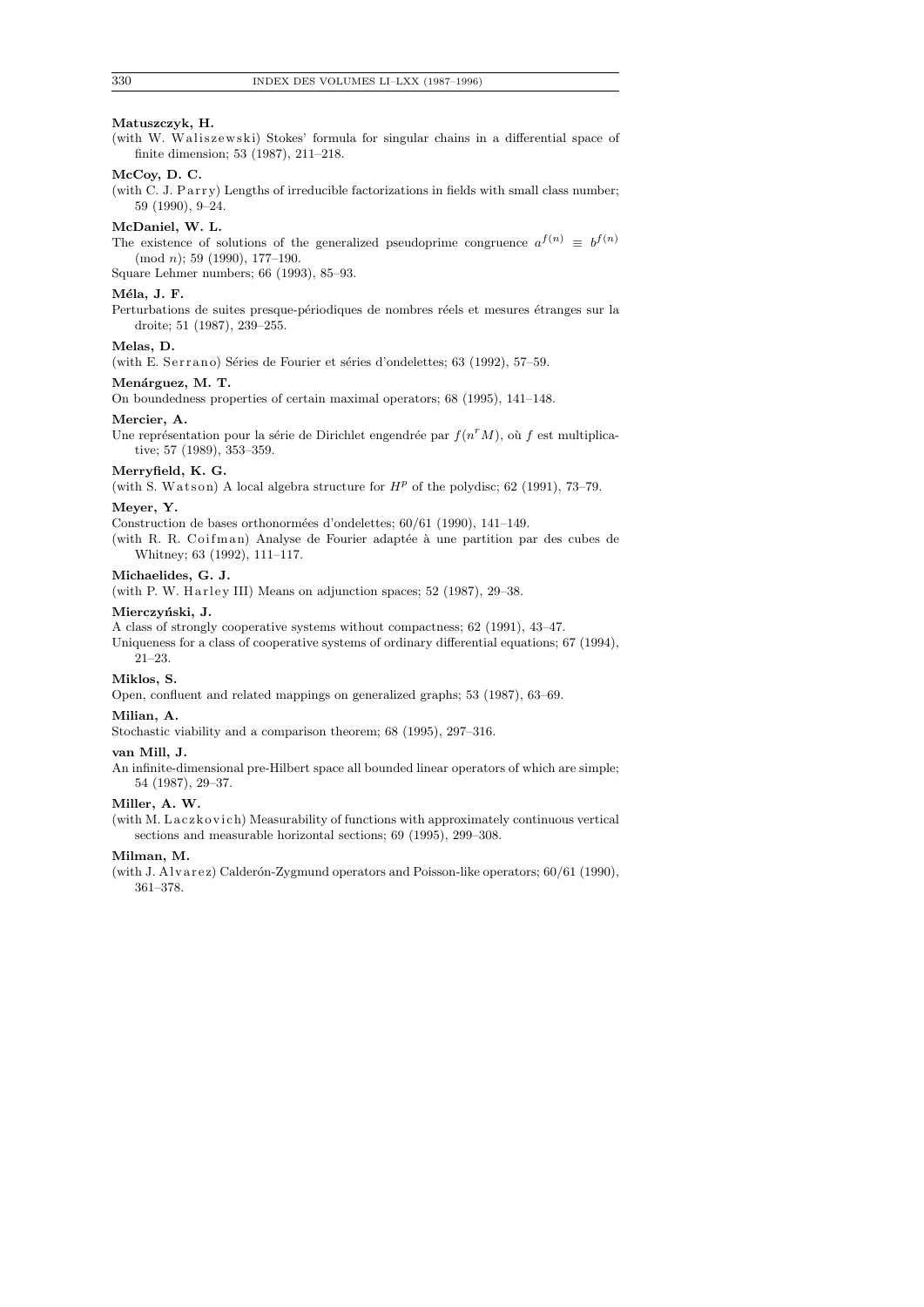## **Milnes, P.**

Minimal and distal functions on semidirect products of groups; 55 (1988), 267–275.

## **Minc, P.**

(with J. W. Hinrichsen) Concerning irreducible continua with homeomorphic layers;  $53$ (1987), 185–191.

#### **Mioduszewski, J.**

(with A. Iwanik) Independence with respect to families of characters; 56 (1988), 383–392. (with W. Debski) Simple plane images of the Sierpinski triangular curve are nowhere dense; 59 (1990), 125–140.

(with W. D $\epsilon$ bski) Conditions which ensure that a simple map does not raise dimension; 63 (1992), 173–185.

#### Młotkowski, W.

Type-dependent positive definite functions on free products of groups; 64 (1993), 41–54. Irreducible representations of free products of infinite groups; 69 (1995), 193–211.

#### **Mohler, L.**

(with L. G. Oversteegen) On the structure of tranches in continuously irreducible continua; 54 (1987), 23–28.

## **Mollin, R. A.**

(with H. C. Williams) A complete generalization of Yokoi's *p*-invariants; 63 (1992), 285–294.

## **Montana, F.**

(with R. Arocena) On a general bidimensional extrapolation problem;  $64$  (1993),  $3-12$ . **Montesinos, A.**

(with P. M. Gadea, E. Reyes) Connections partially adapted to a metric  $(J^4 = 1)$ structure; 54 (1987), 215–229.

## **Montgomery-Smith, S. J. (= Montgomery-Smith, S.)**

(with N. Asmar) Littlewood–Paley theory on solenoids; 65 (1993), 69–82.

(with N. H. Asmar) Hahn's Embedding Theorem for orders and harmonic analysis on groups with ordered duals; 70 (1996), 235–252.

## **Morawiec, A.**

(with B. Weglorz) Prenormality of ideals and completeness of their quotient algebras; 64 (1993), 19–27.

#### **Morayne, M.**

Measure preserving analytic diffeomorphisms of countable dense sets in  $C<sup>n</sup>$  and  $\mathbb{R}^{n}$ ; 52 (1987), 93–98.

On differentiability of Peano type functions; 53 (1987), 129–132.

On differentiability of Peano type functions. II; 53 (1987), 133–135.

#### **Moron, M. A.**

On internal movability; internal shape and internal MANR-spaces; 57 (1989), 235–246.

## **Morris, S. A.**

(with K. H. Hofmann, M. Stroppel) Varieties of topological groups, Lie groups and SIN-groups; 70 (1996), 151–163.

#### Moszyńska, M.

On rigid subsets of some manifolds; 57 (1989), 247–254. (with I. Herburt) On metric products; 62 (1991), 121-133.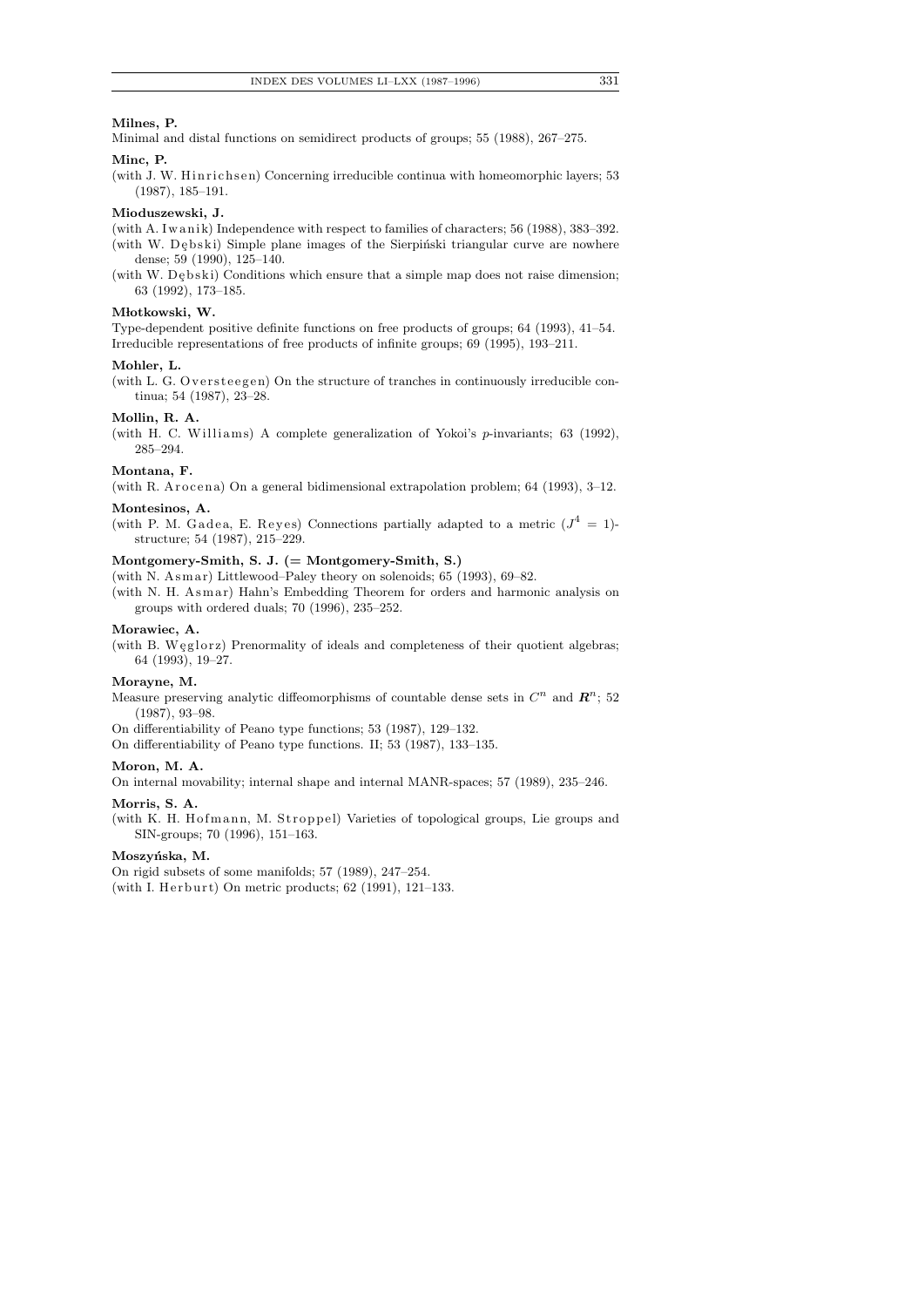## **Motreanu, D.**

Optimization problems on complete Riemannian manifolds; 53 (1987), 229–238.

## **Mott, J. L.**

(with D. D. Anderson, D. F. Anderson, D. L. Costa, D. E. Dobbs, M. Zafrullah) Some characterizations of v-domains and related properties; 58 (1989), 1–9.

#### **Moulin Ollagnier, J.**

Liouvillian first integrals of homogeneous polynomial 3-dimensional vector fields; 70 (1996), 195–217.

#### **M¨uller, D.**

On weighted estimates for the Kakeya maximal operator; 60/61 (1990), 457–475.

# **Muraleedharan, T. K.**

(with K. Parthasarathy) On Ditkin sets;  $69$  (1995), 271-274.

## **Musielak, J.**

Some embedding theorems for classes of sequences; 51 (1987), 257–261.

#### **Muthuvel, K.**

Large free set; 63 (1992), 107–109.

#### **Muttepawar, S.**

(with S. Deo) On cohomological dimension of a space and its Stone–Čech compactification; 55 (1988), 35–39.

## **Mycielski, J.**

On random convex hulls; 51 (1987), 263–265.

Primes and power-primes; 58 (1989), 145–150.

(with V. Faber, M. Kuczma) Some models of plane geometries and a functional equation; 62 (1991), 279–281.

## **Mydlarczyk, W.**

A singular initial value problem for second and third order differential equations; 68 (1995), 249–257.

## **Nadzieja, T.**

(with P. Biler) A class of nonlocal parabolic problems occurring in statistical mechanics; 66 (1993), 131–145.

(with P. Biler) Existence and nonexistence of solutions for a model of gravitational interaction of particles, I; 66 (1994), 319–334.

(with P. Biler, D. Hilhorst) Existence and nonexistence of solutions for a model of gravitational interaction of particles, II; 67 (1994), 297–308.

## **Namazi, J.**

A class of Fourier series; 64 (1993), 149–151.

#### **Narita, F.**

CR-submanifolds of locally conformal Kaehler manifolds and Riemannian submersions; 70 (1996), 165–179.

# **Narkiewicz, W.**

Polynomial cycles in algebraic number fields; 58 (1989), 151–155.

## **Neff, C. A.**

Boundary convergence of functions in the meromorphic Nevanlinna class; 60/61 (1990), 477–506.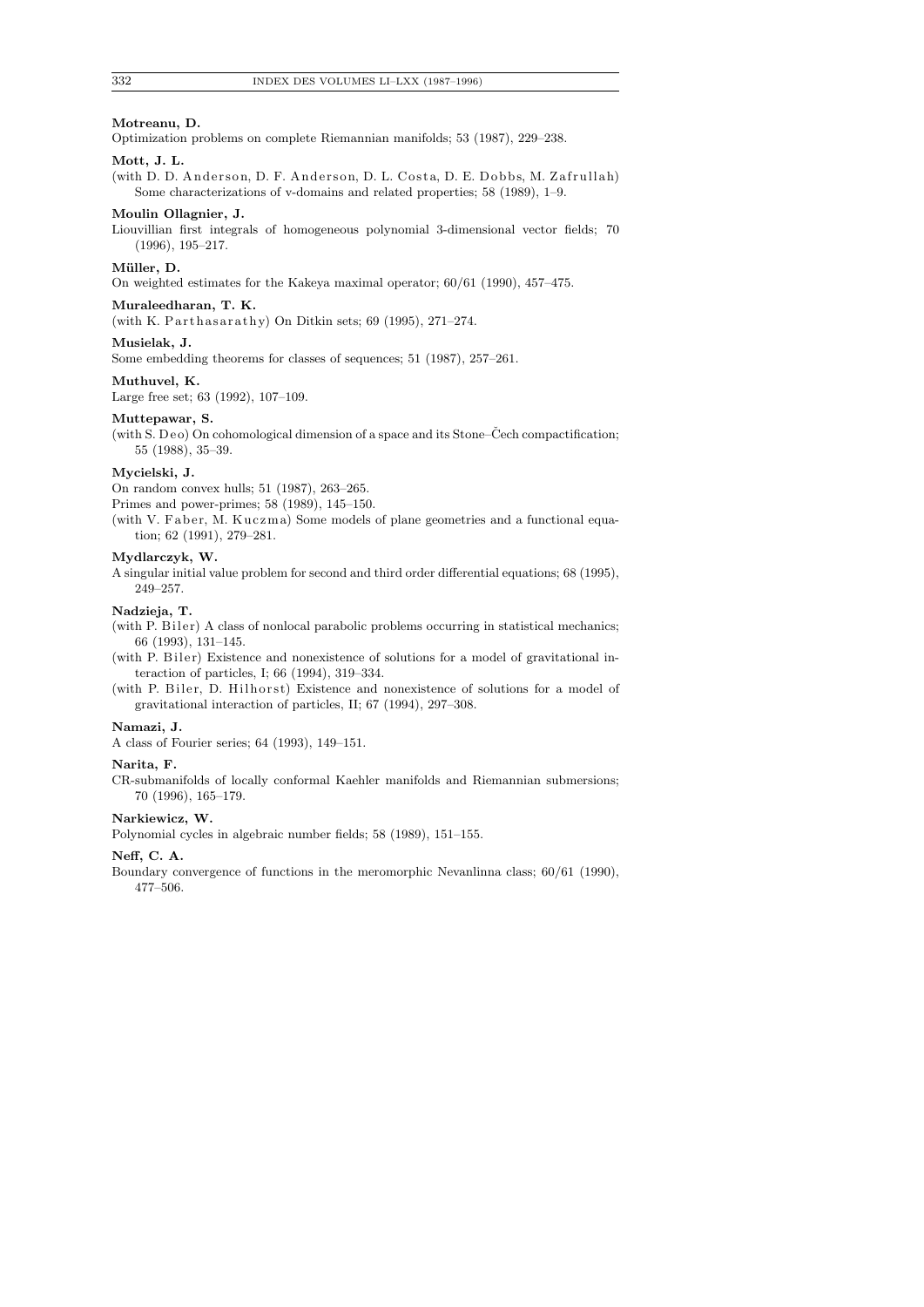## **Nemzer, D.**

The product of a function and a Boehmian; 66 (1993), 49–55.

# **Nga, N. T.**

(with L. M. Hai, N. V. Khue) Weak meromorphic extension; 64 (1993), 65-70.

#### **Nguyen To Nhu**

(with K. Sakai) Probability measure functors preserving infinite-dimensional spaces; 70 (1996), 291–304.

#### **Nguyen Van Khue (= Khue, N. V.)**

On locally *m*-convex algebras of type *ES*; 52 (1987), 105–111.

(with L. M. Hai, N. T. Nga) Weak meromorphic extension; 64 (1993), 65-70.

## **Nicolas, J.-L.**

(with P. Erdős, A. Sárközy) On the number of pairs of partitions of  $n$  without common subsums; 63 (1992), 61–83.

Propriétés arithmétiques de certains nombres Eulériens; 65 (1993), 307–320.

#### **Niederreiter, H.**

(with J. H or bowicz) Optimal bounds for exponential sums in terms of discrepancy;  $55$ (1988), 355–366.

## **Nikiel, J.**

Some cover properties of nonseparable metric spaces; 52 (1987), 53–65.

(with L. B. Treybig) Null-families of subsets of monotonically normal compacta; 70 (1996), 87–92.

## **Nowak, K.**

Some eigenvalue estimates for wavelet related Toeplitz operators; 65 (1993), 149–156.

#### **Nowicki, A.**

Derivations satisfying polynomial identities; 57 (1989), 35–43.

#### **Nyikos, P.**

(with I. Juhász) Omitting cardinals in tame spaces;  $57$  (1989), 193–202.

#### **Nymann, J. E.**

(with J. A. Guthrie) The topological structure of the set of subsums of an infinite series; 55 (1988), 323–327.

Linear combinations of Cantor sets; 68 (1995), 259–264.

## **Oberlin, D. M.**

Multilinear proofs for two theorems on circular averages; 63 (1992), 187–190.

# **Okada, S.**

(with W. J. Ricker) Compactness properties of the integration map associated with a vector measure; 66 (1994), 175–185.

(with W. J. Ricker) Compactness properties of vector-valued integration maps in locally convex spaces; 67 (1994), 1–14.

#### **Oleszkiewicz, K.**

(with R. Latała) A note on sums of independent uniformly distributed random variables; 68 (1995), 197–206.

# **Olevski˘ı, A.**

A note on convergence to infinity of Fourier series; 60/61 (1990), 709–712.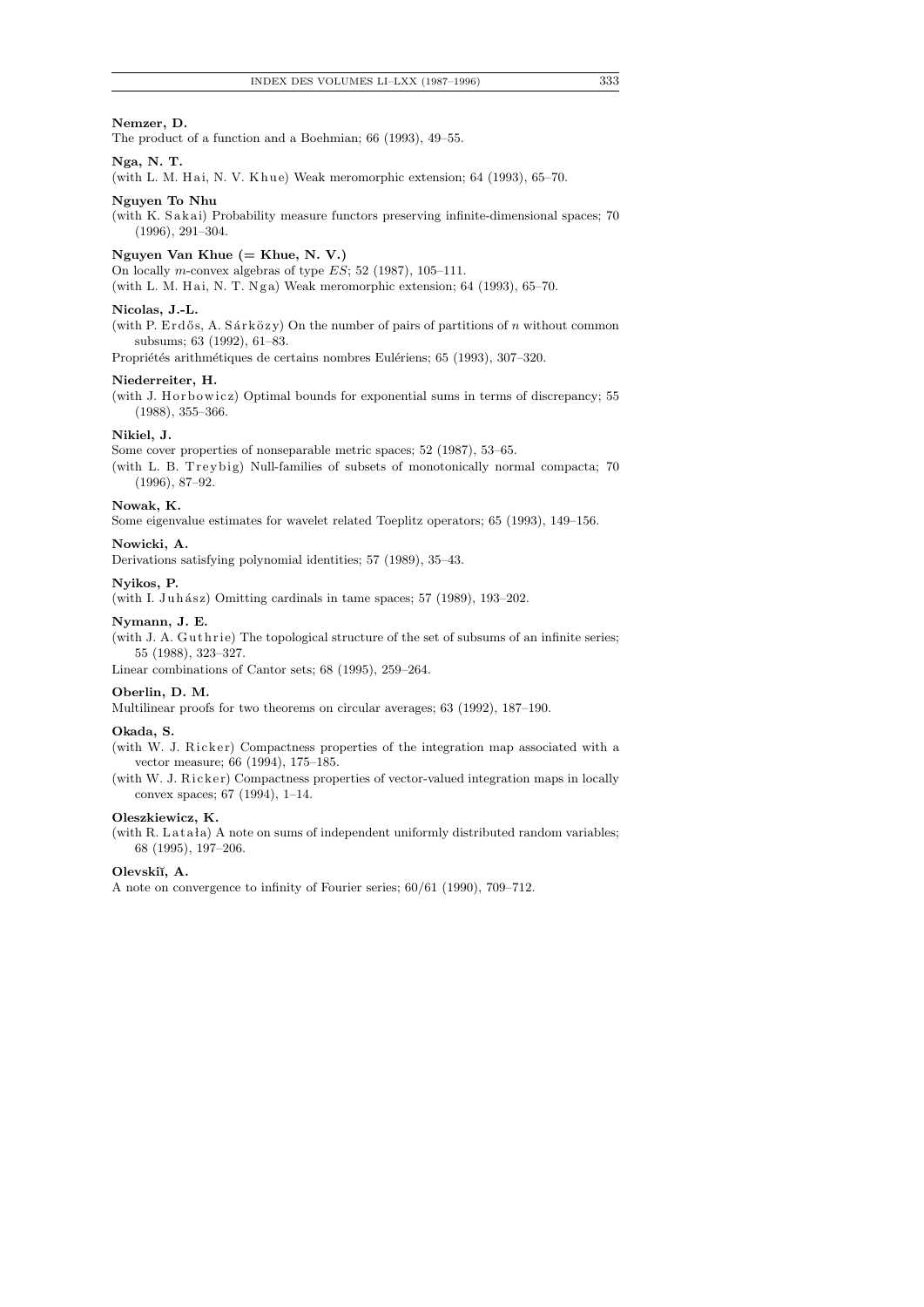## **Olszak, Z.**

On Ricci-recurrent manifolds; 52 (1987), 205–211.

Vector fields generating certain special transformations; 54 (1987), 49–58. Locally conformal almost cosymplectic manifolds; 57 (1989), 73–87.

#### **Omiljanowski, K.**

(with H. Patkowska) On the continua which are Cantor homogeneous or arcwise homogeneous; 58 (1990), 201–212.

## **O'Neil, R.**

The Shannon information on a Markov chain approximately normally distributed; 60/61 (1990), 569–577.

# **O'Neill, J. D.**

A new proof of a theorem of Balcerzyk, Białynicki-Birula and Loś; 70 (1996), 191-194.

#### **Onneweer, C. W.**

(with T. S. Quek) Multipliers on weighted Hardy spaces over locally compact Vilenkin groups, II; 60/61 (1990), 305–314.

# **Osada, J.**

Classical solutions of the two-phase Stefan-type problem; 54 (1987), 315–324.

# Oubiña, J. A.

A note on almost s-tangent structures; 55 (1988), 67–70.

## **Oversteegen, L. G.**

(with L. Mohler) On the structure of tranches in continuously irreducible continua; 54 (1987), 23–28.

## **Pan, Y. B.**

(with C. D. Sogge) Oscillatory integrals associated to folding canonical relations;  $60/61$ (1990), 413–419.

A note on a conjecture of D. Oberlin; 66 (1993), 23–27.

#### **Pandey, P. N.**

Certain types of affine motion in a Finsler manifold. II; 53 (1987), 219–227.

Certain types of affine motion in a Finsler manifold. III; 56 (1988), 333–340.

# **Panzone, R.**

(with A. Benedek) On the intersection of Sobolev spaces;  $60/61$  (1990), 151–155.

#### **Papadopoulos, B. K.**

The exponential objects in TOP (a classical proof); 56 (1988), 251–254.

#### **Papageorgiou, N. S.**

(with D. Kravvaritis) A random nonlinear multivalued evolution equation in Hilbert space; 58 (1989), 131–143.

## **Parreau, F.**

(with B. Host) The generalized purity law for ergodic measures: a simple proof;  $60/61$ (1990), 205–212.

## **Parry, C. J.**

(with D. C.  $\text{McCoy}$ ) Lengths of irreducible factorizations in fields with small class number; 59 (1990), 9–24.

## **Parthasarathy, K.**

(with T. K. Muraleedharan) On Ditkin sets; 69 (1995), 271-274.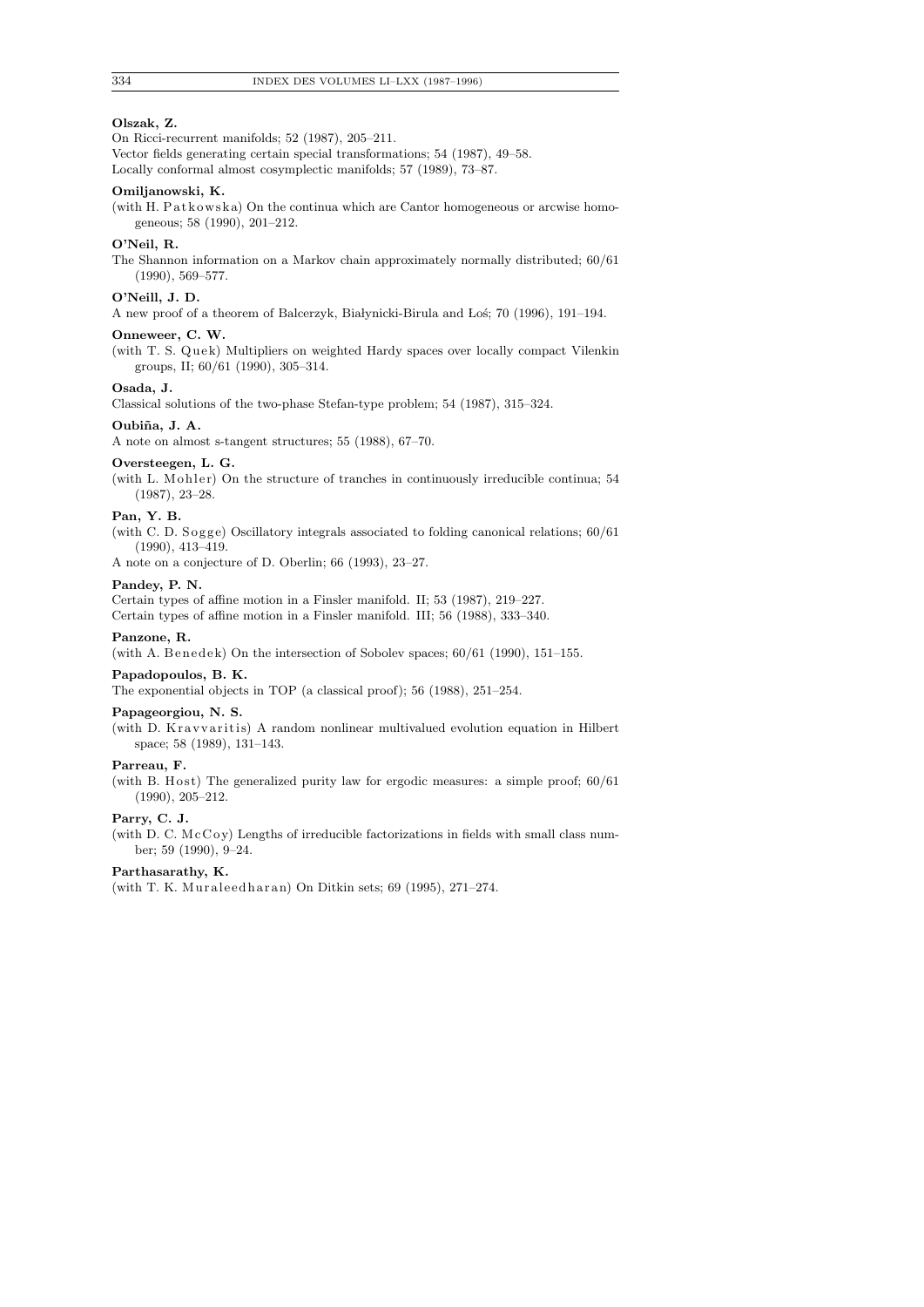## **Paszkiewicz, A.**

(with E. Hensz, R. Jajte) The unconditional pointwise convergence of orthogonal series in *L*2 over a von Neumann algebra; 69 (1995), 167–178.

## **Patkowska, H.**

An example of 2-dimensional quasi-homeomorphic sets; 53 (1987), 71–78.

(with K. Omiljanowski) On the continua which are Cantor homogeneous or arcwise homogeneous; 58 (1990), 201–212.

(with P. Krupski) Menger curves in Peano continua; 70 (1996), 79–86.

# $\Pi$ ayk $\mu$ ro, M. B. (= Paukshto, M. V.)

Об одном комбинаторном тождестве, связанном с дифференциальными уравненями  $\delta$ есконечного порядка [A combinatorial identity that is connected with differential equations of infinite order]; 57 (1989), 153–156.

## **Pawlak, R. J.**

On rings of Darboux functions; 53 (1987), 289–300.

#### **Pawlik, B.**

Approximately additive set functions; 54 (1987), 163–164.

#### **Pawlikowski, J.**

(with A. Laradji) On a problem of saturation of certain reduced direct products;  $62$ (1991), 189–191.

#### **Pelc, A.**

Invariant measures on abelian metric groups; 54 (1987), 95–101.

#### **Peral, J. C.**

On a sum of Vinogradov; 60/61 (1990), 225–233.

#### **Petrich, M.**

Free inverse semigroups; 59 (1990), 213–221.

#### **Petz, D.**

(with C. Cecchini) Chain rules for canonical state extensions on von Neumann algebras; 64 (1993), 115–119.

## Peyrière, J.

Mesures singuliéres associées à des découpages aléatoires d'un hypercube; 51 (1987), 267– 276.

(with H. Daboussi) Fonctions arithmétiques multiplicatives et multiplicateurs de Fourier. II; 52 (1987), 159–166.

#### **Pezda, T.**

Cycles of polynomials in algebraically closed fields of positive characteristic; 67 (1994), 187–195.

#### **Pfeffer, C.**

(with L. Corwin) On the density of sets in  $(\mathbf{A}/Q)^n$  defined by polynomials; 68 (1995), 1–5.

## **Pham Khac Ban**

Some remarks on holomorphic extension in infinite dimensions; 67 (1994), 155–159.

#### **Picardello, M. A.**

(with M. H. Taibleson) Substochastic transition operators on trees and their associated Poisson integrals; 59 (1990), 279–296.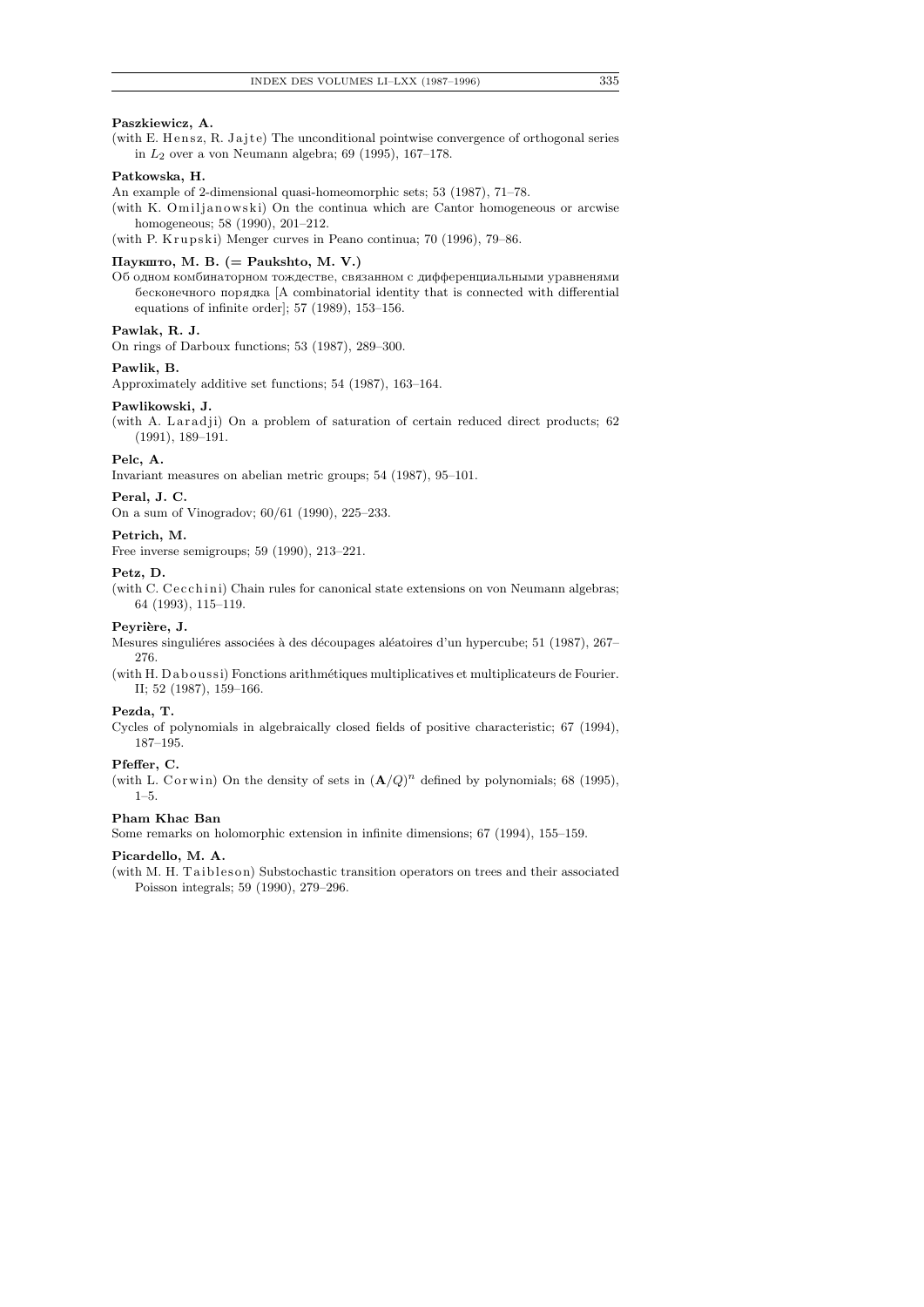#### **Pichorides, S. K.**

A note on the Littlewood–Paley square function inequality; 60/61 (1990), 687–691.

## **Pigno, L.**

Sets of interpolation and small *p* sets; 51 (1987), 277–279.

(with S. Saeki) On the theorem of F. and M. Riesz;  $60/61$  (1990), 315–320.

## Pitis, G.

Stabilité de certaines sous-variétés d'une variété riemannienne local produit; 58 (1990), 253–257.

#### **Plebanek, G.**

On Pettis integrals with separable range; 64 (1993), 71–78. A note on strictly positive Radon measures; 69 (1995), 187–192.

# **Plewik, S.**

On some problem of A. Rosłanowski; 69 (1995), 297–298.

#### **Plichko, A. M.**

On the volume method in the study of Auerbach bases of finite-dimensional normed spaces; 69 (1995), 267–270.

(with A. Razenkov) On three problems from the Scottish Book connected with orthogonal systems; 70 (1996), 227–234.

#### Płonka, J.

On lattices of varieties of universal algebras; 53 (1987), 1–7.

#### Podhorodyński, M.

Stability and exactness; 57 (1989), 117–125.

#### Pogorzały, Z.

Algebras stably equivalent to trivial extensions of hereditary algebras of type  $\widetilde{A}_n$ ; 66 (1994), 265–281.

## **Poguntke, D.**

Fell's subgroup algebra for locally compact abelian groups and  $L^1$ -covariance algebras; 69 (1995), 239–265.

## **Pol, R.**

On transfinite inductive compactness degree; 53 (1987), 57–61.

## **Polak, M.**

(with Z. Rychlik) Nonuniform central limit bounds and their applications; 54 (1987), 149–158.

# **Policht, J.**

(with R. Deszcz, S. Ewert-Krzemieniewski) On totally umbilical submanifolds of conformally birecurrent manifolds; 55 (1988), 79–96.

#### **Pomerance, C.**

On the composition of the arithmetic functions  $\sigma$  and  $\varphi$ ; 58 (1989), 11–15.

## Pomykała, J.

Cubic norms represented by quadratic sequences; 66 (1994), 283–297.

## **Pop, I.**

Shape evaluation groups; 57 (1989), 45–53.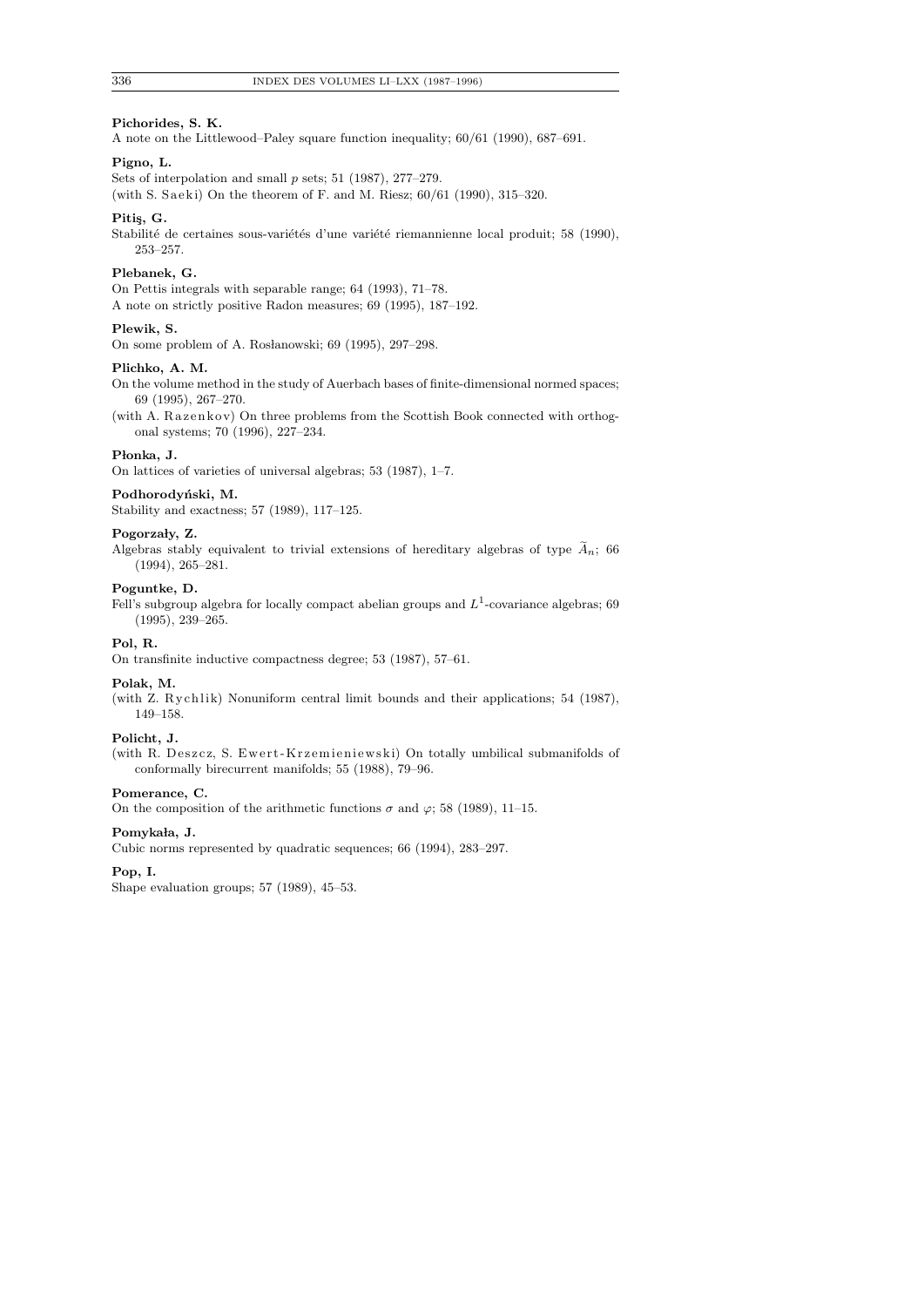## **Porubsk´y, S. ˇ**

(with W. Schwarz) Sums of additive functions on arithmetical semi-groups; 53 (1987), 137–146.

# **Poulakis, D.**

Points entiers sur les courbes de genre 0; 66 (1993), 1–7.

## **Powers, R. C.**

(with T. Riedel, P. K. Sahoo) Some models of geometries and a functional equation; 66 (1993), 165–173.

## Prażmowski, K.

Groups of squares and half-equivalences in geometry; 53 (1987), 157–168.

## **Przebinda, T.**

The duality correspondence of infinitesimal characters; 70 (1996), 93–102.

# **Przeradzki, B.**

Three methods for the study of semilinear equations at resonance; 66 (1993), 109–129.

#### **Przeworska-Rolewicz, D.**

(with S. R olewicz) The only continuous Volterra right inverses in  $C_c[0, 1]$  of the operator  $d/dt$  are  $\int_a^t$ ; 51 (1987), 281–285.

## Pták, P.

Exotic logics; 54 (1987), 1–7.

## **Pu, H. H.**

- (with H. W. Pu) On level sets of approximate derivative and approximate symmetric derivative; 54 (1987), 139–142.
- (with H. W. Pu) Pseudo-symmetric differentiation; 57 (1989), 137-143.
- (with H. W. Pu) Uniform limits of Darboux functions on the Euclidean plane; 57 (1989), 145–152.

## **Pu, H. W.**

- (with H. H. Pu) On level sets of approximate derivative and approximate symmetric derivative; 54 (1987), 139–142.
- (with H. H. Pu) Pseudo-symmetric differentiation; 57 (1989), 137-143.
- (with H. H. Pu) Uniform limits of Darboux functions on the Euclidean plane; 57 (1989), 145–152.

## **Pytlik, T.**

Analytic semigroups in Banach algebras and a theorem of Hille; 51 (1987), 287–294. Harmonic functions and Hardy spaces on trees with boundaries; 63 (1992), 263–272.

#### **Qian, T.**

(with G. Gaudry, S. L. Wang) Boundedness of singular integral operators with holomorphic kernels on star-shaped closed Lipschitz curves; 70 (1996), 133–150.

#### **Quek, T. S.**

(with C. W. Onneweer) Multipliers on weighted Hardy spaces over locally compact Vilenkin groups, II; 60/61 (1990), 305–314.

## **Ramsey, L. T. (= Ramsey, T.)**

(with C. C. Graham) Three results on *I*-sets; 51 (1987), 141–147.

(with Y. Weit) Multipliers on Schwartz spaces of some Lie groups; 51 (1987), 295–301. Bohr cluster points of Sidon sets; 68 (1995), 285–290.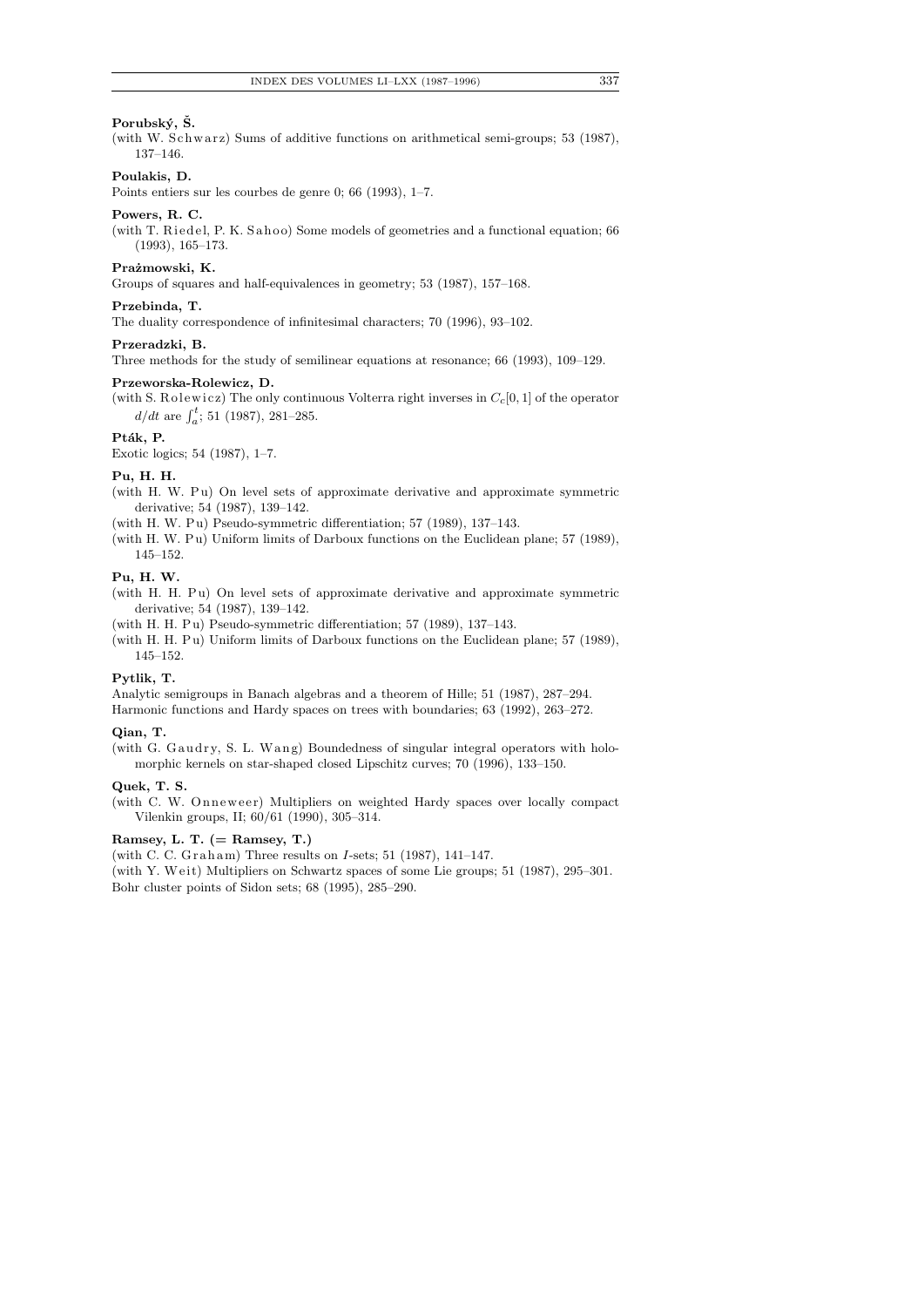(with K. J. Harrison) On partitioning Sidon sets with quasi-independent sets;  $69$  (1995), 117–131.

Comparisons of Sidon and *I*0 sets; 70 (1996), 103–132.

## **Rao, B. V.**

(with K. P. S. Bhaskara Rao) On extensions of measures;  $53$  (1987),  $43-47$ .

#### **Rassias, G. M.**

Homeomorphisms of the sphere and a generalization of the Whyburn conjecture for compact connected manifolds with boundary; 52 (1987), 199–203.

#### **Ratajski, J.**

On the Betti numbers of the real part of a three-dimensional torus embedding; 64 (1993), 59–64.

#### **Ratti, J. S.**

(with Y. F. Lin) A functional equation involving  $f$  and  $f^{-1}$ ; 60/61 (1990), 519–523.

#### **Razenkov, A.**

(with A. Plichko) On three problems from the Scottish Book connected with orthogonal systems; 70 (1996), 227–234.

## **R¸ebowski, R.**

Most Markov operators on  $C(X)$  are quasi-compact and uniquely ergodic; 52 (1987), 277–280.

On invariant functions and ergodic measures of Markov operators on  $C(X)$ ; 54 (1987), 77–81.

(with W. Bartoszek) On the lattice boundary of Markov operators; 55 (1988), 305–309.

On the lattice properties of invariant functions for Markov operators on  $C(X)$ ; 59 (1990), 97–101.

(with W. Bartoszek) Krengel–Lin decomposition for noncompact groups; 69 (1995), 87–94.

## Recław, I.

Some additive properties of special sets of reals; 62 (1991), 221–226.

#### **Reich, S.**

(with R. Bruck, T. Kuczumow) Convergence of iterates of asymptotically nonexpansive mappings in Banach spaces with the uniform Opial property; 65 (1993), 169–179.

#### **Render, H.**

Extreme positive operators on involution algebras; 59 (1990), 81–96.

#### Repovš, D.

(with A. B. Skopenkov, E. V.  $\check{S}$ cepin) On uncountable collections of continua and their span; 69 (1995), 289–296.

#### **Reyes, E.**

(with P. M. Gadea, A. Montesinos) Connections partially adapted to a metric  $(J^4 = 1)$ structure; 54 (1987), 215–229.

## **Richardson, L. F.**

*N*-step nilpotent Lie groups with flat Kirillov orbits; 52 (1987), 285–287.

#### **Ricker, W. J.**

(with S. O k ad a) Compactness properties of the integration map associated with a vector measure; 66 (1994), 175–185.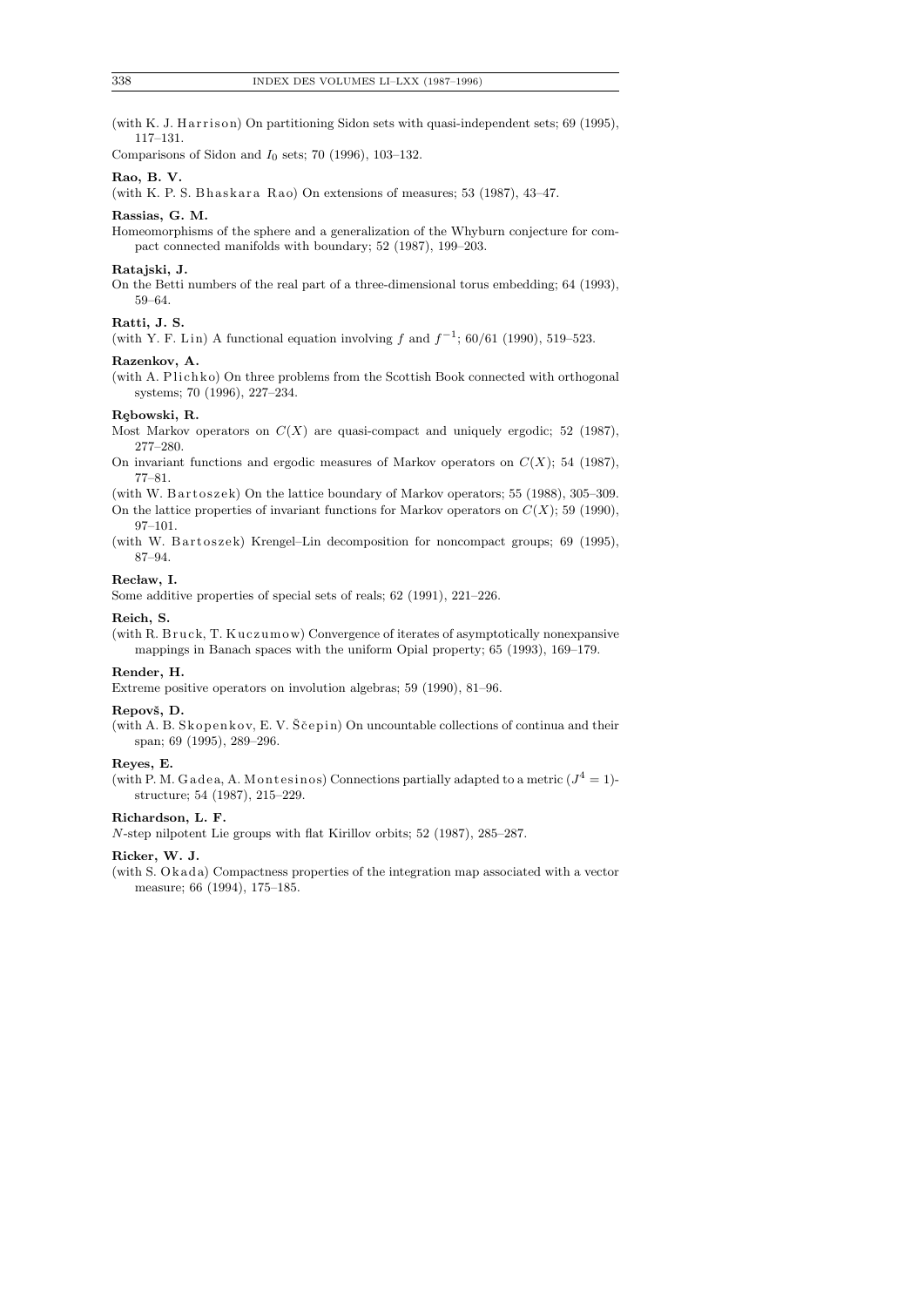(with S. Okada) Compactness properties of vector-valued integration maps in locally convex spaces; 67 (1994), 1–14.

## **Riedel, T.**

(with R. C. Powers, P. K. Sahoo) Some models of geometries and a functional equation; 66 (1993), 165–173.

## **Rindler, H.**

(with V. Losert) Conjugation-invariant means; 51 (1987), 221-225.

#### **Ritter, D. L.**

Some singular measures on the circle which improve  $L^p$  spaces; 52 (1987), 133-144.

## **Robertson, A. G.**

(with P. de la Harpe, A. Valette) On the spectrum of the sum of generators of a finitely generated group, II; 65 (1993), 87–102.

## **Robin, G.**

Comportement asymptotique du produit des *k* premiers nombres premiers généralisés; 54 (1987), 333–338.

## **Robinson, D. W.**

(with P. Auscher, A. F. M. ter Elst) On positive Rockland operators; 67 (1994), 197–216.

#### **Roguski, S.**

Cardinals and iterations of HOD; 58 (1990), 159–161. A proper class of pairwise incomparable cardinals; 58 (1990), 163–166.

#### **Rolewicz, S.**

(with D. Przeworska-Rolewicz) The only continuous Volterra right inverses in  $C_c[0,1]$ of the operator  $d/dt$  are  $\int_a^t$ ; 51 (1987), 281–285.

## **de Rosa, L.**

(with C. Segovia) Convergence of truncated singular integrals with two weights;  $60/61$ (1990), 579–592.

#### **Rosicki, W.**

On Cartesian powers of 2-polyhedra; 59 (1990), 141–149. On embeddability of cones in Euclidean spaces; 64 (1993), 141–147.

#### Rosiński, J.

(with W. A. Woyczyński) Multilinear forms in Pareto-like random variables and product random measures; 51 (1987), 303–313.

#### Rosłanowski, A.

On game ideals; 59 (1990), 159–168. Mycielski ideals generated by uncountable systems; 66 (1994), 187–200.

#### **Rosochowicz, E.**

On weak uniform distribution of sequences of integers; 57 (1989), 173–182.

## **Roter, W.**

On the existence of certain conformally recurrent metrics; 51 (1987), 315–327. On conformal collineations; 57 (1989), 279–294.

Some indefinite metrics and covariant derivatives of their curvature tensors; 62 (1991), 283–292.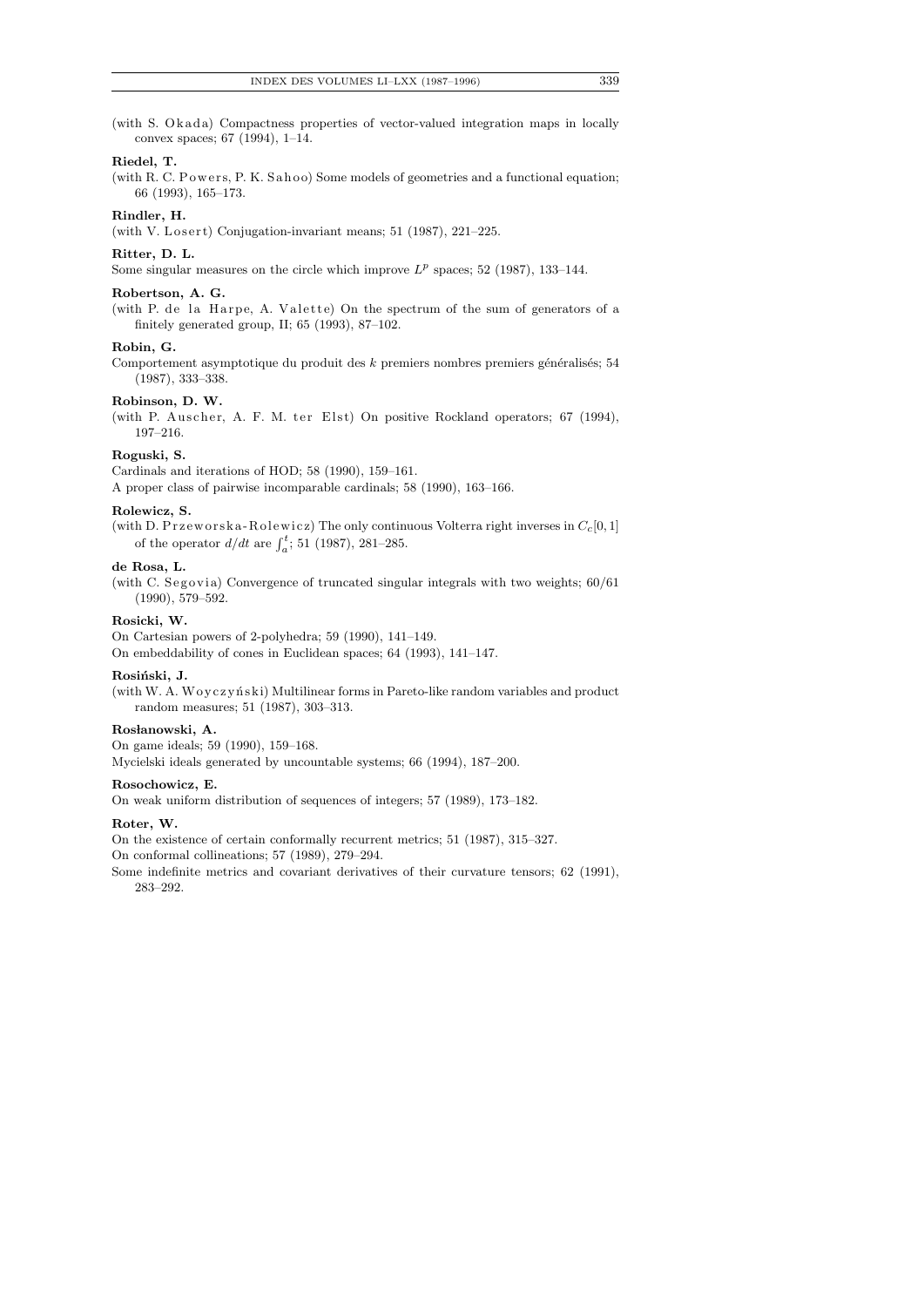## **Rotkiewicz, A.**

(with A. Schinzel) On the Diophantine equation  $x^p + y^{2p} = z^2$ ; 53 (1987), 147–153. On the Diophantine equation  $x^{2p} + y^{2p} = z^p$ ; 62 (1991), 15-19.

# **Roush, F.**

(with R. G. Gibson) Connectivity functions defined on  $I^n$ ; 55 (1988), 41-44.

## **Rubio de Francia, J. L.**

(with J. L. Torrea) Some Banach techniques in vector-valued Fourier analysis; 54 (1987), 273–284.

## **Ruiz, F. J.**

(with J. L. Torrea) Parabolic differential equations and vector-valued Fourier analysis; 58 (1989), 61–75.

(with J. L. Torrea) Vector-valued Calderón-Zygmund theory applied to tent spaces; 62 (1991), 267–277.

## **Rutkowski, J.**

(with P. Haukkanen) On the usual product of rational arithmetic functions; 59 (1990), 191–196.

## **Ruzsa, I. Z.**

On sets of weak uniform distribution; 57 (1989), 183–187.

## **Rychlik, Z.**

(with M. Polak) Nonuniform central limit bounds and their applications; 54 (1987), 149–158.

#### **Ryczaj, J.**

 $C$ *k* -estimates for the Cauchy–Riemann equations on certain weakly pseudoconvex domains; 52 (1987), 289–304.

## **Sadosky, C.**

(with M. Cotlar) Toeplitz and Hankel forms related to unitary representations of the symplectic plane; 60/61 (1990), 693–708.

# **Sadowski, M.**

Closed parallel 1-forms on infranilmanifolds and Calabi reductions; 59 (1990), 269–278. **Saeki, S.**

(with L. Pigno) On the theorem of F. and M. Riesz;  $60/61$  (1990), 315-320.

## **Sagher, Y.**

(with M. V. Siadat, K. C. Zhou) Norm inequalities for integral operators on cones; 60/61 (1990), 77–92.

## **Sahoo, P. K.**

(with R. C. Powers, T. Riedel) Some models of geometries and a functional equation; 66 (1993), 165–173.

## **Sakai, K.**

A mapping theorem for infinite-dimensional manifolds and its generalizations; 56 (1988), 319–332.

(with Nguyen To Nhu) Probability measure functors preserving infinite-dimensional spaces; 70 (1996), 291–304.

## **Saloff-Coste, L.**

Convergence to equilibrium and logarithmic Sobolev constant on manifolds with Ricci curvature bounded below; 67 (1994), 109–121.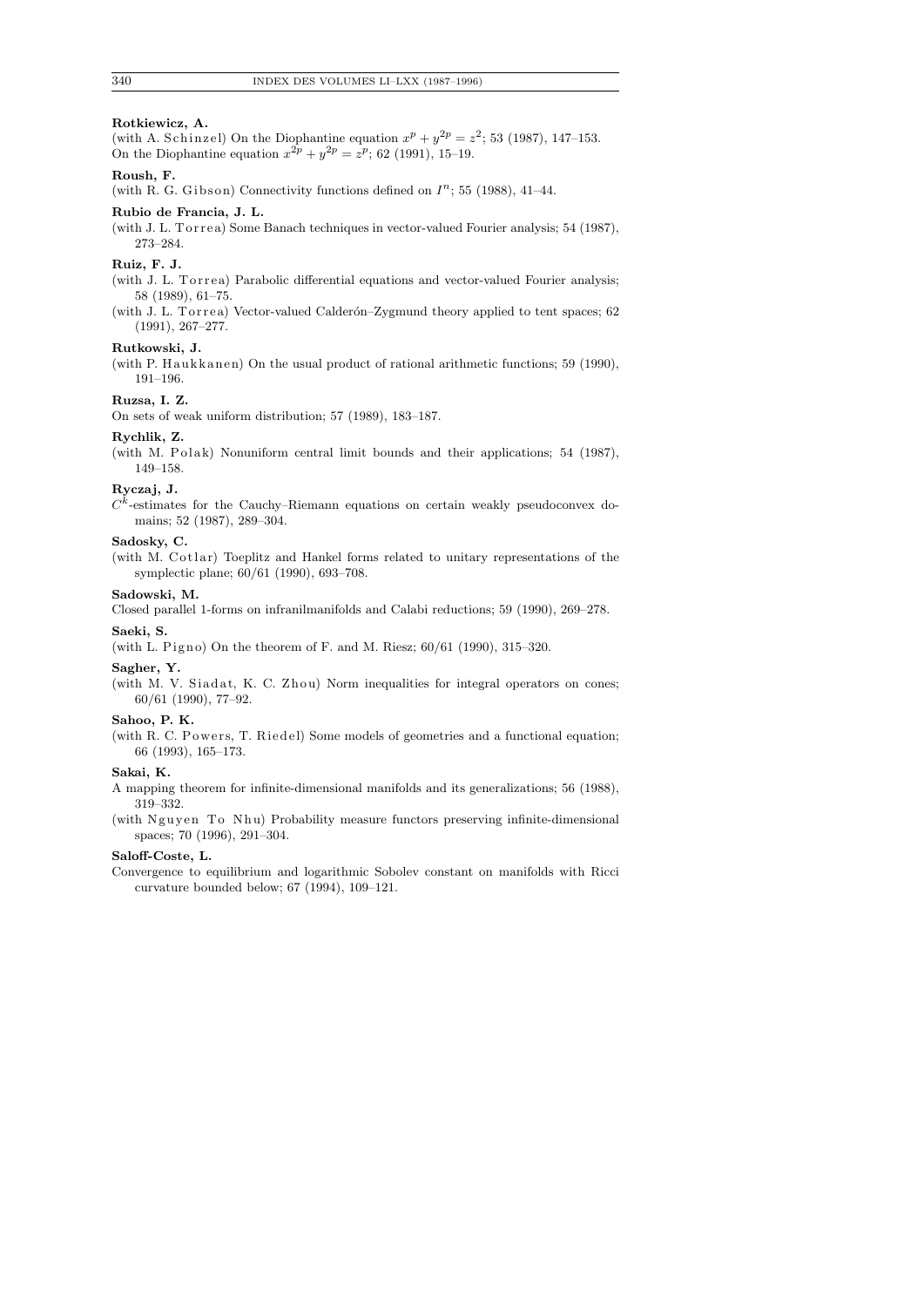## **Salsa, S.**

(with E. Fabes, N. Garofalo) A control on the set where a Green's function vanishes; 60/61 (1990), 637–647.

# **Samotij, K.**

- A critical growth rate for harmonic and subharmonic functions in the open ball in  $\mathbb{R}^n$ ; 52 (1987), 145–158.
- (with D. J. Hallenbeck) Radial growth and variation of Dirichlet finite holomorphic functions in the disk; 58 (1990), 317–325.

## **Samuel, C.**

*R*-base dans les espaces  $\mathscr{L}_p$  séparables ( $2 \leq p < \infty$ ); 56 (1988), 351–355.

## **Santos, F. G.**

(with M. Barros) On the first Chern class of a complex submanifold in an almost Hermitian manifold and the normal connection; 54 (1987), 59–65.

## Sárközy, A.

(with P. Erdős, J. L. Nicolas) On the number of pairs of partitions of *n* without common subsums; 63 (1992), 61–83.

(with P.  $Erd\ddot{o}s$ ) Some solved and unsolved problems in combinatorial number theory. II; 65 (1993), 201–211.

## **Sato, R.**

An ergodic theorem without invariant measure; 59 (1990), 59–62.

A note on the almost everywhere convergence of alternating sequences with Dunford– Schwartz operators; 62 (1991), 97–101.

#### **Sˇcepin, E. V. ˇ**

(with D. Repovš, A. B. Skopenkov) On uncountable collections of continua and their span; 69 (1995), 289–296.

## Schäffer, A. A.

(with A. Subramanian) A note on the chromatic number of the alternative negation of two graphs; 55 (1988), 367–370.

# **Schembari, N. P.**

(with M. Schramm)  $\Phi V[h]$  and Riemann–Stieltjes integration; 60/61 (1990), 421–441.

# **Schinzel, A.**

(with A. Rotkiewicz) On the Diophantine equation  $x^p + y^{2p} = z^2$ ; 53 (1987), 147-153. (with J. Browkin) On integers not of the form  $n - \varphi(n)$ ; 68 (1995), 55–58.

## **Schmid, J.**

(with J. Schmidt) Enlargements without urelements;  $52$  (1987), 1–22.

## **Schmidt, J.**

(with J. Schmid) Enlargements without urelements; 52 (1987),  $1-22$ .

## **Schramm, M.**

(with N. P. Schembari)  $\Phi$ <sup>*V*</sup>[*h*] and Riemann–Stieltjes integration; 60/61 (1990), 421-441.

## **Schreiber, B. M.**

(with C. C. Graham) Sets of interpolation for Fourier transforms of bimeasures; 51 (1987), 149–154.

#### **Schwartz, A. L.**

(with W. C. Connett) Positive product formulas and hypergroups associated with singular Sturm–Liouville problems on a compact interval; 60/61 (1990), 525–535.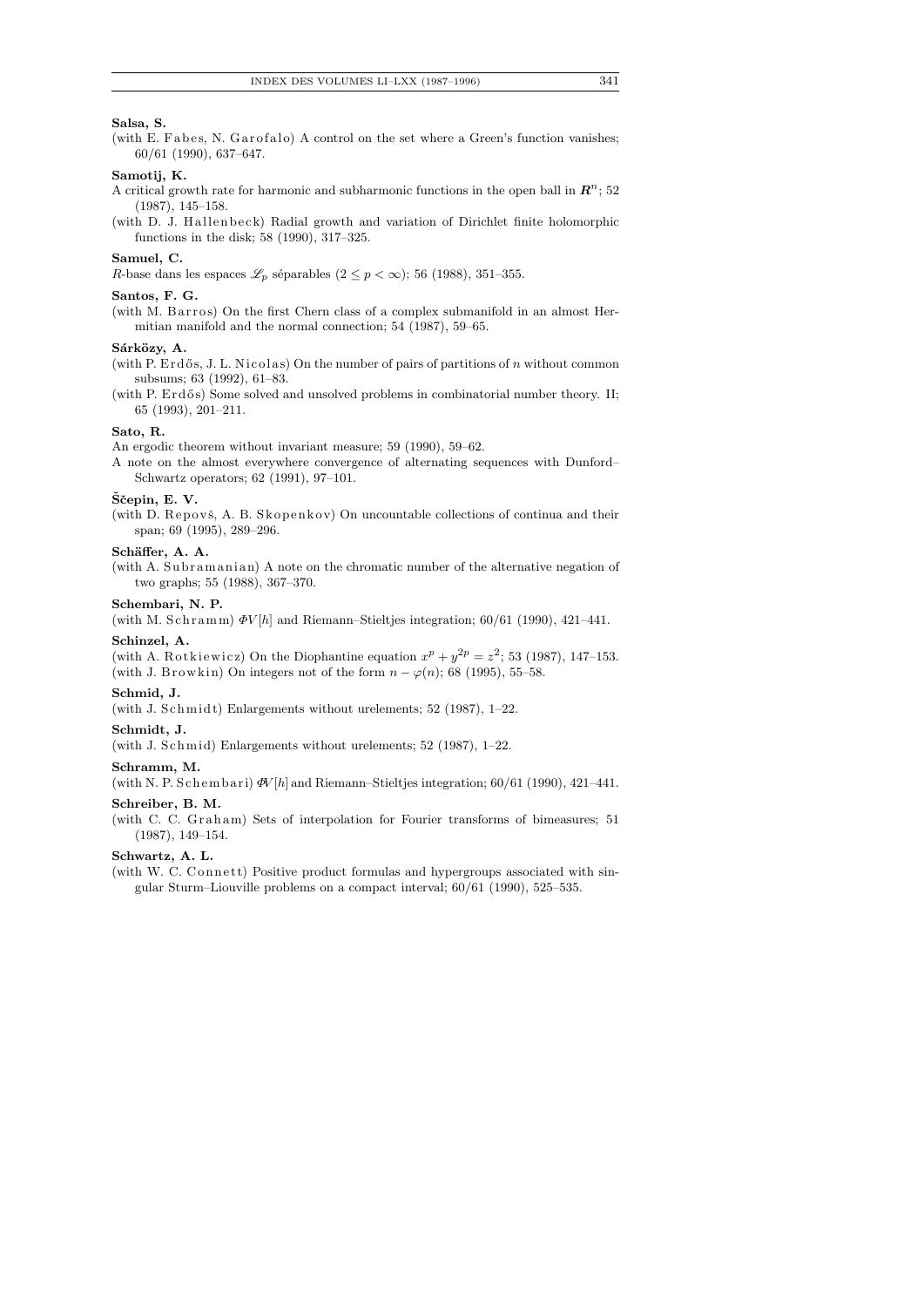## **Schwarz, W.**

(with  $\check{S}$ . P or u bs k  $\check{y}$ ) Sums of additive functions on arithmetical semi-groups; 53 (1987), 137–146.

# **Seeley, R.**

Conic degeneration of the Dirac operator; 60/61 (1990), 649–658.

## **Segovia, C.**

(with L. de Rosa) Convergence of truncated singular integrals with two weights;  $60/61$ (1990), 579–592.

#### **Semadeni, Z.**

Spaces  $C(X)$  and  $L(\mu)$  as direct or inverse limits in the category of Banach spaces; 51 (1987), 329–334.

## $\check{S}$ emrl, P.

On Jordan *∗*-derivations and an application; 59 (1990), 241–251.

#### **Serafin, J.**

(with A. Iwanik) Most monothetic extensions are rank-1; 66 (1993), 63-76.

## Seredyński, W.

Some operations related with translation; 57 (1989), 203–219.

(with J. Świątkowski) A certain property of abelian groups; 64 (1993), 155-158.

#### **Serrano, E.**

(with D. Melas) Séries de Fourier et séries d'ondelettes; 63 (1992), 57-59.

#### **Sersouri, A.**

Some properties of the Pisier–Xu interpolation spaces; 65 (1993), 43–50.

#### **Shapiro, V. L.**

One-sided conditions for quasilinear Jacobi differential equations; 60/61 (1990), 261–273.

#### **Shereshevsky, M. A.**

On continuous actions commuting with actions of positive entropy; 70 (1996), 265–269.

#### **Shortt, R. M.**

Borel-dense Blackwell spaces are strongly Blackwell; 53 (1987), 35–41.

A generalised Mazurkiewicz–Sierpiński theorem with an application to analytic sets; 54 (1987), 15–21.

(with K. P. S. Bh as k a r a R a o) Common extension of a family of group-valued, finitely additive measures; 63 (1992), 85–88.

## **Siadat, M. V.**

(with Y. Sagher, K. C. Zhou) Norm inequalities for integral operators on cones;  $60/61$ (1990), 77–92.

## **Sichler, J.**

(with W. A. Lampe, V. Trnková) Homomorphisms of unary algebras and of their expansions; 64 (1993), 79–92.

## **Siciak, J.**

Singular sets of separately analytic functions; 60/61 (1990), 281–290.

## **Sikora, A.**

A note on a multi-variable polynomial link invariant; 69 (1995), 53–58.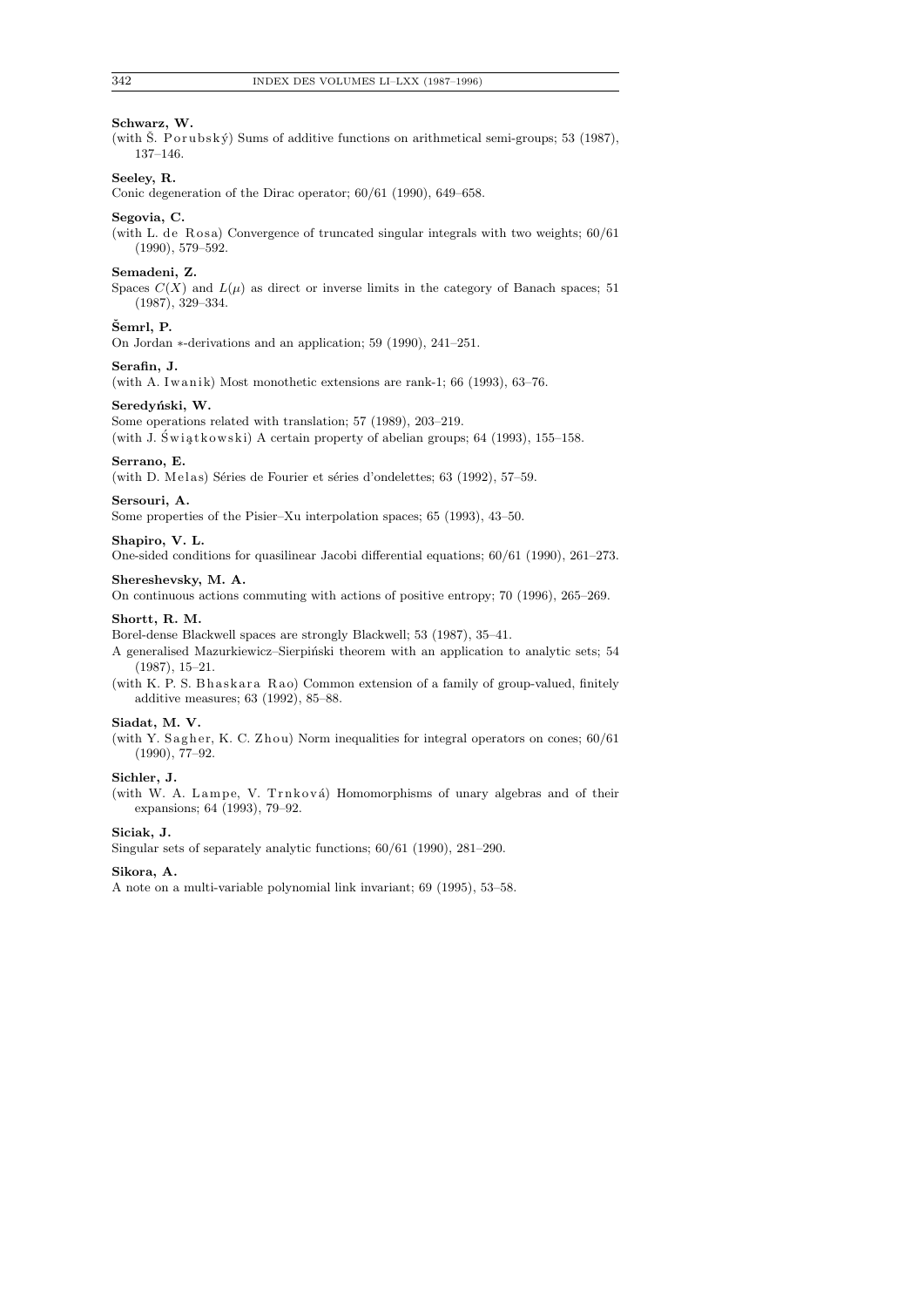# **Silverman, H.**

(with O. P. A huja) Extreme points of families of univalent functions with fixed second coefficient; 54 (1987), 127–137.

# **Sine, R.**

(with M. Lin) Contractive projections on the fixed point set of  $L_{\infty}$  contractions; 62 (1991), 91–96.

# **Singh, S.**

Homotopy groups of arc complements in  $S<sup>n</sup>$  or  $Q$ ; 56 (1988), 291–298.

#### **Singh, S. L.**

(with J. H. M. Whitfield) Contractors and fixed points; 55 (1988),  $219-228$ .

#### Skałba, M.

On Euler–von Mangoldt's equation; 69 (1995), 143–145.

## **Skopenkov, A. B.**

(with D. Repovš, E. V. Ščepin) On uncountable collections of continua and their span; 69 (1995), 289–296.

# **Smith, W. W.**

(with S. T. Chapman) Finite cyclic groups and the *k*-HFD property; 70 (1996), 219–226.

## **Soardi, P. M.**

Parabolic networks and polynomial growth; 60/61 (1990), 65–70.

#### **Sogge, C. D.**

(with Y. B. P an) Oscillatory integrals associated to folding canonical relations;  $60/61$ (1990), 413–419.

## Sołowiej, J.

The Fatou theorem for *NA* groups—a negative result; 67 (1994), 131–145.

#### Sołtysiak, A.

Joint spectra and multiplicative functionals; 56 (1988), 357–366.

On joint spectra of operators on a Banach space isomorphic to its square; 57 (1989), 331–337.

#### **Song, H. Z.**

(with B. Y. Chen, F. Dillen) Quadric hypersurfaces of finite type; 63 (1992), 145-152.

#### **de Souza, G. S.**

The block decomposition of the weighted Besov spaces; 60/61 (1990), 213–219.

#### Staś, W.

(with J. Kaczorowski) On the number of sign changes in the remainder-term of the prime-ideal theorem; 56 (1988), 185–197.

#### **Stempak, K.**

A weighted multiplier theorem for Rockland operators; 51 (1987), 335–344.

#### **Stettner, l.**

Invariant measures of the pair: state, approximate filtering process; 62 (1991), 347–351.

#### **Stochel, J.**

The Bochner–Kolmogorov extension theorem for semi-spectral measures; 54 (1987), 83–94. On the Sz.-Nagy boundedness condition on Abelian involution semigroups; 54 (1987), 267–271.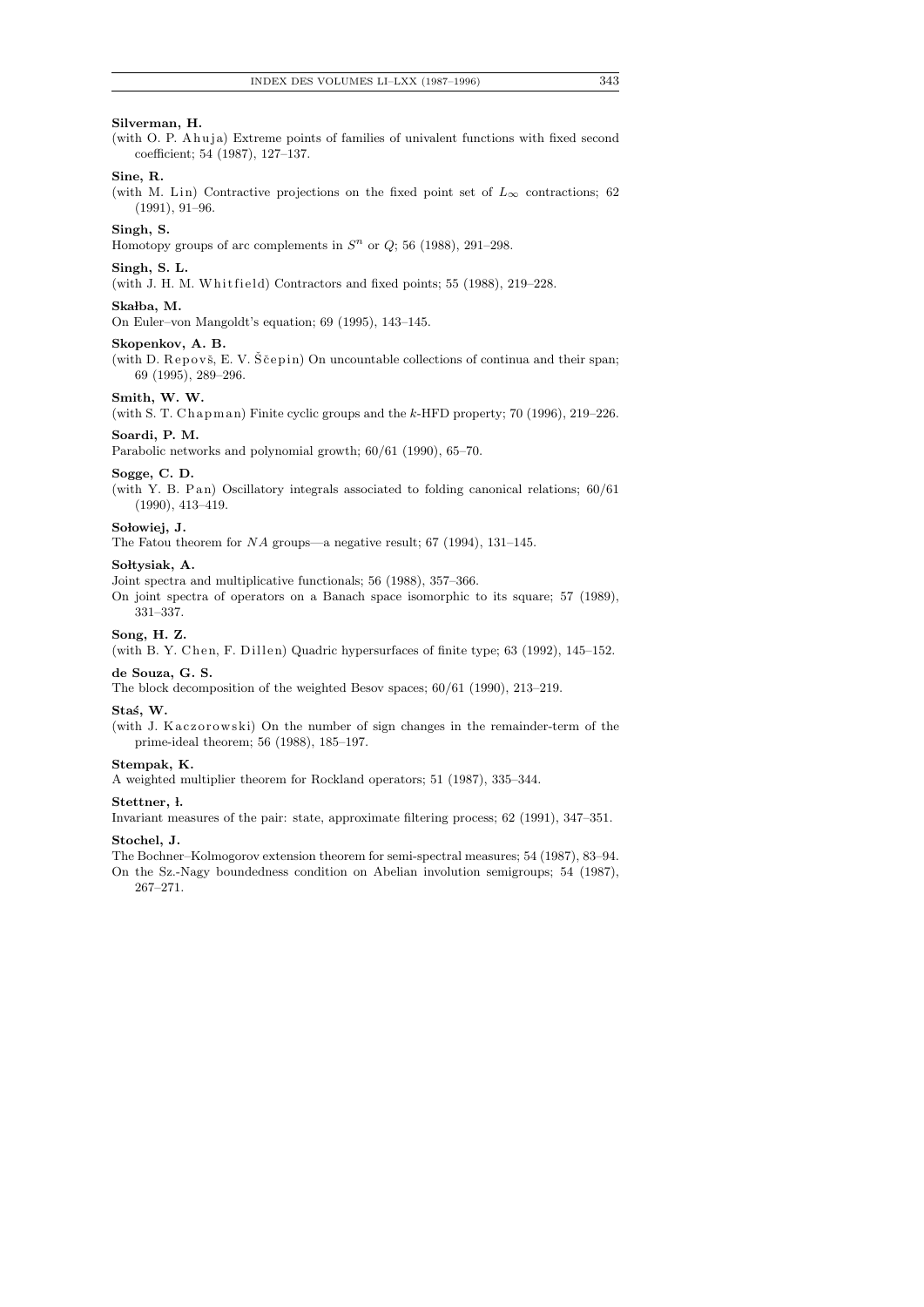#### **Strelcyn, J.-M.**

The "coexistence problem" for conservative dynamical systems: a review; 62 (1991), 331– 345.

## **Strichartz, R. S.**

*H<sup>p</sup>* Sobolev spaces; 60/61 (1990), 129–139.

## **Stroppel, M.**

(with K. H. Hofmann, S. A. Morris) Varieties of topological groups, Lie groups and SIN-groups; 70 (1996), 151–163.

## **Strzelecki, P.**

(with P. Ha j l as z) On the differentiability of solutions of quasilinear elliptic equations;  $64$ (1993), 287–291.

Asymptotics for the minimization of a Ginzburg–Landau energy in *n* dimensions; 70 (1996), 271–289.

## **Subramanian, A.**

(with A. A. Schäffer) A note on the chromatic number of the alternative negation of two graphs; 55 (1988), 367–370.

#### **Sun, Q. Y.**

A remark on multiresolution analysis of  $L^p(\mathbb{R}^d)$ ; 66 (1994), 257–264.

# **Swi¸atkowski, J. ´**

Compact 3-manifolds with a flat Carnot–Carathéodory metric; 63 (1992), 89–105.

(with W. Seredyński) A certain property of abelian groups;  $64$  (1993), 155–158.

#### $\acute{\textbf{S}}$ wiecicka, J.

(with A. Białynicki-Birula) On complete orbit spaces of  $SL(2)$  actions; 55 (1988), 229–243.

(with A. Białynicki-Birula) On complete orbit spaces of  $SL(2)$  actions, II; 63 (1992), 9–20.

## Szamkołowicz, L.

Remarks on the application of Ramsey numbers to bounding the sum of densities of a graph and its complement; 51 (1987), 345–348.

## **Sztencel, R.**

(with P. Zaremba) Acknowledgment of priority to the paper "On self-conjugate Banach spaces" (Colloquium Mathematicum 44 (1981), pp. 111–115); 55 (1988), 191.

# **Szwarc, R.**

Nonnegative linearization of orthogonal polynomials; 69 (1995), 309–316.

## Szymański, A.

(with J. Cichoń, B. Węglorz) On intersections of sets of positive Lebesgue measure; 52 (1987), 173–174.

## **Szymiczek, K.**

Abstract Grothendieck rings; 53 (1987), 17–25.

#### **Szynal, D.**

(with S. Wedrychowicz) On existence and an asymptotic behavior of random solutions of a class of stochastic functional-integral equations; 51 (1987), 349–364.

## **Taghva, S.**

On models of finite direct products of theories; 57 (1989), 1–9.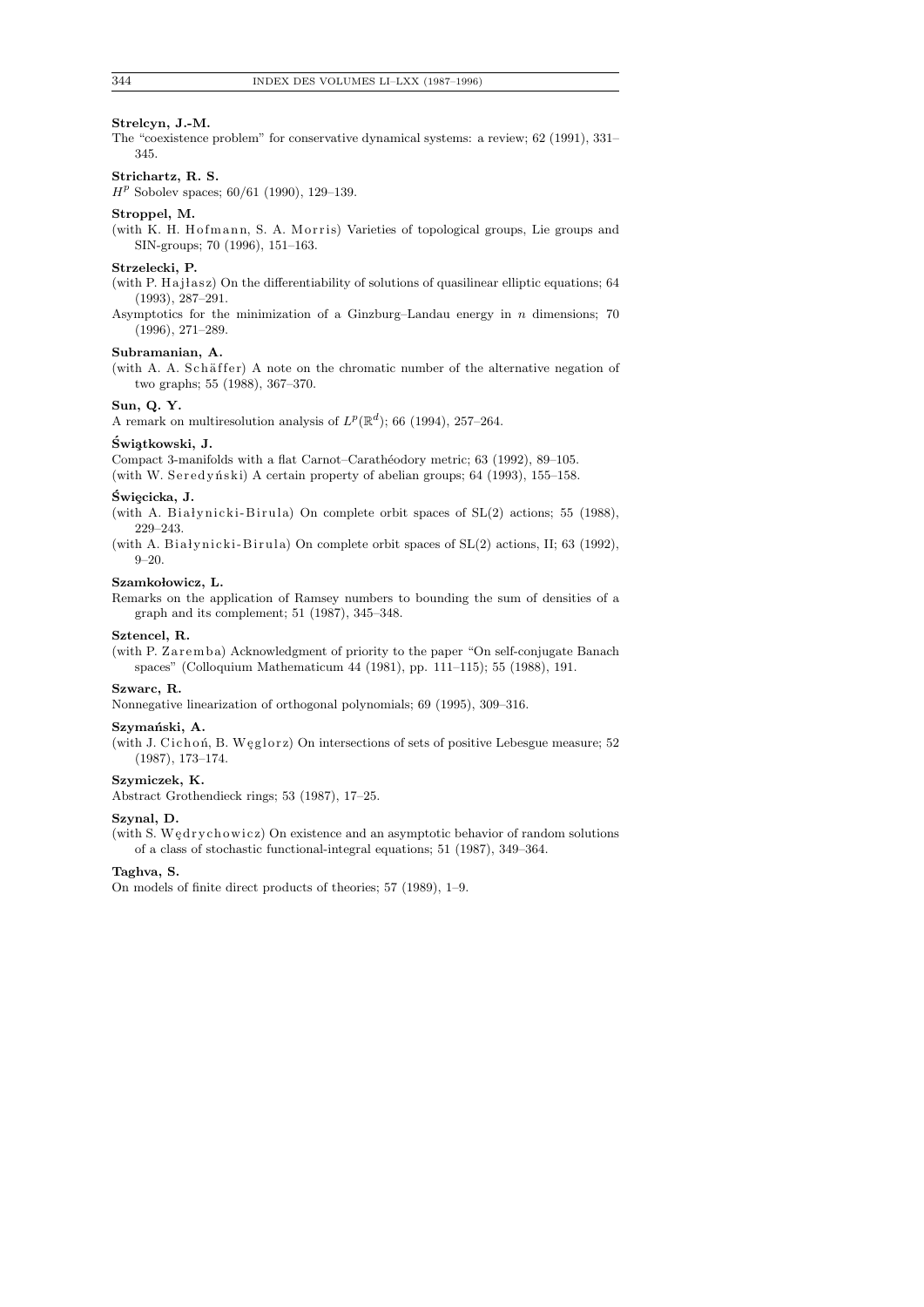## **Taibleson, M. H. (= Taibleson, M.)**

- (with J. A. Chao) A Hilbert transform for non-homogeneous martingales; 58 (1989), 111–123.
- (with M. A. Picardello) Substochastic transition operators on trees and their associated Poisson integrals; 59 (1990), 279–296.
- (with Y. S. Han, B. Jawerth, G. Weiss) Littlewood–Paley theory and  $\epsilon$ -families of operators; 60/61 (1990), 321–359.

#### **Takaku, A.**

Prime numbers such that the sums of the divisors of their powers are perfect power numbers; 52 (1987), 319–323.

## **Takano, K.**

On fibred Sasakian spaces with vanishing contact Bochner curvature tensor; 65 (1993), 181–200.

## **Tan, K. K.**

(with X. P. Ding) A minimax inequality with applications to existence of equilibrium point and fixed point theorems; 63 (1992), 233–247.

## **Taylor, J. C.**

(with Y. Guivarc'h) The Martin compactification of the polydisc at the bottom of the positive spectrum; 60/61 (1990), 537–546.

## Telgársky, R.

Remarks on a game of Choquet; 51 (1987), 365–372.

#### **Thai Thuan Quang**

(with Le Mau Hai) Holomorphic maps of uniform type; 69 (1995), 81-86.

## **Thangavelu, S.**

- On almost everywhere and mean convergence of Hermite and Laguerre expansions; 60/61 (1990), 21–34.
- On conjugate Poisson integrals and Riesz transforms for the Hermite expansions; 64 (1993), 103–113.

## **Tijdeman, R.**

A note on the Fermat equation; 54 (1987), 159–162.

#### **Tira¸s, Y.**

Integral closures of ideals in the Rees ring; 64 (1993), 185–191.

#### **Tkachuk, V. V.**

On a cardinal invariant resembling the Souslin number; 55 (1988), 377–385.

#### **Tkadlec, J.**

Partially additive states on orthomodular posets; 62 (1991), 7–14.

## **Torchinsky, A.**

(with S. L. Wang) A note on the Marcinkiewicz integral;  $60/61$  (1990), 235–243.

#### **Torrea, J. L.**

- (with J. L. Rubio de Francia) Some Banach techniques in vector-valued Fourier analysis; 54 (1987), 273–284.
- (with F. J. Ruiz) Parabolic differential equations and vector-valued Fourier analysis; 58 (1989), 61–75.
- (with F. J. Ruiz) Vector-valued Calderón–Zygmund theory applied to tent spaces; 62 (1991), 267–277.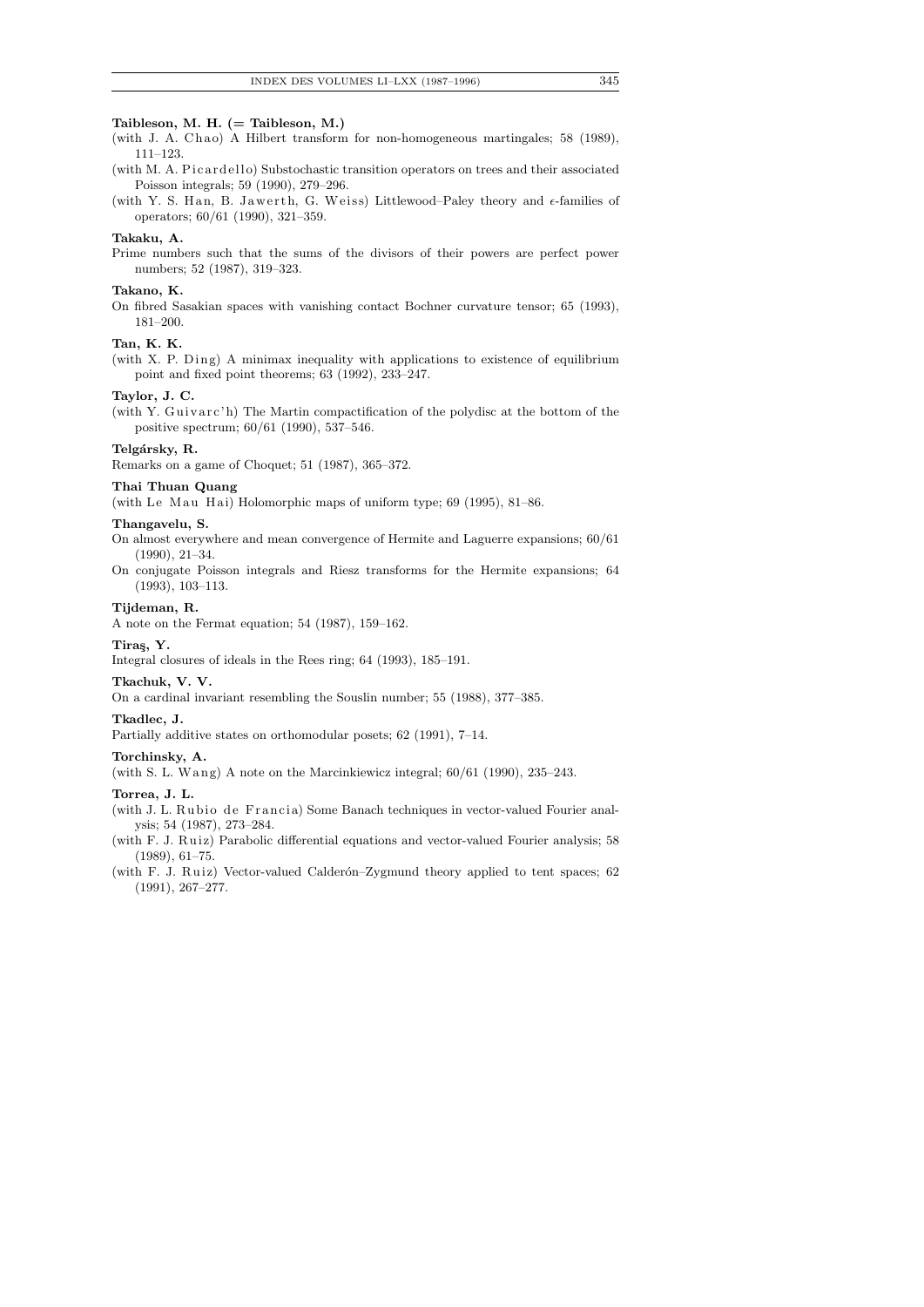# **Torriani, H. H.**

Faithful integral and modular representations of the Klein bottle group; 54 (1987), 71–75.

# **Tortrat, P.**

Sur la composition des polynômes; 55 (1988), 329-353.

#### **T´oth, J.**

(with L. Zsilinszky) On the class of functions having infinite limit on a given set;  $67$ (1994), 177–180.

## **Touibi, C.**

(with H. S. Zargouni) Sur le théorème des idéaux premiers; 57 (1989), 157-172.

## **Travaglini, G.**

Rearrangement of coefficients of Fourier series on *SU*2; 51 (1987), 373–377.

- (with L. Colzani) Hardy–Lorentz spaces and expansions in eigenfunctions of the Laplace– Beltrami operator on compact manifolds; 58 (1990), 305–315.
- (with L. Colzani, S. Giulini, M. Vignati) Pointwise convergence of Fourier series on compact Lie groups; 60/61 (1990), 379–386.

Representations of Jordan algebras and special functions; 62 (1991), 257–266.

Polyhedral summability of multiple Fourier series (and explicit formulas for Dirichlet kernels on  $\mathbb{T}^n$  and on compact Lie groups); 65 (1993), 103-116.

#### **Treybig, L. B.**

(with J. Nikiel) Null-families of subsets of monotonically normal compacta; 70 (1996), 87–92.

#### Trnková, V.

(with W. A. Lampe, J. Sichler) Homomorphisms of unary algebras and of their expansions; 64 (1993), 79–92.

# **Tuccillo, F.**

On finite minimal non-*p*-supersoluble groups; 63 (1992), 119–131.

#### **Tymchatyn, E. D.**

(with T.  $Ma/c k$  owiak) Some classes of locally connected continua; 52 (1987), 39–52.

#### **Tzannes, V.**

Three countable connected spaces; 56 (1988), 267–279.

A note on countable connected locally connected Urysohn almost regular spaces; 62 (1991), 321–323.

## **Udagawa, S.**

Compact Kaehler manifolds and the eigenvalues of the Laplacian; 56 (1988), 341–349.

## **Urbanik, K.**

A numerical constant associated with generalized convolutions; 51 (1987), 379–388.

Remarks on joint distributions of observables; 53 (1987), 309–314.

A counterexample on generalized convolutions; 54 (1987), 143–147.

Quasi-regular generalized convolutions; 55 (1988), 147–162.

Atoms of characteristic measures; 58 (1989), 125–129.

An integral representation of limit laws; 60/61 (1990), 49–64.

#### **Urbanowicz, J.**

A generalization of the Lerch–Mordell formulas for positive discriminants; 59 (1990), 197– 202.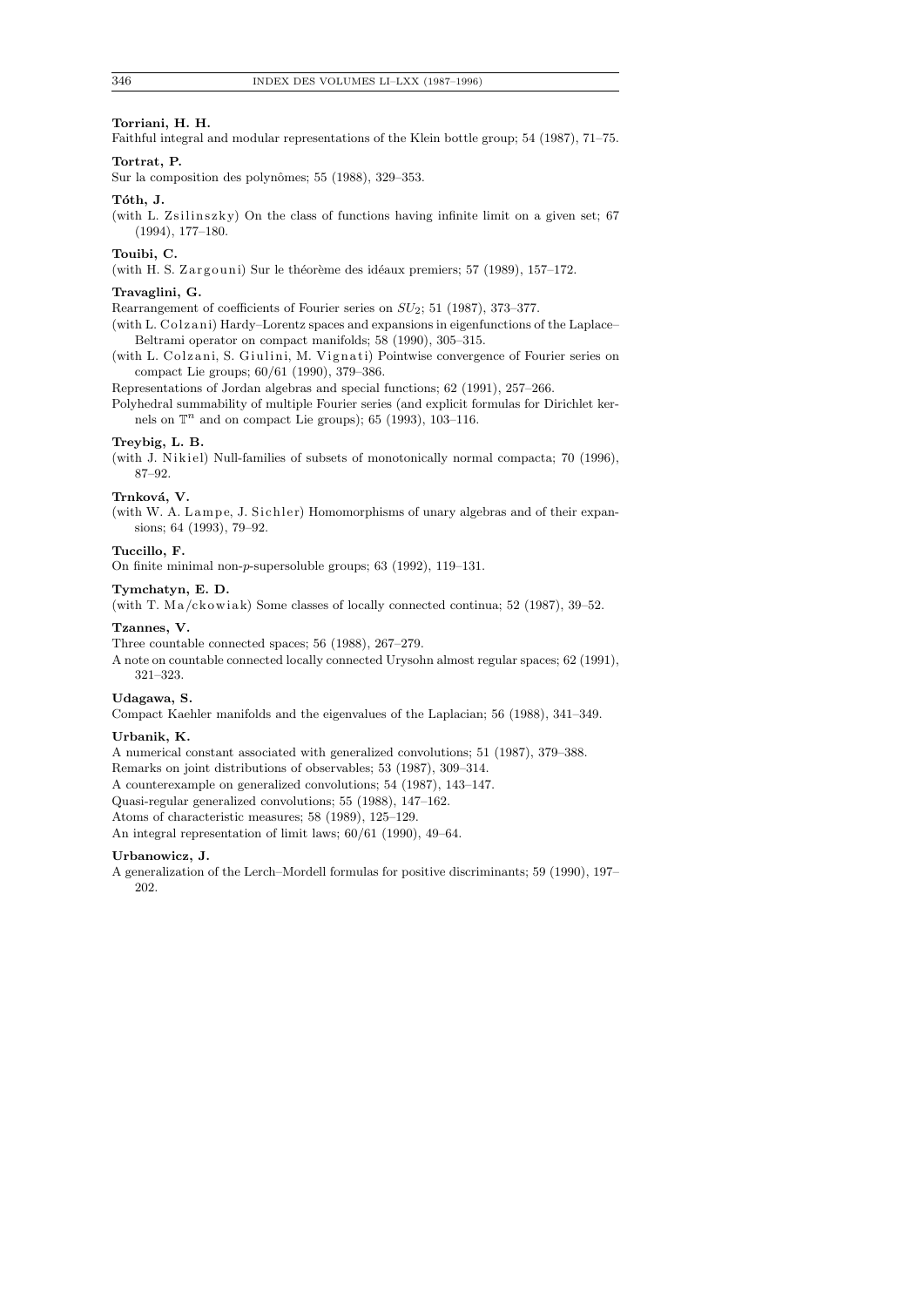## **Uscki, M.**

Tate resolution and the structure of the exact local ring; 56 (1988), 31–40.

## Vági, S.

(with J. M. Ash, A. E. Gatto) A multidimensional Taylor's theorem with minimal hypothesis; 60/61 (1990), 245–252.

(with A. E.  $G$  atto) On the exponential integrability of fractional integrals on spaces of homogeneous type; 64 (1993), 121–127.

#### **Valette, A.**

(with P. de la Harpe, A. G. Robertson) On the spectrum of the sum of generators of a finitely generated group, II; 65 (1993), 87–102.

#### **Vanhecke, L.**

(with J. C. González-Dávila) Geodesic spheres and isometric flows; 67 (1994), 223-240.

# **Van Lindt, D.**

(with L. Verstraelen) A survey on axioms of submanifolds in Riemannian and Kaehlerian geometry; 54 (1987), 193–213.

## **Vanˇzura, J.**

(with M. Cadek) On 2-distributions in 8-dimensional vector bundles over 8-complexes; 70 (1996), 25–40.

## **Vassiliou, E.**

On affine extensions of the holonomy homomorphisms of flat principal bundles; 59 (1990), 263–268.

## **Vavilov, N. A.**

A conjugacy theorem for subgroups of GL*n* containing the group of diagonal matrices; 54 (1987), 9–14.

## **Verstraelen, L.**

(with D. Van Lindt) A survey on axioms of submanifolds in Riemannian and Kaehlerian geometry; 54 (1987), 193–213.

## **Vignati, M.**

(with L. Colzani, S. Giulini, G. Travaglini) Pointwise convergence of Fourier series on compact Lie groups; 60/61 (1990), 379–386.

#### **Vignoli, A.**

(with I. Massabò) On the Théorème fondamental of J. Leray and J. Schauder; 57 (1989), 265–272.

## **Vought, E. J.**

(with E. E. Grace) Four mapping problems of Ma/ckowiak;  $69$  (1995), 133-141.

## **Vrabec, J.**

Polyhedral quotient spaces; 62 (1991), 145–151.

#### **Wade, W. R.**

Recent developments in the theory of Haar series; 52 (1987), 213–238.

#### **Wajch, E.**

Complete rings of functions and Wallman–Frink compactifications; 56 (1988), 281–290.

Pseudocompactness—from compactifications to multiplication of Borel sets; 63 (1992), 303–309.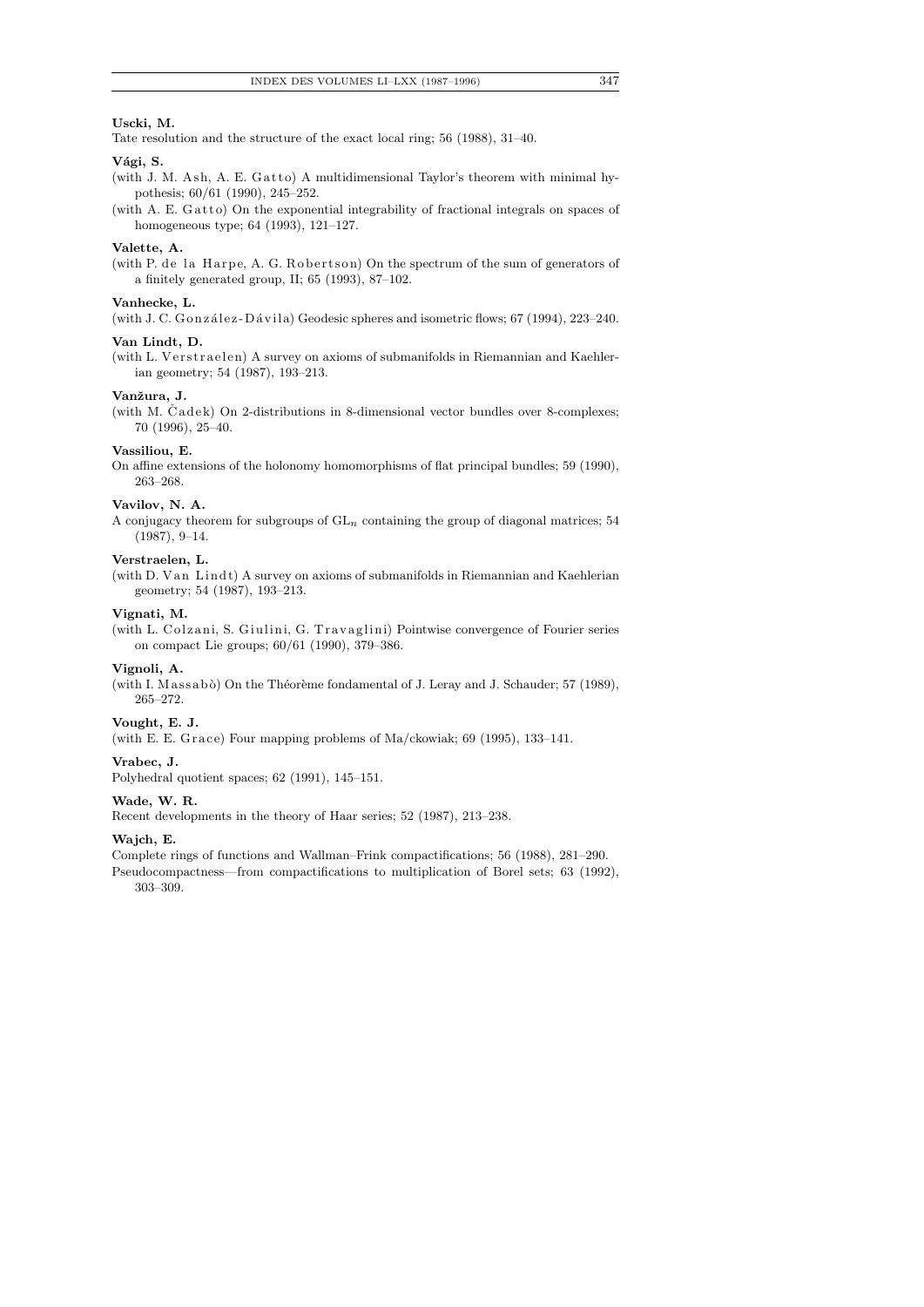# **Walczak, P. G.**

An integral formula for a Riemannian manifold with two orthogonal complementary distributions; 58 (1990), 243–252.

Jacobi operator for leaf geodesics; 65 (1993), 213–226.

#### **Waliszewski, W.**

- On differential spaces whose Cartesian product is a differentiable manifold; 53 (1987), 205–209.
- (with H. Matuszczyk) Stokes' formula for singular chains in a differential space of finite dimension; 53 (1987), 211–218.

#### **Wang, B. X.**

(with M. L. Li, T. F. Wang) *λ*-coefficient of Orlicz sequence spaces; 69 (1995), 179–186. **Wang, S. L.**

- (with A. Torchinsky) A note on the Marcinkiewicz integral;  $60/61$  (1990), 235–243.
- (with G. Gaudry, T. Qian) Boundedness of singular integral operators with holomorphic kernels on star-shaped closed Lipschitz curves; 70 (1996), 133–150.

## **Wang, T. F.**

(with M. L. Li, B. X. Wang)  $\lambda$ -coefficient of Orlicz sequence spaces; 69 (1995), 179–186. **Ward, J. A.**

Factorisation without bounded approximate identities; 63 (1992), 273–284.

#### **Waterman, D.**

Uniform estimates of a trigonometric integral; 60/61 (1990), 681–685.

#### **Watson, S.**

(with K. G. Merryfield) A local algebra structure for  $H^p$  of the polydisc; 62 (1991), 73–79.

# **Webb, W. A.**

The number of binomial coefficients in residue classes modulo  $p$  and  $p^2$ ; 60/61 (1990), 275–280.

## **Weber, K.**

(with W. Filter) The regular component of a group-valued set function;  $56$  (1988),  $91-97$ .

#### **W¸edrychowicz, S.**

(with D. Szynal) On existence and an asymptotic behavior of random solutions of a class of stochastic functional-integral equations; 51 (1987), 349–364.

## Weglorz, B.

(with J. Cichoń, A. Szymański) On intersections of sets of positive Lebesgue measure; 52 (1987), 173–174.

A note on automorphisms and partitions; 55 (1988), 1–4.

(with A. M or awiec) Prenormality of ideals and completeness of their quotient algebras; 64 (1993), 19–27.

## **Weiss, G.**

(with Y. S. Han, B. Jawerth, M. Taibleson) Littlewood–Paley theory and  $\epsilon$ -families of operators; 60/61 (1990), 321–359.

#### **Weit, Y.**

(with T. Ramsey) Multipliers on Schwartz spaces of some Lie groups;  $51$  (1987), 295–301.

## Wesołowski, A.

On certain univalence criteria; 62 (1991), 39–42.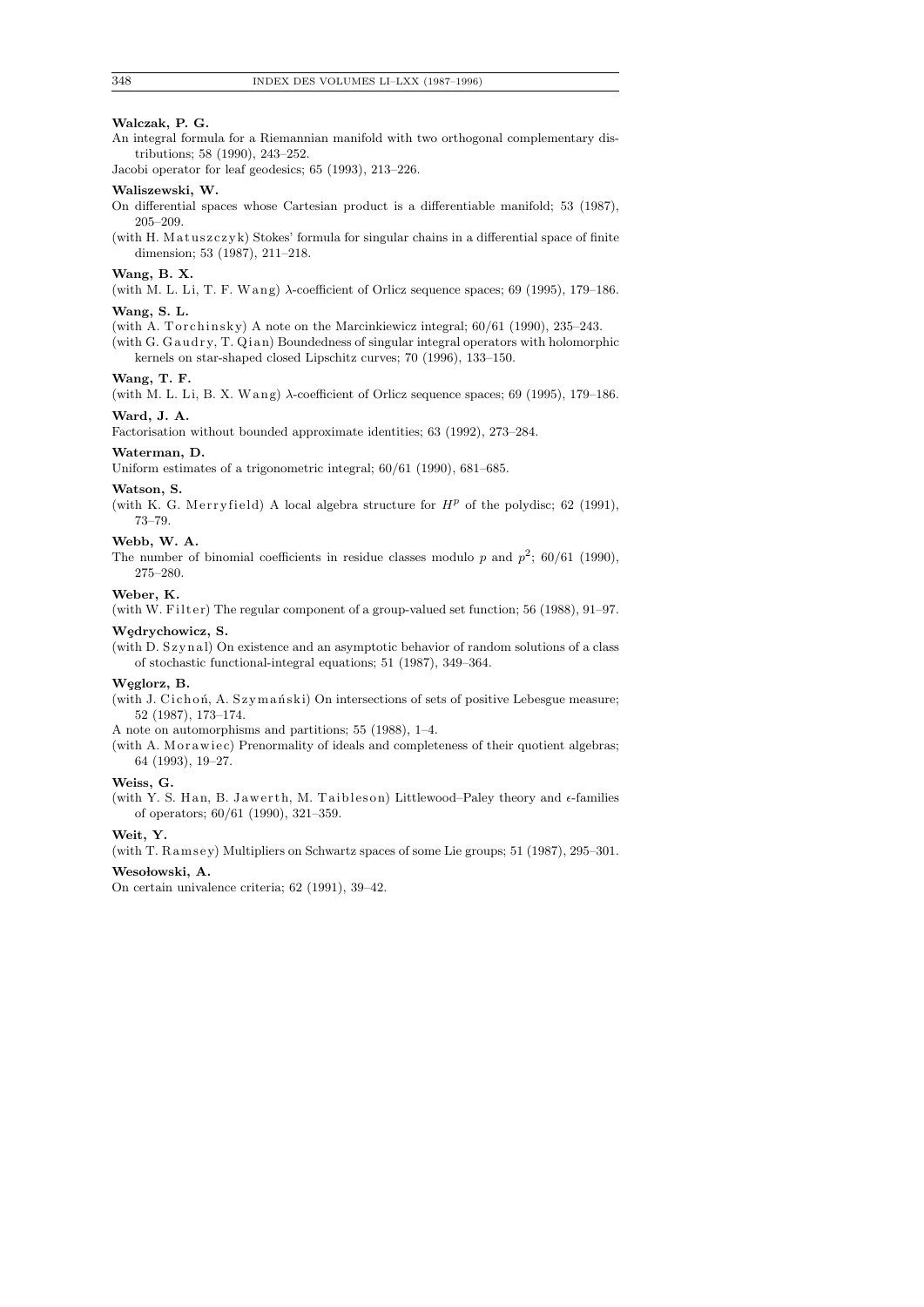# **West, J. E.**

(with R. E. Heisey) Orbit spaces of the hyperspace of a graph which are Hilbert cubes; 56 (1988), 59–69.

# **Wheeden, R. L.**

(with C. E. Gutiérrez) Mean value and Harnack inequalities for degenerate parabolic equations; 60/61 (1990), 157–194.

## **Whitfield, J. H. M.**

(with S. L. Singh) Contractors and fixed points;  $55$  (1988),  $219-228$ .

# **Wilhelm, M.**

On inverses of almost continuous bijections; 51 (1987), 389–393.

#### **Williams, H. C.**

(with R. A. Mollin) A complete generalization of Yokoi's *p*-invariants; 63 (1992), 285–294.

## Wiśniewski, A.

Measurable linear operators on Banach spaces; 54 (1987), 261–265.

## Wituła, R.

The Riemann theorem and divergent permutations; 69 (1995), 275–287.

# **W´ojcik, J.**

Criterion for a field to be abelian; 68 (1995), 187–191.

On systems of composite Lehmer numbers with prime indices; 69 (1995), 43–46.

## **Wojdy lo, B.**

(with P. Burmeister) A category theoretical background for homomorphism theorems; 57 (1989), 11–27.

# Wojtyński, W.

(with J. Grabowski) Quotient groups of linear topological spaces; 59 (1990), 35-51.

#### **Wolak, R.**

Characteristic classes of multifoliations; 52 (1987), 77–91.

#### **Wolff, T.**

(with J. B ourgain) A remark on gradients of harmonic functions in dimension  $\geq 3$ ; 60/61 (1990), 253–260.

#### **Wolk, B.**

(with G. Grätzer, A. Kisielewicz) An equational basis in four variables for the threeelement tournament; 63 (1992), 41–44.

#### **Wolniewicz, T. M.**

The Hilbert transform in weighted spaces of integrable vector-valued functions; 53 (1987), 103–108.

## **Wo´s, J.**

The filling scheme and the ergodic theorems of Kesten and Tanny; 52 (1987), 263–276. A remark on the existence of the ergodic Hilbert transform; 53 (1987), 97–101.

#### **Woyczy´nski, W. A.**

(with J. Rosiński) Multilinear forms in Pareto-like random variables and product random measures; 51 (1987), 303–313.

## **Wr´oblewski, J.**

Canonical differential structures of regular covectors; 55 (1988), 45–54.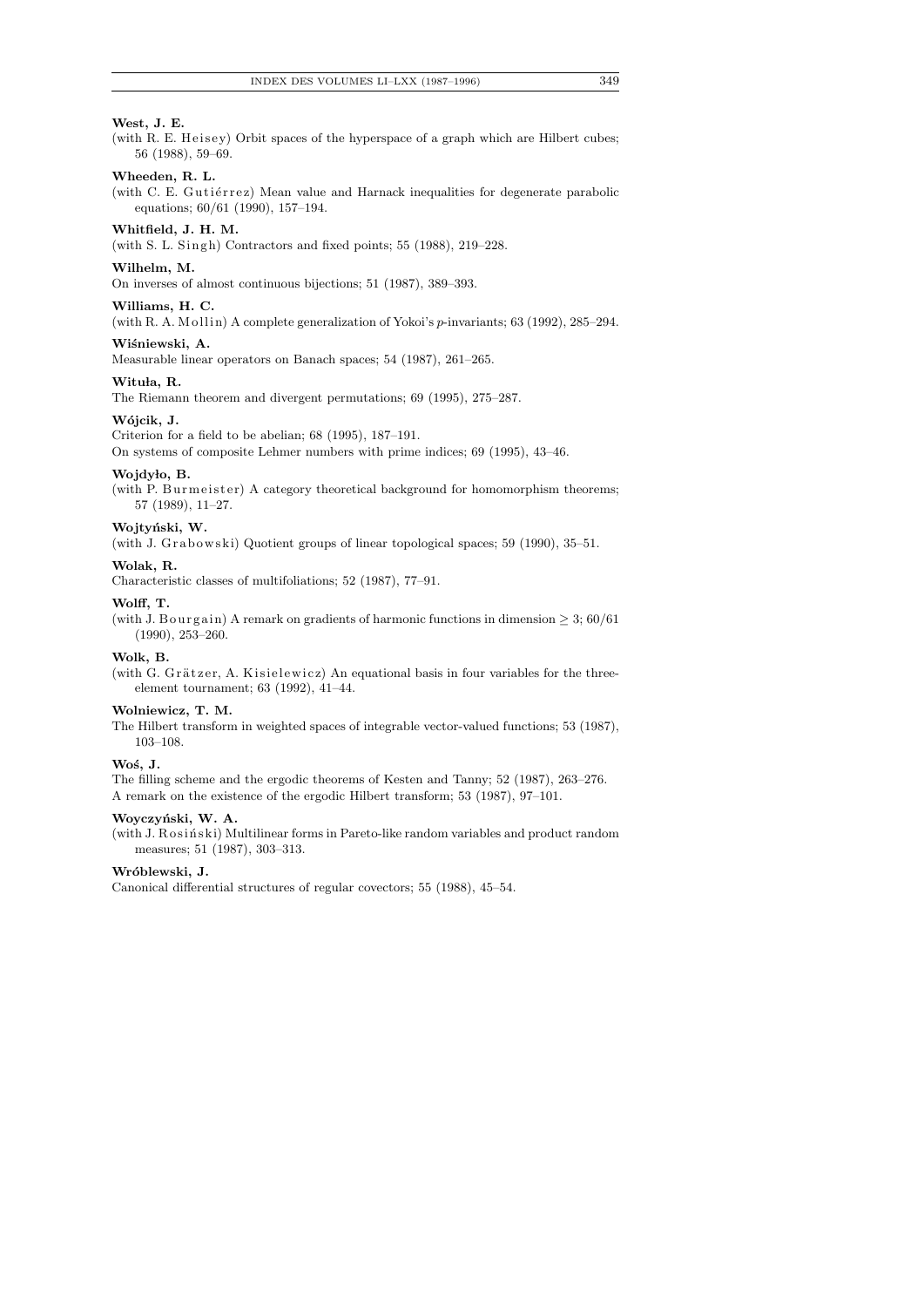# **Wu, X.**

(with S. P. Zhou) A counterexample in comonotone approximation in  $L^p$  space; 64 (1993), 265–274.

# Wysoczański, J.

Characterization of amenable groups and the Littlewood functions on free groups; 55 (1988), 261–265.

# **Xie, T. F.**

(with S. P. Zhou) The divergence phenomena of interpolation type operators in  $L^p$  space; 63 (1992), 323–328.

## **Xu, H. K.**

(with T. Domínguez Benavides, G. López Acedo) Weak uniform normal structure and iterative fixed points of nonexpansive mappings; 68 (1995), 17–23.

#### **Yang, D. C.**

(with S. Z. Lu) Some new Hardy spaces on locally compact Vilenkin groups; 65 (1993), 117–138.

(with S. Z. L u) Some non-homogeneous Hardy spaces on locally compact Vilenkin groups; 69 (1995), 1–17.

## **Yaprak, S.**

(with R. Deszcz) Curvature properties of Cartan hypersurfaces;  $67$  (1994), 91-98.

#### **Yong, J. M.**

Optimal controls for distributed parameter systems with mixed constraints; 60/61 (1990), 35–48.

# **Yood, B.**

Finite-dimensional ideals in Banach algebras; 63 (1992), 295–301. Commutativity theorems for normed *<sup>∗</sup>* -algebras; 69 (1995), 75–80.

# **Yost, D.**

Banach spaces isomorphic to proper *M*-ideals; 56 (1988), 99–106.

#### **Zachariades, T.**

(with N. Kalamidas) Universal embeddings of  $l^1(\alpha)$  into the space of continuous functions on a product space; 57 (1989), 255–264.

## **Zafiridou, S. S.**

(with L. E. Feggos, S. D. Iliadis) Planar rational compacta; 68 (1995), 49-54.

# **Zafrullah, M.**

(with D. D. Anderson, D. F. Anderson, D. L. Costa, D. E. Dobbs, J. L. Mott) Some characterizations of v-domains and related properties; 58 (1989), 1–9.

## **Zakeri, H.**

An application of modules of generalized fractions to grades of ideals and Gorenstein rings; 67 (1994), 281–288.

## **Zalar, B.**

(with M. Brešar) On the structure of Jordan <sup>\*</sup>-derivations; 63 (1992), 163-171.

#### **Zaremba, P.**

(with R. Sztencel) Acknowledgment of priority to the paper "On self-conjugate Banach spaces" (Colloquium Mathematicum 44 (1981), pp. 111–115); 55 (1988), 191.

## **Zargouni, H. S.**

(with C. Touibi) Sur le théorème des idéaux premiers; 57 (1989), 157-172.